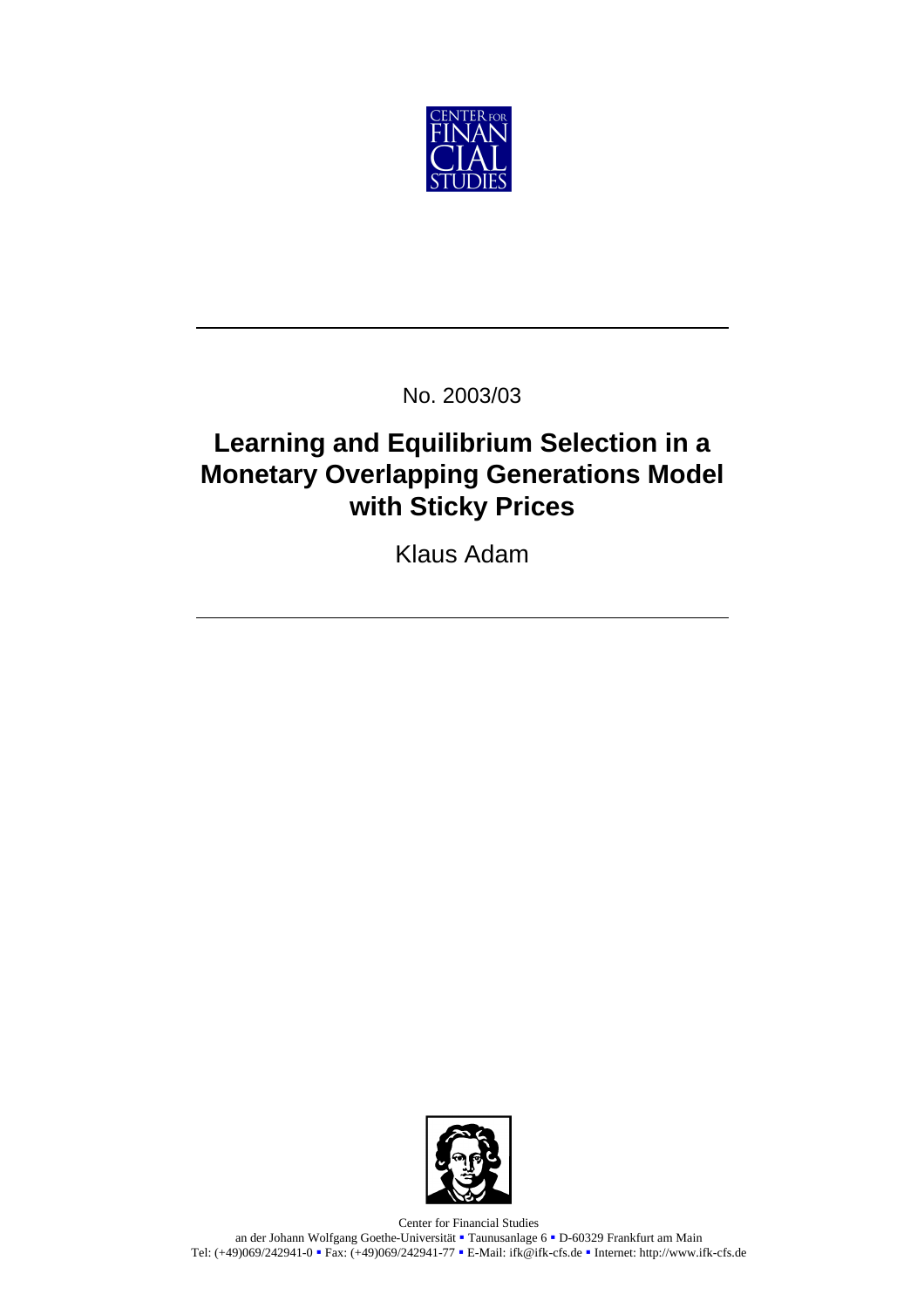## **Learning and Equilibrium Selection in a Monetary Overlapping Generations Model with Sticky Prices**

Klaus Adam\*

November 2002

#### **Abstract:**

We study adaptive learning in a monetary overlapping generations model with sticky prices and monopolistic competition for the case where learning agents observe current endogenous variables. Observability of current variables is essential for informational consistency of the learning setup with the model set up but generates multiple temporary equilibria when prices are flexible and prevents a straightforward construction of the learning dynamics. Sticky prices overcome this problem by avoiding simultaneity between prices and price expectations. Adaptive learning then robustly selects the determinate (monetary) steady state independent from the degree of imperfect competition. The indeterminate (non-monetary) steady state and non-stationary equilibria are never stable. Stability in a deterministic version of the model may differ because perfect foresight equilibria can be the limit of restricted perceptions equilibria of the stochastic economy with vanishing noise and thereby inherit different stability properties. This discontinuity at the zero variance of shocks suggests to analyze learning in stochastic models.

#### **JEL Classification:** E31, D84, C62

**Keywords:** adaptive learning, sticky prices, temporary equilibrium

\*Klaus Adam, University of Frankfurt, Mertonstr.17, PF 94, 60054 Frankfurt, Germany, and Research Fellow at the Center for Financial Studies, E-mail: kladam@wiwi.uni-frankfurt.de

Thanks go to Matthias Brückner, Marcel Jansen, Ramon Marimon, Tom Sargent, and particularly Seppo Honkapohja for helpful comments. Three anonymous referees and the editor of this journal have greatly helped me to improve the paper. The paper draws on chapter 3 of my Ph.D. thesis at the European University Institute in Florence, Italy. Errors are mine.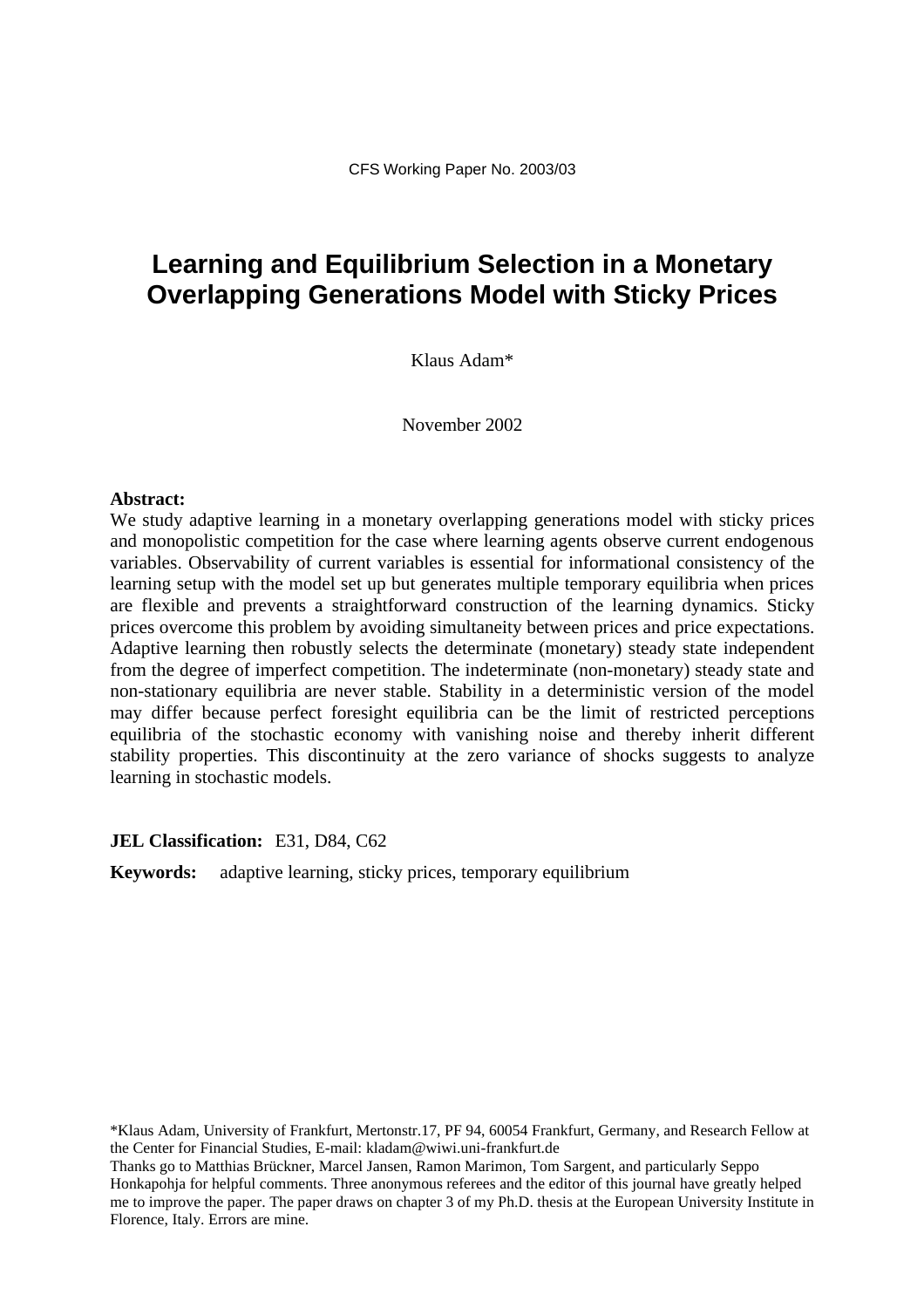### 1 Introduction

Monetary macroeconomic models often suffer from multiplicity of rational expectations equilibria. Overlapping generations (OLG) models with money are perhaps the best-known example where rational expectations do not lead to a unique equilibrium prediction. Typically OLG models possess both a determinate monetary steady state and a continuum of paths converging to the indeterminate non-monetary steady state.<sup>1</sup>

To sharpen the predictions of rational expectations it is - by now - common practice in the literature to study the stability of equilibria under adaptive learning schemes (Marcet and Sargent (1989a), Evans and Honkapohja (2001)). Consistent with experimental evidence, e.g. Marimon and Sunder (1993), equilibria whose expectations can be acquired via simple learning rules are widely believed to constitute more plausible model predictions than equilibria that would require more sophisticated coordination devices.

Surprisingly, the stability properties of rational expectations equilibria in monetary overlapping generations models is still an open issue. More precisely, the literature suggests that the stability properties of rational expectations equilibria depend on the information set available to agents and in particular on whether agents use current or lagged prices to update their inflation expectations.

The literature on learning in OLG models has for the most part assumed that agents use only lagged prices to update inflation expectations. With this assumption it seems to be a robust finding that the determinate monetary steady state is the only stable equilibrium under adaptive, least-squares, or related learning schemes. This was first argued by Marcet and Sargent (1989b). Arifovic (1995) showed the result for genetic algorithm learning, and Evans, Honkapohja, and Marimon (2001) for heterogenous learning rules.

However, a number of recent papers find that stability properties can be reversed once agents use current period variables to update expectations (Duffy (1994), Evans and Honkapohja (2001, section 3.4), Bullard and Mitra (2002)). In particular, Van Zandt and Lettau (2002) have shown that use of current prices in an OLG model can result in instability of the determinate and stability of the indeterminate steady state.

<sup>1</sup>There may also exist equilibrium cycles and sunspot equilibria, which have been analyzed by Grandmont (1985) and Woodford (1990), respectively.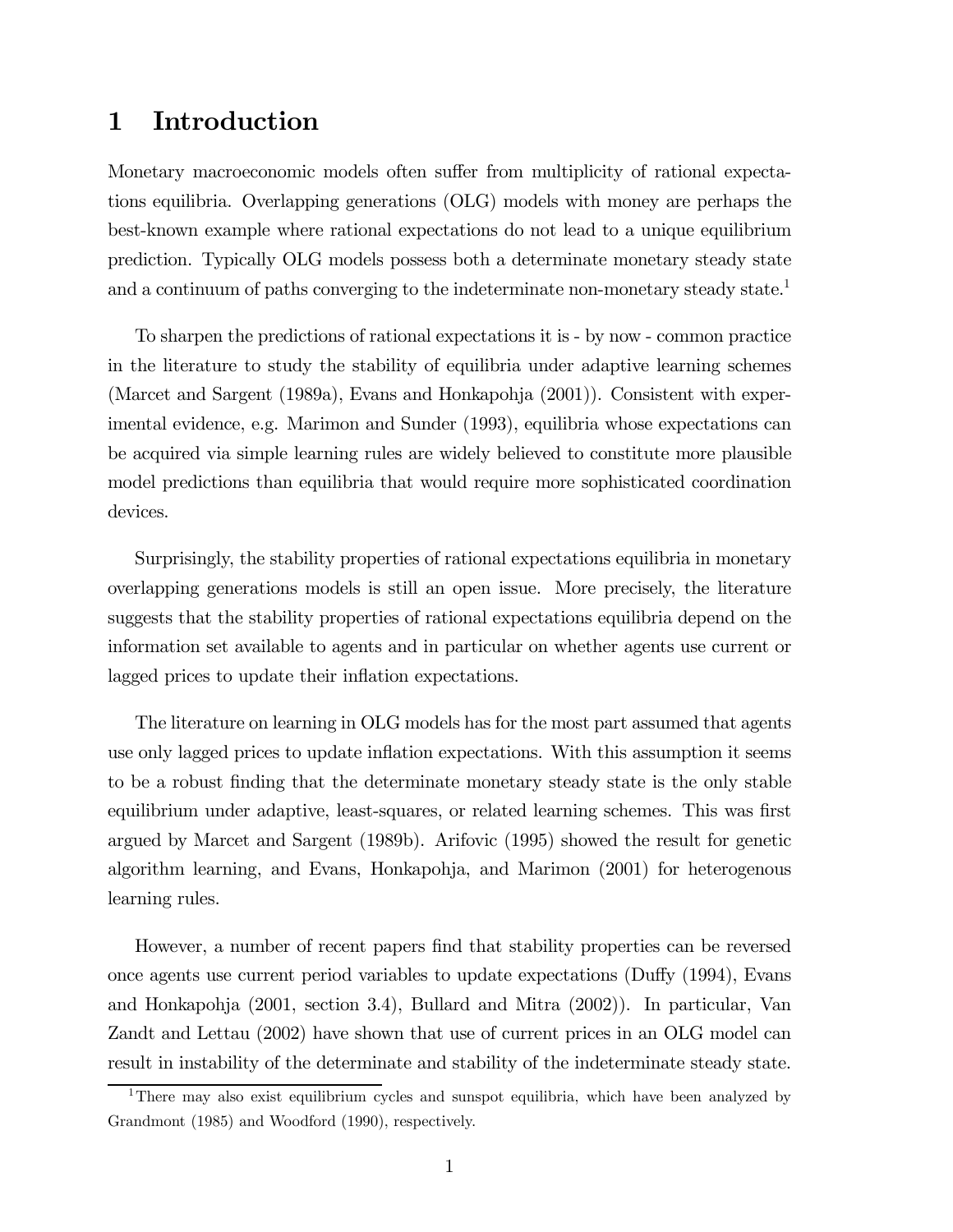It is important to allow agents to use current prices to update expectations to insure that the information structure for the learning setup is consistent with that of the model. Since agents in OLG models choose the real value of money balances, they necessarily know current prices at the time they make their money demand decisions. Real money demand, however, depends on expected inflation and it seems unlikely that agents would not use the same price information to update their inflation expectations. This has not been recognized before.

These arguments suggest that stability of the determinate monetary steady state, as found for the case of lagged price information, may rest upon an inconsistent informational setup. However, the results of Van Zandt and Lettau (2002) for the case of current price information are difficult to interpret. Agentsí use of current prices introduces simultaneity between prices and expectations and thereby typically generates multiple market clearing price-expectations pairs. This multiplicity requires auxiliary selection assumptions to be able to construct the learning dynamics, as explained further in section 2, and causes difficulties in understanding the precise source of the stability reversal.

The main objective of this paper is to resolve the issue of stability of rational expectations equilibria under adaptive learning in monetary overlapping generations models when agents can condition expectations on current prices. To do so it is proposed to consider the competitive limit of a model with sticky prices and monopolistic competition instead of the customary competitive model with flexible prices.

Sticky prices are essential to improve upon the shortcomings of previous selection attempts. When prices are sticky agents can use theses prices to update their expectations without creating simultaneity between these variables. Sticky prices thereby allow for an informationally consistent setup but avoid multiplicity of temporary equilibria.

The introduction of sticky prices is also of interest in its own because sticky prices are widely believed to be an important ingredient of empirically plausible macroeconomic models (e.g. Galí and Gertler  $(1999)$ ). Yet, their implications for equilibrium selection have not been analyzed so far.

Besides extending the stability analysis to the case of sticky prices, the paper also analyzes stability of (non-stationary) equilibria near the steady states, which have not been studied previously, and clarifies the relationship between learning in nonstochastic and stochastic versions of the model.

In summary, the results are the following. Most importantly, adaptive learning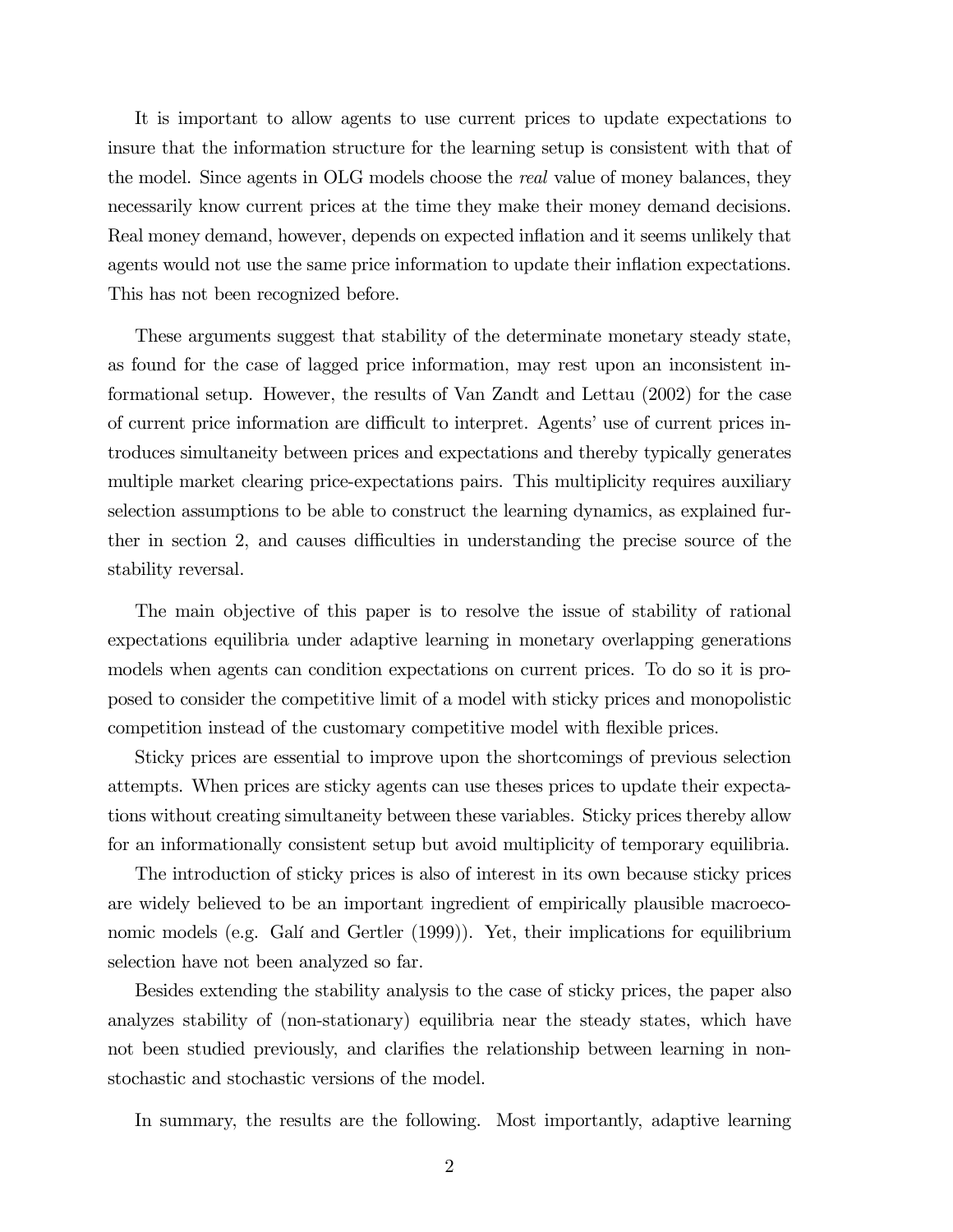schemes robustly select the same equilibrium independent of the degree of imperfect competition. Furthermore, the determinate monetary steady state is the only learnable equilibrium.2 This confirms the early findings of Marcet and Sargent (1989b) and suggests that equilibrium selection in monetary OLG models does not depend on the agents' information set.

The results are derived in several steps. The paper first analyzes a deterministic model and studies the learnability of the monetary and non-monetary steady states under constant and decreasing gain learning rules. While the indeterminate non-monetary steady state is always unstable, the determinate monetary steady state is locally stable if the elasticity of labor supply is larger than one-half but unstable otherwise.

The paper then analyzes least squares learning in a stochastic environment and shows that the (stochastic) low inflation steady state is always locally stable independently of the labor supply elasticity. The indeterminate high inflation steady state and the non-stationary equilibria are always unstable under least-squares learning.

Although the deterministic model suggests that the elasticity of labor supply has an important impact on the stability of the monetary steady state, the stochastic model shows that its role arises only due to a singularity in the transition from a stochastic to a deterministic environment.

In particular, I find that the perfect foresight solution of the deterministic economy is of a simpler structure than the rational expectations solution in the stochastic economy even as the support of the noise becomes arbitrarily small.<sup>3</sup> This implies that agents in a stochastic environment must learn a different equilibrium law of motion to acquire rational expectations, which leads to different stability conditions.

The elasticity condition of the deterministic setup is found to correspond to the stability condition of a 'restricted perceptions equilibrium' in the stochastic economy where agents underparameterize the economy's law of motion. Thus, the perfect foresight equilibrium of the deterministic model can be interpreted as the limit of a restricted perceptions equilibrium of the stochastic model with vanishing noise.

This suggests to analyze learning in stochastic models and complements the argument in favor of stochastic models made by Evans and Honkapohja (1998) who showed

<sup>2</sup>Some qualifications apply as described later in the introduction.

<sup>&</sup>lt;sup>3</sup>The equilibrium laws of motion differ because in a deterministic equilibrium some variables settle down to constant values while they keep on fluctuating in the stochastic equilibrium, which requires that agents condition their forecasts permanently on these variables.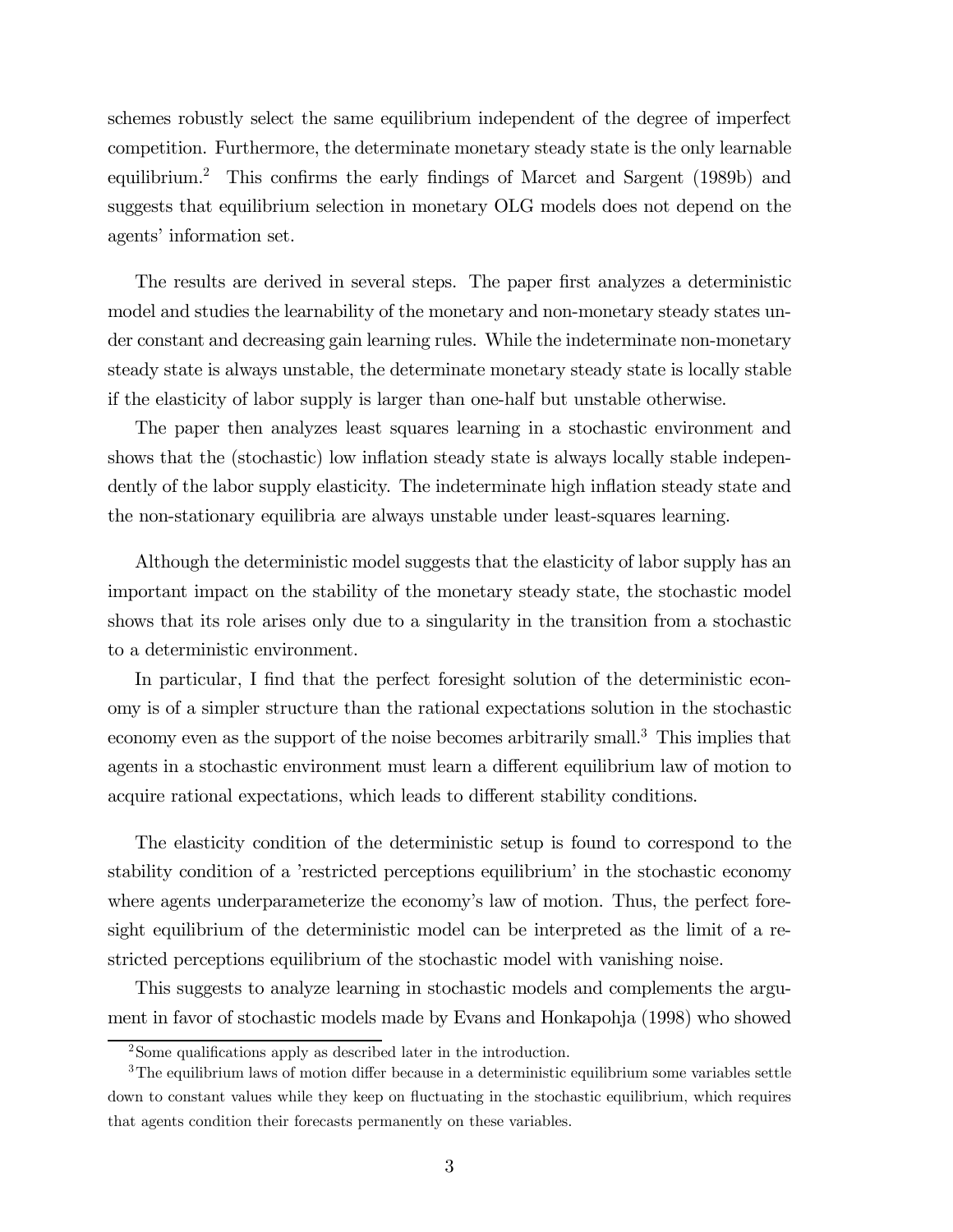that discontinuities can arise because some of the serial correlation properties of the data may disappear when shocks have zero variance.

The paper is organized as follows. Section 2 briefly shows how learning leads to multiple market clearing prices in flexible price models when agents' expectations depend on current prices and how sticky prices help to avoid this problem. Section 3 then introduces the OLG model with sticky prices and imperfect competition. The modelís perfect foresight equilibria are determined in section 4 where it is also shown that these equilibria approach the ones of the flexible price model as the degree of imperfect competition vanishes. Section 5 analyzes learning in the deterministic model and section 6 considers a stochastic version of the model. Most technical details and proofs can be found in the appendix.

### 2 The Multiplicity Problem

As argued in the introduction, an informationally consistent setup requires that learning agents can use current prices to update their inflation expectations. This section shows that use of current prices easily leads to multiple market clearing prices and prevents a straightforward construction of the learning dynamics. It is also shown how sticky prices can be used to overcome the problem.

To illustrate the potential for multiplicity I assume simple money demand and supply functions and an equally simple learning rule. Let real money demand be given by

$$
m_t^d = a - b \cdot \Pi_{t+1}^e \qquad a > b > 0 \tag{1}
$$

where  $\Pi_{t+1}^e$  denotes current expectations of the future inflation factor. Money demand functions of this form can be derived from OLG models with money and also feature prominently in monetary models (Cagan (1956), Sargent and Wallace (1987)).

Furthermore, let real money supply be given by

$$
m_t^s = \frac{\lambda m_{t-1}}{\Pi_t} + g \tag{2}
$$

where  $\lambda > 0$  denotes the nominal money growth factor,  $g \geq 0$  the amount of real seignorage,  $m_{t-1}$  the previous period's stock of real balances, and  $\Pi_t$  the inflation factor. The supply rule nests nominal money growth rules and real seignorage rules and is a (hyperbolically) decreasing function of current inflation.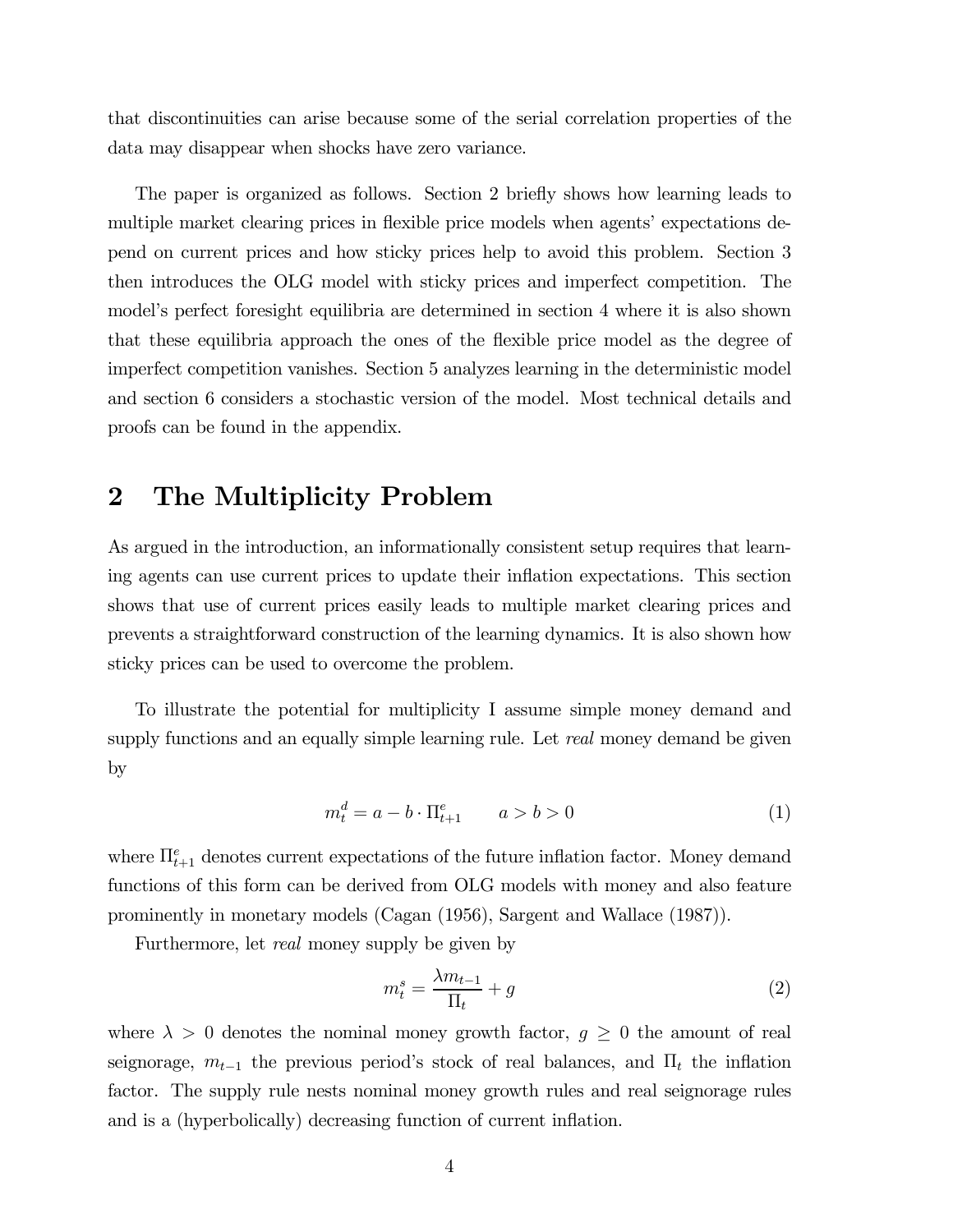In models with learning, the expectations in the demand function (1) are determined through an explicit updating mechanism. Consider the following rule which has been widely used in the literature:

$$
\Pi_{t+1}^e = \Pi_t^e + \gamma (\Pi_t - \Pi_t^e)
$$
\n<sup>(3)</sup>

The parameter  $\gamma > 0$  determines how fast expectations are updated in response to past forecast errors. Note that agents use current inflation to update, as required for an informationally consistent setup. As a result, current inflation affects current expectations and money demand will decrease (linearly) with current inflation.

Figure 1 depicts money demand and supply when expectations are given by learning rule (3). The figure shows that market clearing prices are generically non-unique, given they exist.<sup>4</sup>

Multiplicities, as the one illustrated in figure 1, create problems for constructing the dynamics of prices and beliefs under learning since they require to select between different market clearing prices. Such a selection is not innocent because it affects current expectations and, via the learning rule, the whole path of future prices. It is then difficult to understand whether the learning rule or the temporary equilibrium selection ultimately drives the stability properties of equilibria.

To avoid the multiplicity problem Grandmont (1985) has added a restriction on the expectations functions in his analysis of the standard OLG model. However, this restriction does not hold for learning rule (3) and the remaining learning rules considered in this paper.

Instead of restricting the learning rule, I propose to introduce sticky prices in the form of monopolistically-competitive entrepreneurs who set prices one period in advance. If entrepreneurs do not know the current price level at the time they set their own prices, then their expectations are determined by history and the price setting problem has a unique solution. Once prices are predetermined, expectations entering the money demand function can safely depend on current prices without creating

<sup>&</sup>lt;sup>4</sup>Existence is guaranteed for all  $\gamma > 0$  when  $g > 0$  is not too large,  $\lambda$  not too different from 1, and  $1 < \Pi_t^e < \frac{a}{b}$ . This follows from the fact that at  $\Pi_t = \Pi_t^e$ :  $m_t^s \approx \frac{m_{t-1}}{\Pi_t^e} < m_t^d = m_{t-1}$  where the equality follows from the learning rule (3) and market clearing in t-1.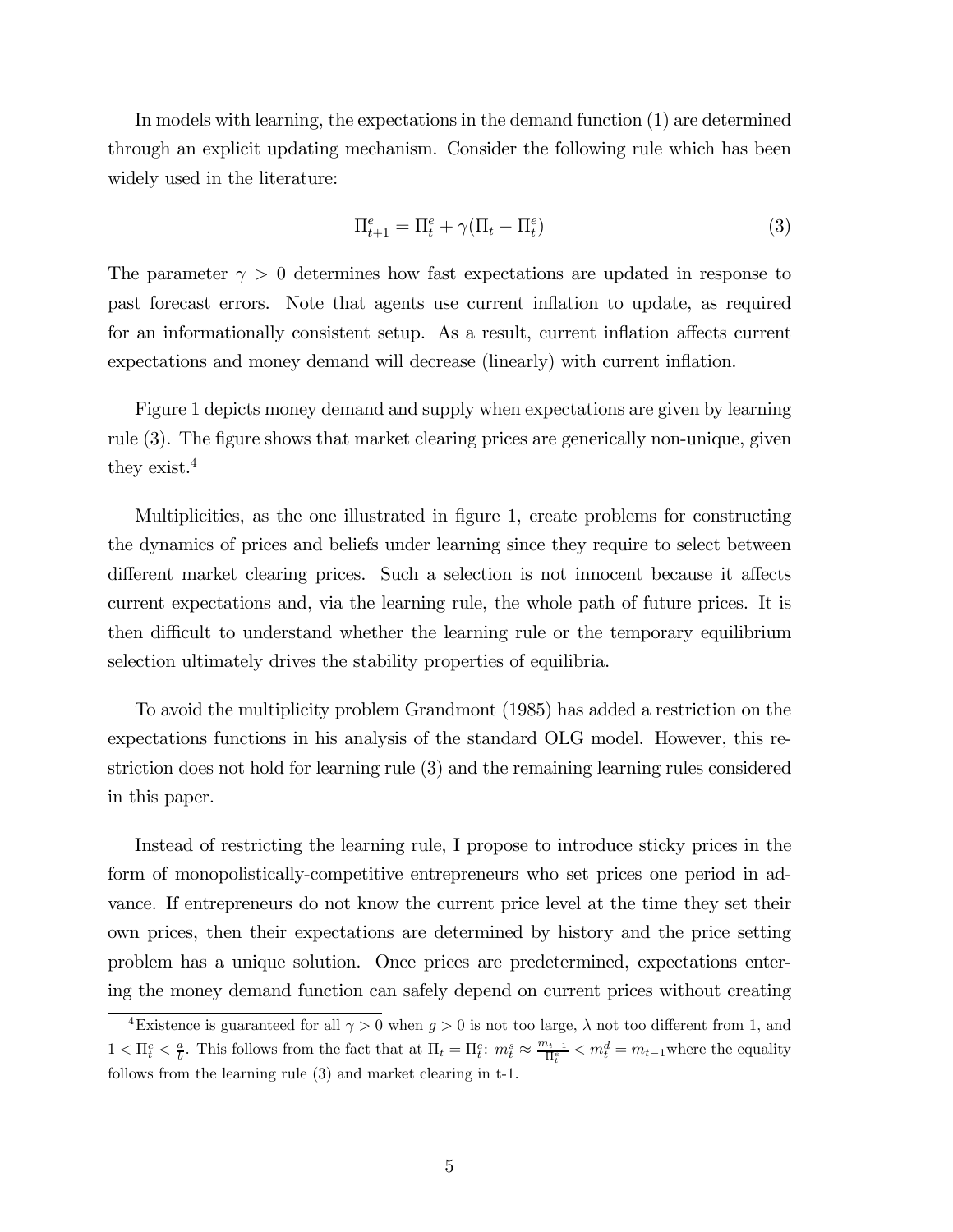

Figure 1: Money Market Clearing

multiplicity.<sup>5</sup> The construction of learning dynamics is then straightforward.

Although sticky prices insure uniqueness of temporary equilibria under learning they do not insure uniqueness when expectations are rational. In rational expectations equilibrium current prices are functions of entrepreneurs' information set and these functions are known. Therefore, sticky price models suffers from the same kind of indeterminacy of rational expectations equilibria as flexible price models. This has the advantage that results for the sticky price model remain easily comparable with the flexible price setup.

### 3 An OLG Model with Sticky Prices

I consider a simple overlapping generations model with production where each generation of agents lives for two periods - works when young and consumes when old- and may transfer wealth across time via fiat money. There is also an infinitely lived government that finances a constant real deficit through seignorage. This setup generates an environment closely related to the seignorage model of Sargent and Wallace (1987).

In each time period a new generation of agents is born. In contrast to standard models agents of a given generation are either born as workers or entrepreneurs with a

<sup>&</sup>lt;sup>5</sup>Since prices are preset (money and labor) markets will be cleared by the real wage. Provided money demand is monotone in real wages, there is a unique market clearing real wage. Real wages do not show up in the money demand function of the flexible price economy because we assume a production technology that is linear in labor, which implies that real wages are constant.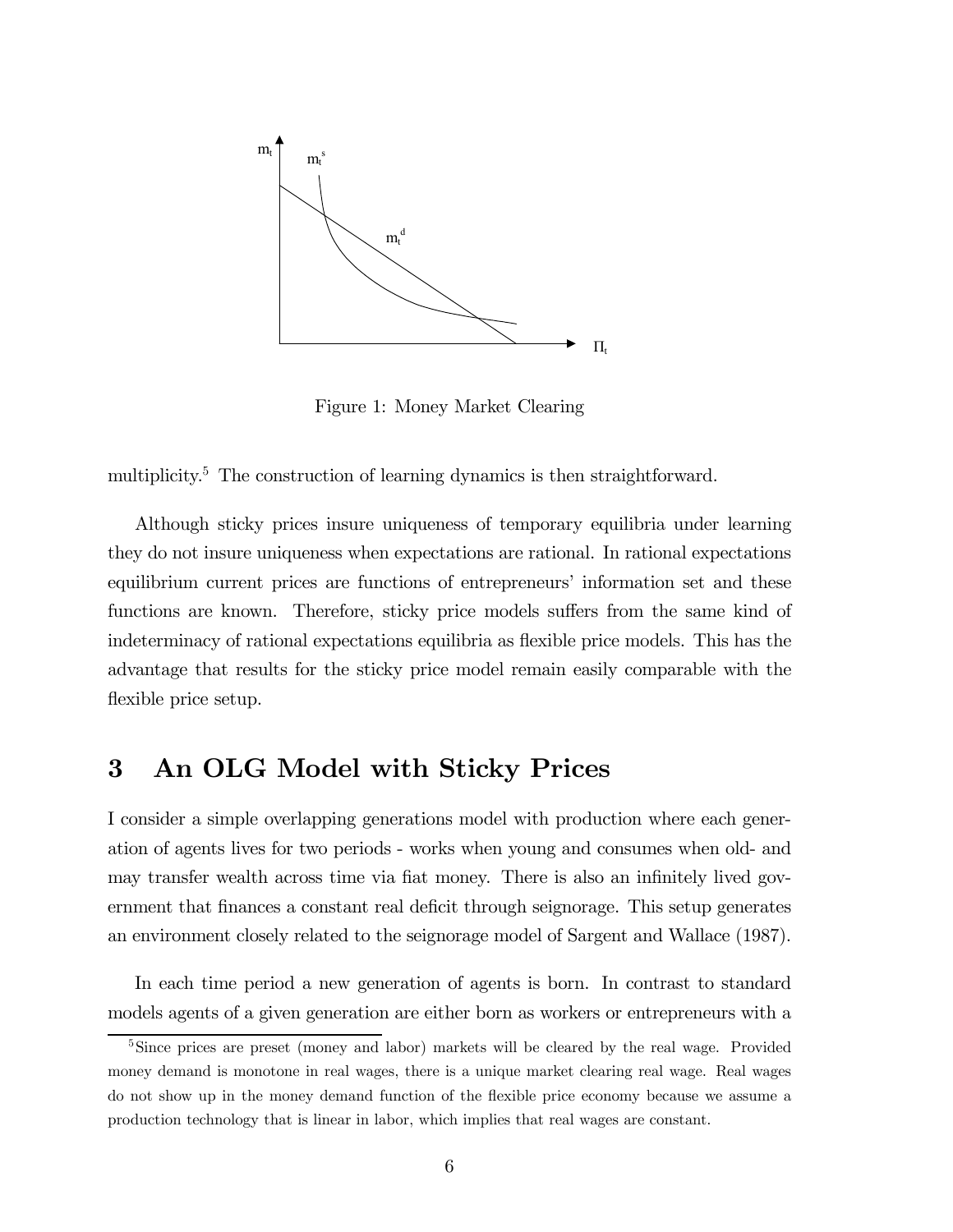unit mass of each of them in every new generation. $6$ 

Workers are homogeneous and offer their labor force at a competitive labor market in return for a wage income.

Entrepreneurs are in monopolistic competition with each entrepreneur  $i \in [0,1]$ producing a good  $q^i$  which is an imperfect substitute in the production of the aggregate consumption good  $c$  (Dixit and Stiglitz  $(1977)$ ):

$$
c = \left(\int\limits_{\substack{i \in [0,1]}} (q^i)^{1-\sigma} \right)^{\frac{1}{1-\sigma}} \quad \text{with } 1 > \sigma \ge 0
$$

With  $\sigma = 0$  goods are perfect substitutes and entrepreneurs are in perfect competition. When  $\sigma > 0$  goods are imperfectly substitutable and entrepreneurs will earn monopolistic rents.

The timing of events is as follows. At the beginning of each period, young entrepreneurs commit to a price at which they are willing to sell the product. Then old agents, i.e. old workers and old entrepreneurs, spend all their money holdings to order goods. At the same time, the government orders goods for government consumption. Firms accept any amount of orders at the price they posted and then hire the work force that is necessary to produce the ordered quantities. The labor market clears and production takes place. Young workers are paid their wage, young entrepreneurs retain their profits, and the produced goods are delivered for consumption to the old agents and the government. Then a new period starts.

Let  $P_t^i$  denote the price posted for good i at the beginning of period t and  $P_t$  the Dixit-Stiglitz price index.<sup>7</sup> Furthermore, let  $M_t$  denote the stock of nominal money at the end of period t. The real value of outstanding money balances  $m_t = \frac{M_t}{P_t}$  evolves according to

$$
m_t = \frac{m_{t-1}}{\Pi_t} + g \tag{4}
$$

where  $\Pi_t = \frac{P_t}{P_{t-1}}$  is the inflation factor from  $t-1$  to  $t$ , and  $g \geq 0$  denotes real seignorage revenue raised for government consumption.<sup>8</sup>

 $6$ Any numbers could be chosen as long as they are constant through time.

<sup>&</sup>lt;sup>7</sup>We have  $P_t = \left(\int_{[0,1]} \left(P_t^i\right)^{\frac{\sigma-1}{\sigma}} \mathrm{d}i\right)^{\frac{\sigma}{\sigma-1}}$ .

<sup>8</sup>Government consumption is assumed to be either wasteful or to generate utility that is separable from that of private consumption and leisure.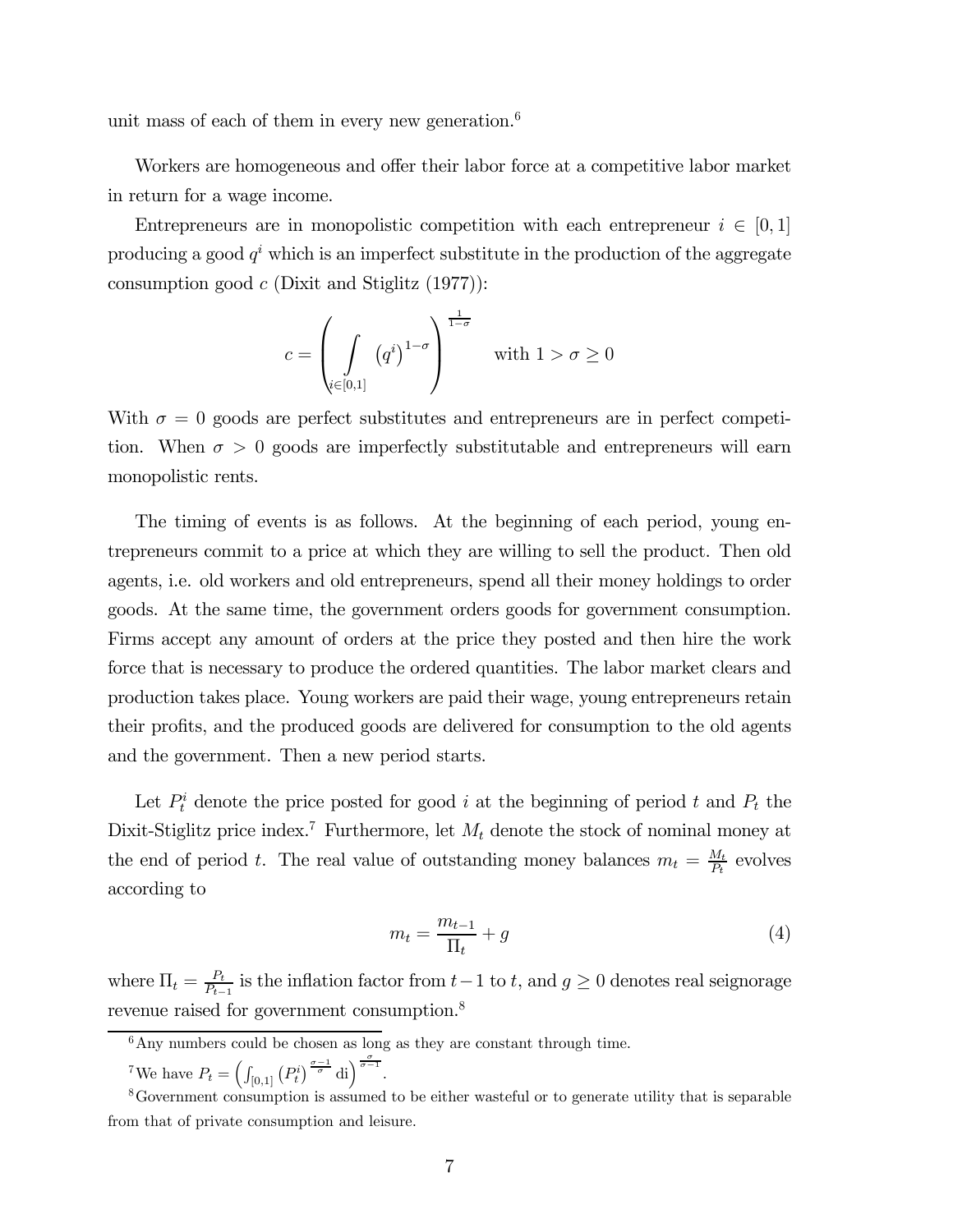### 3.1 Workers

The representative worker who is born in period  $t$  maximizes

$$
\max_{n_t, c_{t+1}^w} E_t^* \left[ -v(n_t) + u(c_{t+1}^w) \right]
$$

subject to

$$
m_t^w = n_t w_t
$$
  
\n
$$
c_{t+1}^w \le \frac{m_t^w}{\Pi_{t+1}}
$$
\n(5)

where  $n_t$  denotes hours of work,  $c_{t+1}^w$  consumption in  $t + 1$ ,  $w_t$  the real wage (in terms of period t consumption), and  $m_t^w$  the worker's end of period t real money holdings. Utility functions are assumed strictly concave and twice continuously differentiable.

Note that workers maximize utility with respect to some (potentially) subjective expectations operator  $E_t^*$  that is based on the information set

$$
H_t = \sigma(P_t, P_{t-1}, \ldots; m_t, m_{t-1}, \ldots)
$$

which contains past and current values of prices and real balances. Workers' expectations therefore depend on current prices, as required for an informationally consistent setup.

The first order conditions of the utility maximization problem implicitly define the workers' labor supply as a function of the current real wage and expected inflation:

$$
n(w_t, E_t^*(\Pi_{t+1}))
$$
\n<sup>(6)</sup>

Alternatively, the first order conditions define a real wage function

$$
w(n_t, E_t^*(\Pi_{t+1})) \tag{7}
$$

that determines the real wage that has to be paid to induce the representative worker to supply  $n_t$  units of labor when her inflation expectations are given by  $E_t^*(\Pi_{t+1})$ . The real wage function is continuously differentiable for  $E_t^*(\Pi_{t+1}) > 0$  at all feasible levels  $n_t$ .

The labor supply function  $(6)$ , or the real wage function  $(7)$ , summarizes workers<sup>'</sup> optimal economic decisions. To insure that real money demand is downward sloping in expected inflation and to insure the existence of a monetary and a non-monetary steady state for small enough levels of government seignorage, one can impose the following conditions on the labor supply function (6):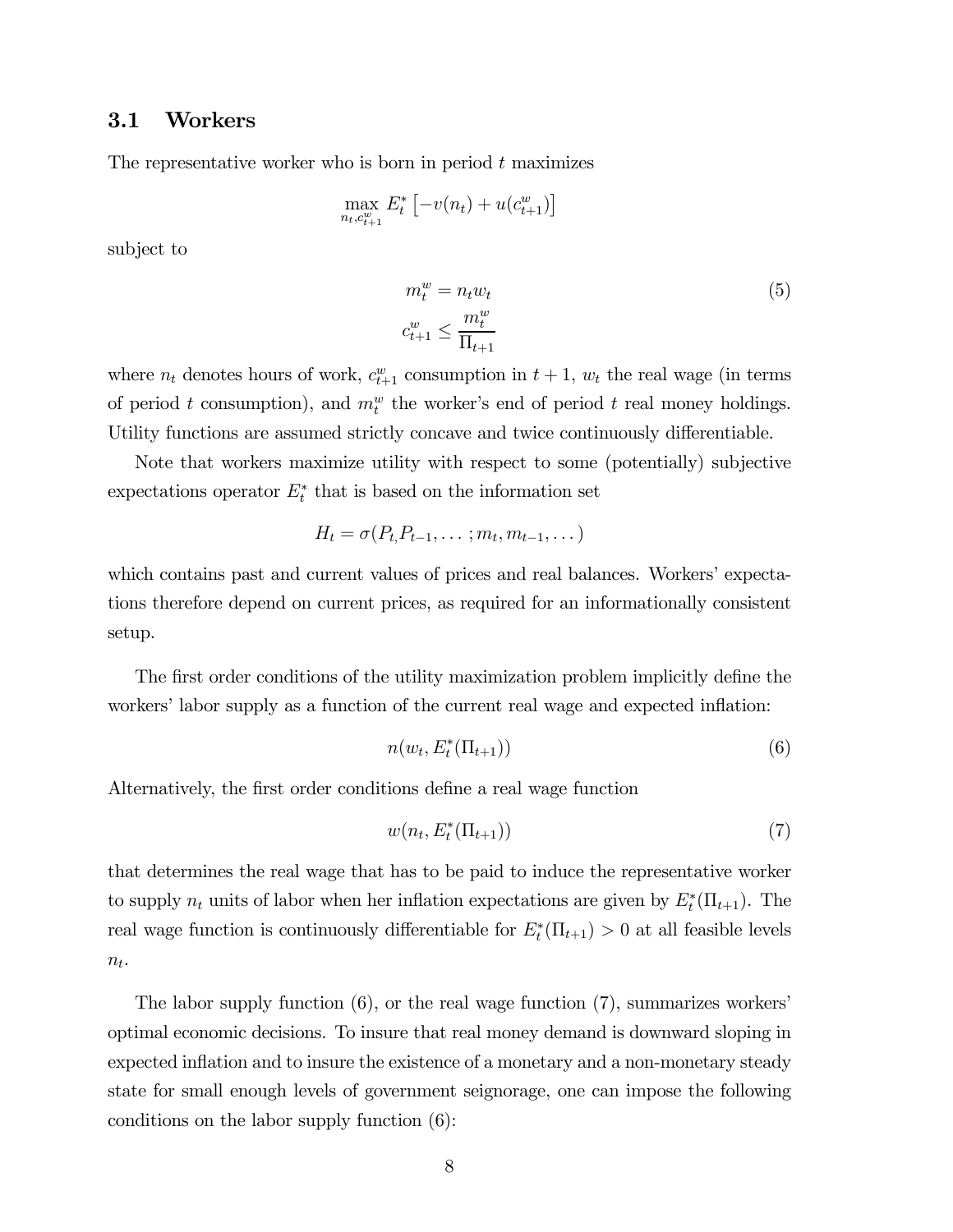**Condition 1** 1. Labor supply increases in  $w_t$  and decreases in  $\Pi_{t+1}^e$ 

- 2. Labor supply is positive when both  $w_t = 1 \sigma$  and  $\Pi_{t+1}^e = 1$
- 3. Labor supply is zero when  $w_t = 1 \sigma$  for some  $\prod_{t=1}^{e} < \infty$ , where  $\prod^* < \infty$  denotes the lowest inflation rate (the infimum) for which this is the case.

A sufficient condition for the first requirement to hold is that the coefficient of relative risk aversion of the utility function  $u(\cdot)$  is larger than one such that the substitution effect dominates the income effect. The second and third requirement hold whenever  $v'(0) < u'(0) < \infty$ , i.e. whenever the marginal utility of consumption is sufficiently high but bounded.

#### 3.2 Entrepreneurs

At the beginning of each time period young entrepreneurs simultaneously decide about their prices. Profit maximization by the competitive sector implies that the demand curve faced by entrepreneur  $i$  is given by

$$
q_t^j = m_t \left(\frac{P_t}{P_t^j}\right)^{\frac{1}{\sigma}} \tag{8}
$$

With the production technology being linear in labor, each entrepreneur  $j$  maximizes

$$
\max_{P_t^j} E_{t-1}^* \left[ m_t \left( \frac{P_t}{P_t^j} \right)^{\frac{1}{\sigma}} \left[ P_t^j - P_t w_t \right] \right] \tag{9}
$$

Note that entrepreneurs maximize with respect to some (potentially) subjective expectations operator  $E_{t-1}^*$  which is based on an information set that does not contain time t variables.

The first order condition of (9) determines the profit maximizing price:

$$
P_t^j = \frac{1}{1 - \sigma} P_{t-1} E_{t-1}^*(\Pi_t w_t)
$$
\n(10)

As usual, optimal prices are a mark-up over expected marginal costs where the mark-up factor depends on the degree of imperfect competition  $\sigma$ . Equation (10) summarizes profit maximization behavior of entrepreneurs.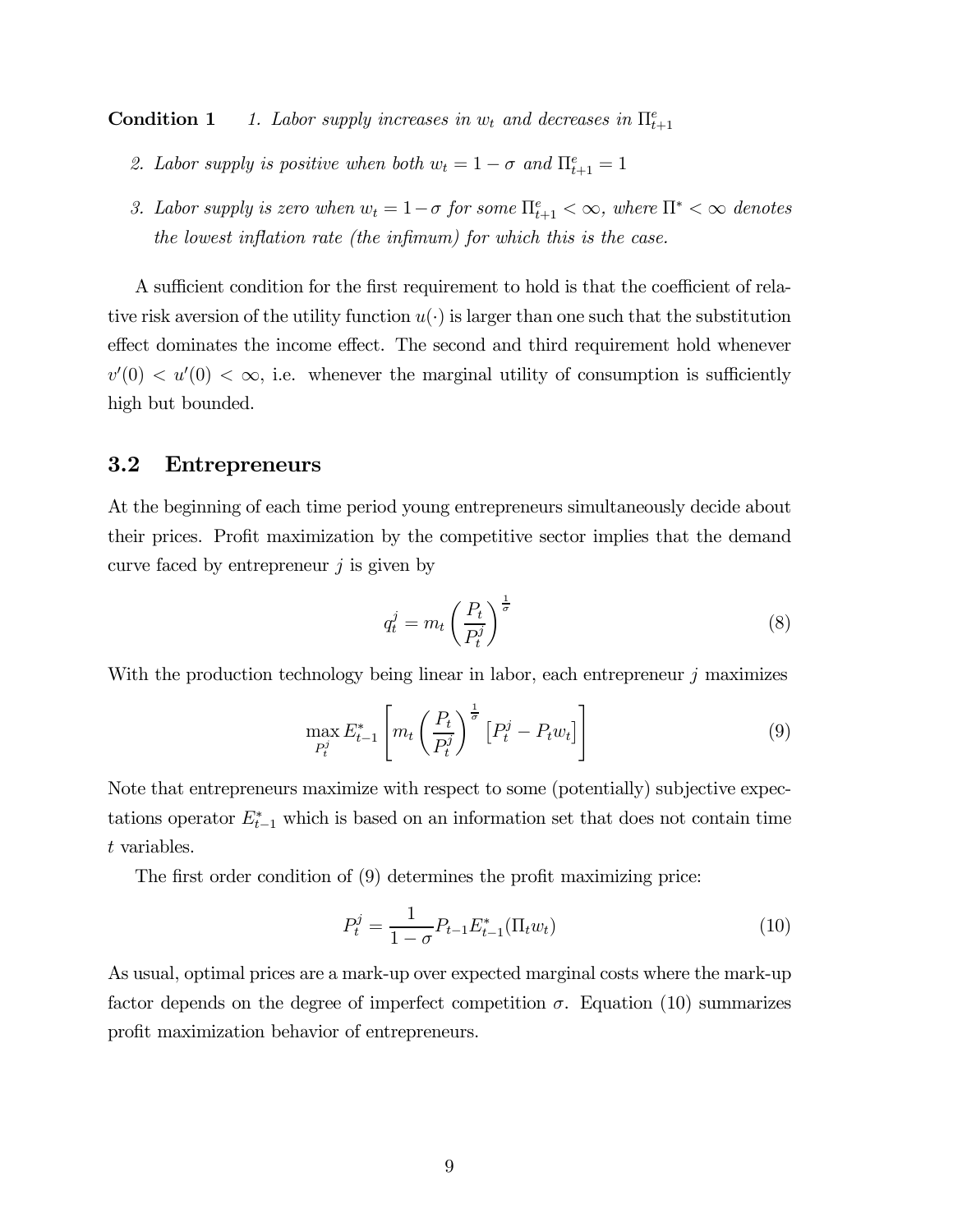#### 3.3 The Role of Subjective Expectations

The behavior of workers, entrepreneurs, and the government can be summarized by equations (7), (10), and (4), respectively. When expectations are potentially nonrational, as in the setup of this model, the nature of the non-rationality may determine how these equations can be combined with each other.

For example, when entrepreneurs' wage expectations in equation (10) are inconsistent with their inflation expectations, then it would not be possible to use the real wage function (7) to express wage expectations as a function of the expected inflation path.9 To insure that the model equations can be used as it is the case when expectations are objectively rational, I have to impose restrictions on agent's subjective expectations. These restrictions are in several ways quite strong, though of course the standard 'rational expectations' makes even stronger assumptions.

Firstly, it is assumed that entrepreneurs and workers hold the same inflation expectations whenever they are given the same information set.<sup>10</sup> Secondly, entrepreneurs<sup>7</sup> forecasts of future wages and inflation rates are assumed to be always consistent with the model structure, in particular with workers' labor supply function and the economyís production function. Thirdly, expectations are supposed to obey the law of iterated expectations, i.e.  $E_{t-1}^*[F_t] = E_{t-1}^*[\cdot]$ , which says that agents expect their forecasts to be unbiased as they do not expect forecasts to move in predictable ways as time proceeds. Finally, expectations are point expectations.11

Using the previous assumptions one can express entrepreneurs' wage expectations as a function of expected future inflation rates and known variables, even when expectations are potentially non-rational. With equation (7) entrepreneursí wage forecasts are then given by

$$
E_{t-1}^*[w_t] = w(E_{t-1}^*[n_t], E_{t-1}^*[\Pi_{t+1}])
$$
\n(11)

<sup>&</sup>lt;sup>9</sup> Inconsistent means that entrepreneurs expect a different wage than the one implied by the model if their inflation expectations were to become true.

 $10$ Heterogeneous expectations in a monetary hyperinflation model have been studied in Evans, Honkapohja and Marimon (2001).

 $11$ Expectations can also be interpreted as mean expectations once I consider the linearized version of the model.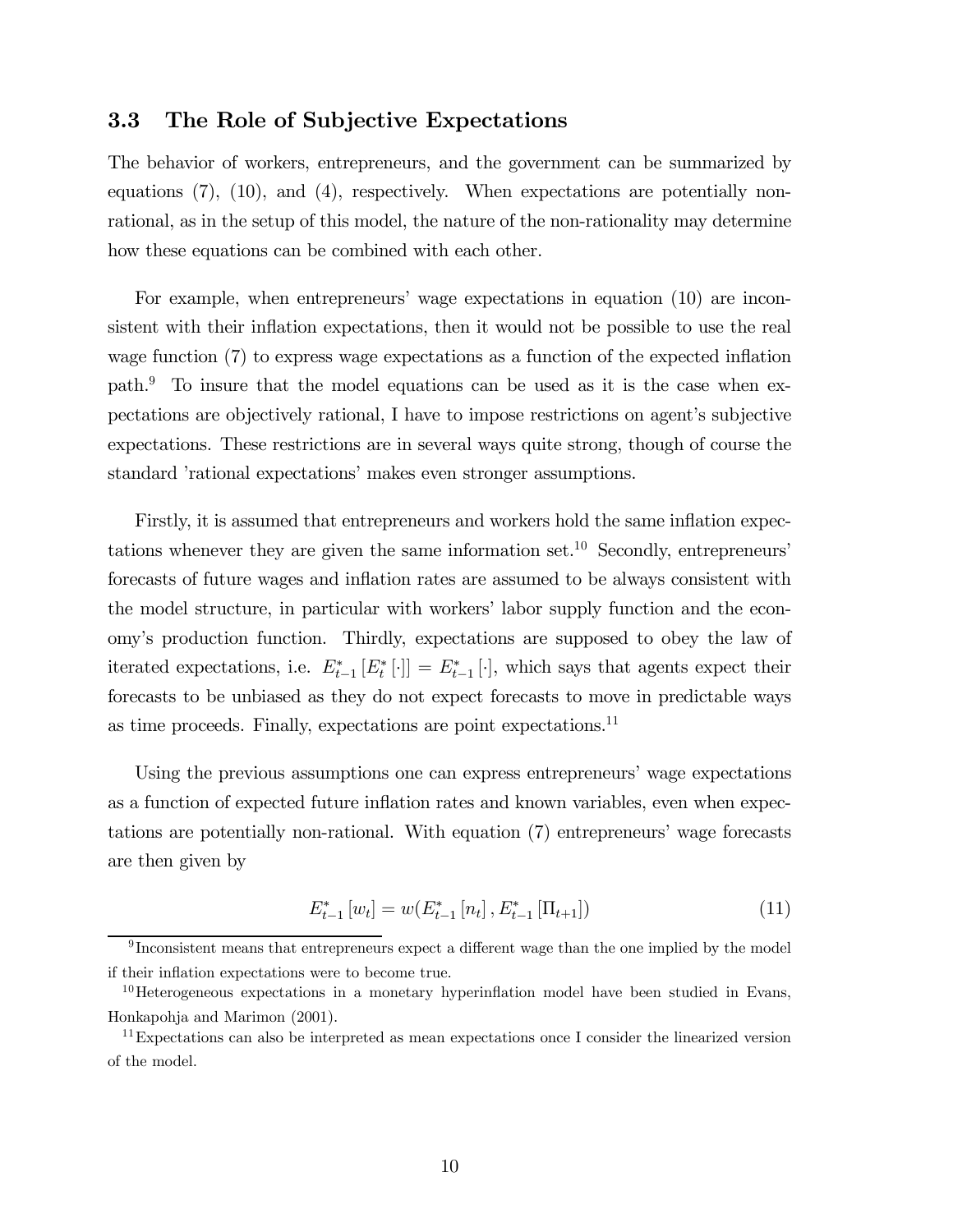From the linearity of the production function and equation (8) follows that labor demand  $n_t$  can be expressed as

$$
n_t = \int q_t^i \text{di} = m_t (P_t)^{\frac{1}{\sigma}} \left[ \int \left( P_t^i \right)^{-\frac{1}{\sigma}} \text{di} \right] = m_t \tag{12}
$$

where the last equality follows from the fact that entrepreneurs set identical prices because they hold identical expectations. Combining this result with equations (4) and (11) delivers

$$
E_{t-1}^* \left[ w_t \right] = w \left( \frac{m_{t-1}}{E_{t-1}^* \left[ \Pi_t \right]} + g, E_{t-1}^* \left[ \Pi_{t+1} \right] \right) \tag{13}
$$

Expected real wages are now a function of known variables and expected future inflation rates. By equation (10) the same holds for profit maximizing prices.

Using result  $(13)$  all relevant equations, i.e.  $(4)$ ,  $(7)$ , and  $(10)$ , now involve only inflation expectations. Therefore, as is the case with the flexible price economy, a single learning rule for inflation expectations is sufficient to analyze the model's learning dynamics.

### 4 Perfect Foresight Equilibria

This section characterizes the modelís perfect foresight equilibria (PFE) and shows that the equilibria of the sticky price economy approach the ones of the flexible price economy as the degree of imperfect competition  $\sigma$  vanishes.

Equation (10) together with the fact that all firms charge the same price implies that current inflation can be expressed as

$$
\Pi_t = \frac{1}{1 - \sigma} E_{t-1}[\Pi_t w_t]
$$
\n(14)

Under perfect foresight  $\Pi_t$  is part of the  $t-1$  information set. Therefore, the price setting equation only determines the equilibrium real wage but not the current price level, i.e.

$$
w_t = 1 - \sigma \tag{15}
$$

When combining this with equations (4) and (12) one obtains a single equation characterizing PFE:

$$
n(1 - \sigma, \Pi_{t+1}) = \frac{n(1 - \sigma, \Pi_t)}{\Pi_t} + g \tag{16}
$$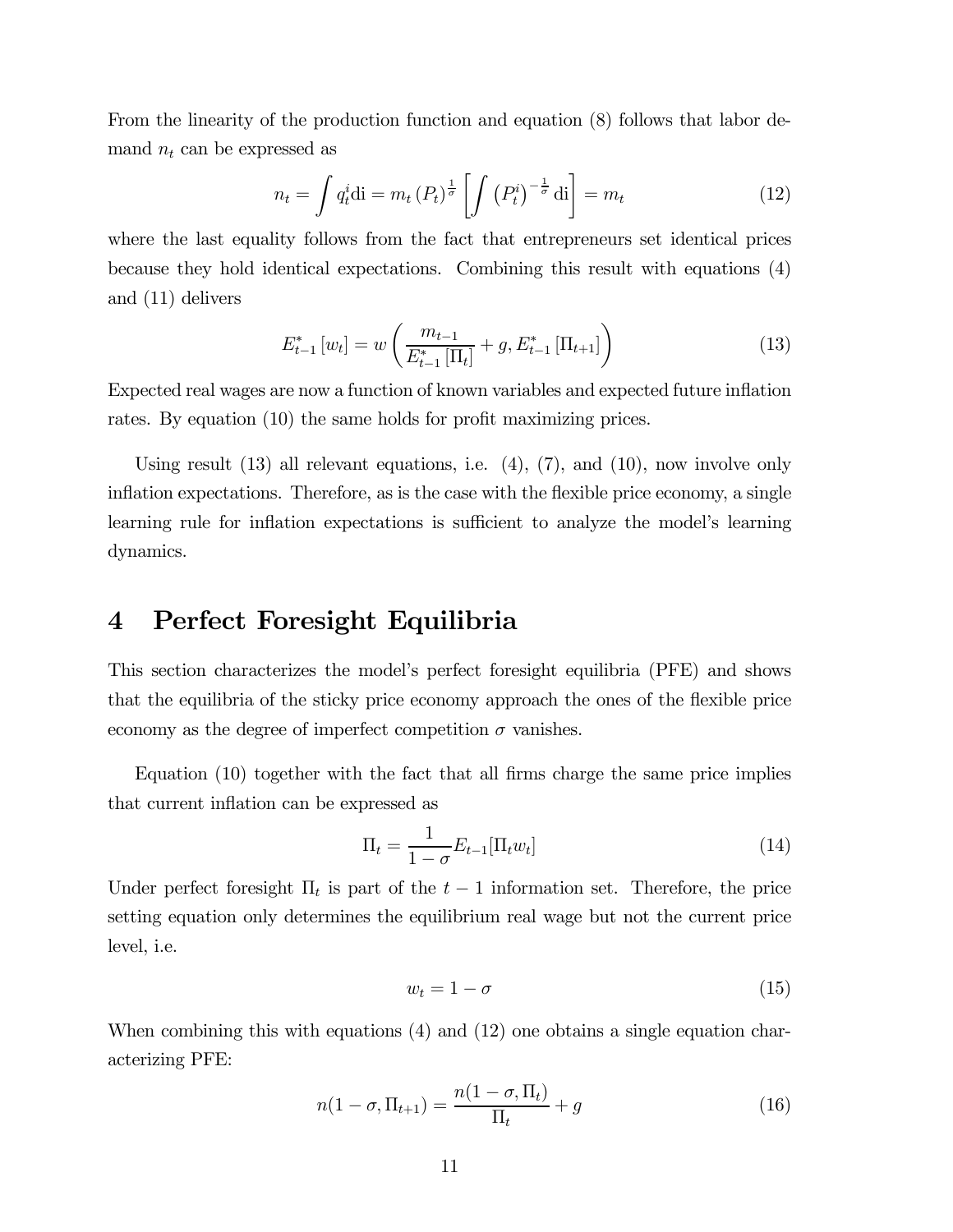

Figure 2: Perfect Foresight Paths

PFE can be generated by choosing an initial inflation rate  $\Pi_0$  and iterating equation (16) forward. Figure 2 depicts the map from  $\Pi_t$  to  $\Pi_{t+1}$  implied by equation (16) when the level of government seignorage is given by  $g = 0$ .

Condition 1 guarantees existence of two steady states. There is a low inflation steady state  $(\Pi^l, m^l)$  where money is valued and inflation is equal to zero

$$
\Pi^l = 1 \quad and \quad m^l = n(1 - \sigma, \Pi^l) > 0
$$

and a high inflation steady state  $(\Pi^h, m^h)$  where money is not valued:<sup>12</sup>

$$
\Pi^h = \Pi^* \quad and \quad m^h = n(1 - \sigma, \Pi^h) = 0
$$

Since  $\frac{\partial \Pi^h(g)}{\partial g} < 0$  at  $g = 0$  money starts to become valued in the high inflation steady state for small positive levels of seignorage g.

When applying the implicit function theorem to equation (16), one finds that  $\frac{d\Pi_{t+1}}{d\Pi_t} > 1$  at the low inflation steady state and  $\frac{d\Pi_{t+1}}{d\Pi_t} < 1$  at the high inflation steady state, which generates the graph depicted in figure 2. It implies that there exist initially non-stationary PFE where inflation asymptotically approaches  $\Pi^h$ , as illustrated in the figure.

<sup>&</sup>lt;sup>12</sup>The 'inflation rate'  $\Pi^*$  reported for this steady state is the limit of the inflation rates as  $g \to 0$ .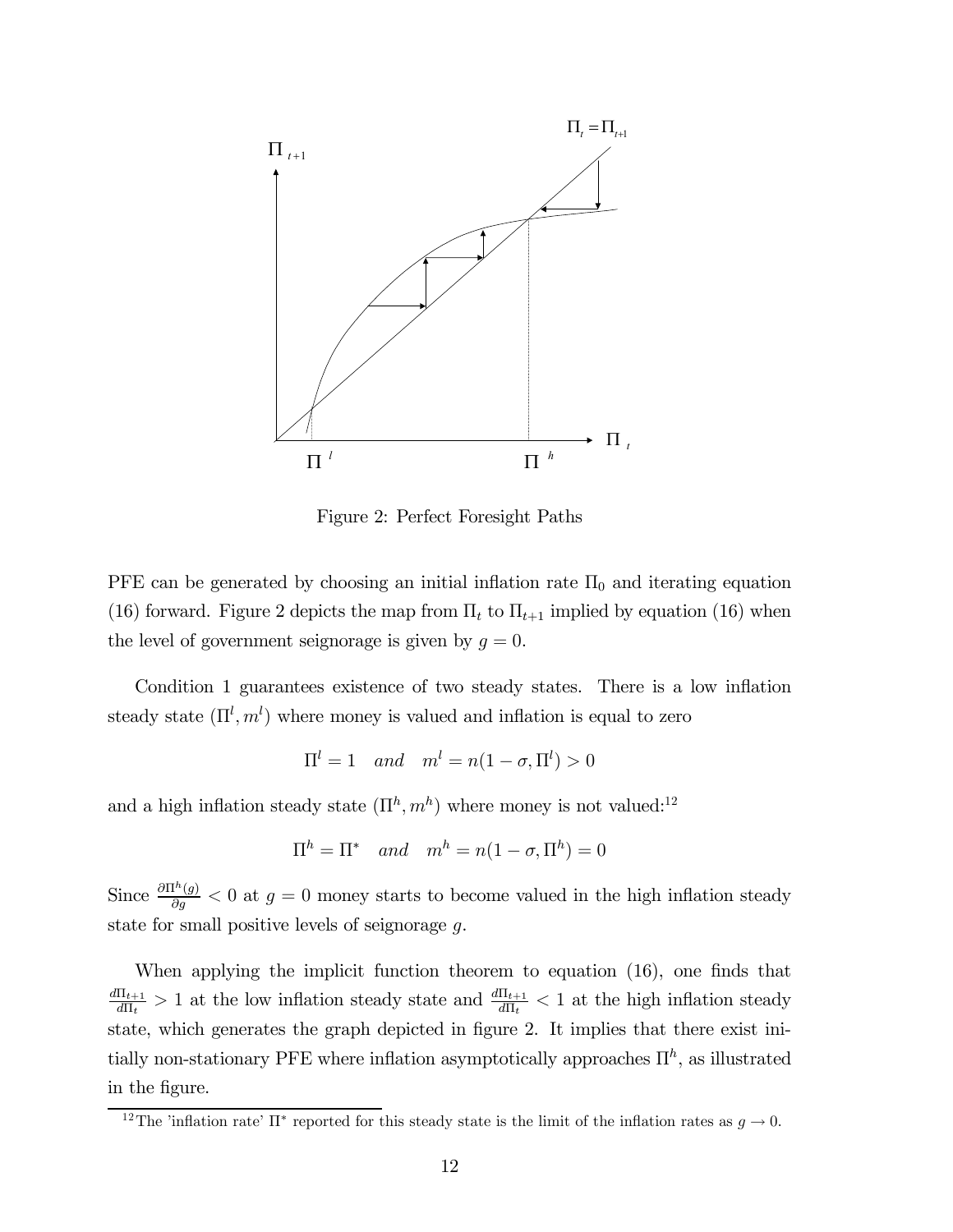Now consider the relation to the PFE in the flexible price economy. In a flexible price economy PFE are characterized by an equation similar to (16) but with the equilibrium real wage given by  $w_t = 1$ , which follows from the linearity of the production function. Since  $n(\cdot, \cdot)$  is continuously differentiable and since the inflation rates in a PFE must lie in the bounded interval  $[0, \Pi^h]$ , the PFE of the sticky price economy approach the ones of the flexible price economy as the degree of imperfect competition  $\sigma$  approaches zero.13

# 5 Stability of Steady States under Adaptive Learning

This section analyzes the stability of the steady state equilibria under adaptive learning schemes. The analysis of non-stationary equilibria is deferred to section 6.

Assume agents forecast future inflation rates according to the following adaptive rule:

$$
{}_{t}\Pi_{t+1}^{e} = {}_{t-1}\Pi_{t}^{e} + \gamma_{t}(\Pi_{t} - {}_{t-1}\Pi_{t}^{e})
$$
\n(17)

Left-hand side subscripts denote the time at which expectations are formed and righthand side subscripts the date for which the indexed variable is forecasted. Rule (17) says that the new inflation forecast is equal to the previous forecast plus  $\gamma_t$  times the latest forecast error, which is given by the term in the brackets. Note that the current inflation rate  $\Pi_t$  enters into the forecast made at time t, as required.

The gain parameter  $\gamma_t \in (0,1)$  determines how fast expectations adapt in response to forecast errors. Two kinds of gain sequences will be considered: constant gain learning rules where  $\gamma_t = \gamma$  and decreasing gain learning rules where  $\gamma_t \to 0$  with  $\sum \gamma_t = \infty$ . The motivation for considering constant and decreasing gain rules is that Van Zandt and Lettau (2002) have reported that stability may depend on which kind of gain sequence is chosen.

An alternative way to express learning and forecasting rule (17) is to say that agents

<sup>&</sup>lt;sup>13</sup>More precisely: for any initial value  $\Pi_0$  let  $\Pi_t^{\sigma}$  denote the path of inflation generated by iterating (16) forward with  $w_t = 1 - \sigma$ , then for any  $\varepsilon > 0$  there exists a  $\sigma > 0$  such that for all  $\Pi_0$ :  $\sup_t \left| \Pi_t^{\sigma} - \Pi_t^0 \right| < \varepsilon.$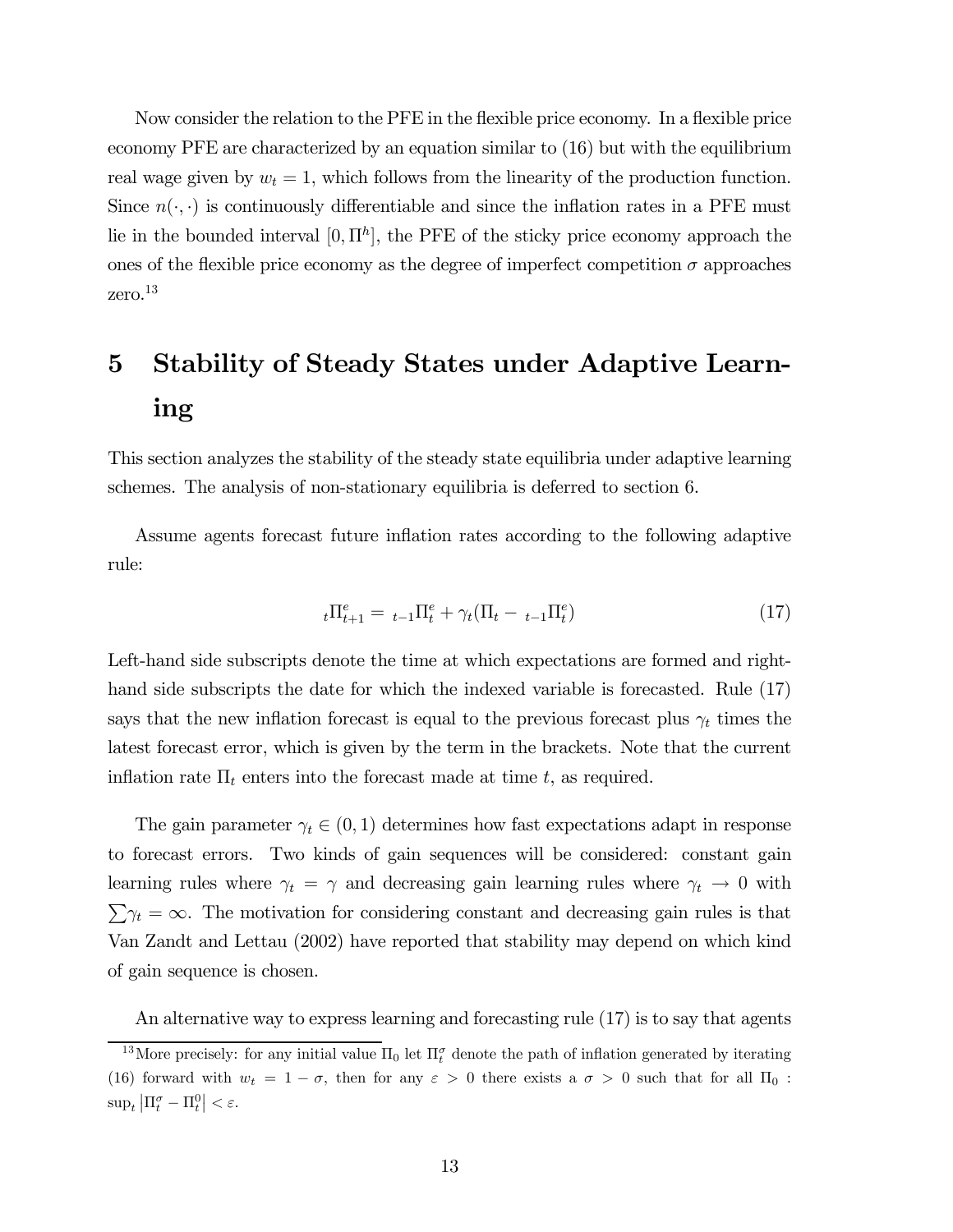perceive the inflation process to be given by

$$
\Pi_t = a + \varepsilon_t \tag{18}
$$

where a is the (unknown) steady state inflation rate and  $\varepsilon_t$  a white noise shock. Equation (18) is usually referred to as agents' Perceived Law of Motion (PLM). Equation (17) then implies that agents estimate the parameter a according to

$$
\widehat{a}_t = \sum_{j=0}^{t-1} \left( \left( \prod_{i=0}^{j-1} (1 - \gamma_{t-i}) \right) \gamma_{t-j} \Pi_{t-j} \right) \tag{19}
$$

and predict by

$$
{}_{t}\Pi_{t+1}^{e} = \widehat{a}_{t} \tag{20}
$$

When  $\gamma_t = \frac{1}{t}$  then  $\hat{a}_t$  is the least squares estimate of a, i.e. the average of past inflation rates. For  $\gamma_t = \gamma \langle 1, \hat{a}_t \rangle$  is an exponentially distributed weighted average of past inflation rates.

Entrepreneurs also require two period forecasts of inflation. These forecasts can be obtained by applying the law of iterated expectations to equation  $(17).^{14}$  Writing equation (17) for  $t_{t+1} \prod_{t+2}^{e}$  and taking time t expectations on both sides results in

$$
{}_{t}\Pi_{t+2}^{e} = {}_{t}\Pi_{t+1}^{e} \tag{21}
$$

which says that forecasts for the far future are identical to forecasts for the near future. This follows form the fact that agents perceive inflation to fluctuate around a steady state and believe that their forecast for the near future incorporates all available information.

### 5.1 The General (In-)Stability Result

This section characterizes the conditions for which the economy converges to a steady state when agents learn as outlined in the previous section.

To derive the result I must impose some regularity conditions, which are summarized as condition 2 in appendix 8.1. Condition 2 insures that various matrices are of full rank and that their eigenvectors do not lie right on the unit circle.

The following proposition states the main result of this section:

 $\frac{14}{14}$ The same result is obtained when using equations (18) and (20) instead.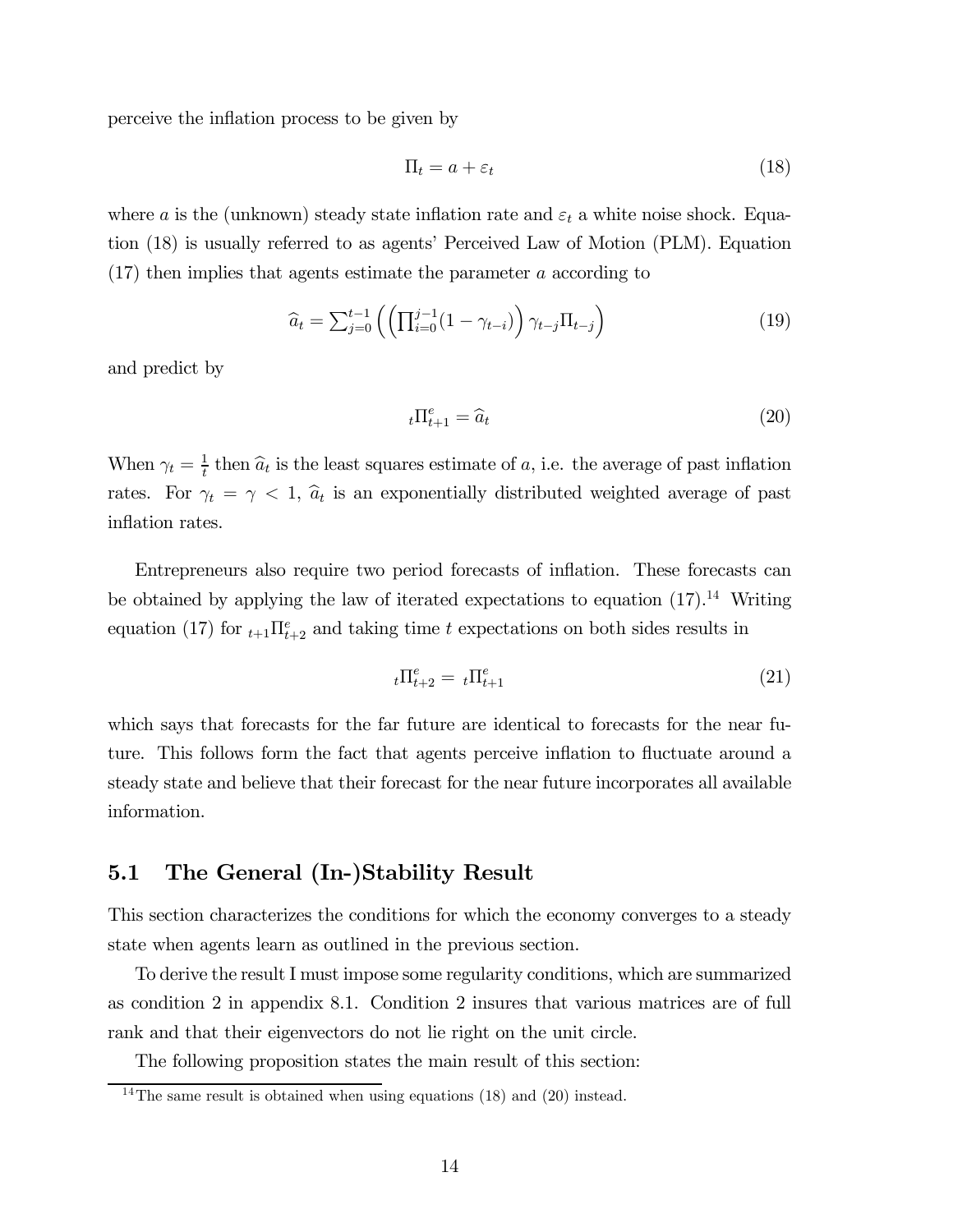**Proposition 1** Consider a steady state  $(\Pi, m)$  and assume condition 1 and regularity condition 2 hold. Let  $w_i$  denote the derivative of the real wage function (7) with respect to its i-th argument evaluated at  $(\Pi, m)$ . If at the steady state

$$
\frac{w_2}{1-\sigma}(\Pi - 1) < \frac{w_1}{1-\sigma} \frac{m}{\Pi} < \Pi + 1 \tag{22}
$$

then there exists  $a \overline{\gamma} > 0$  such that the steady state is locally asymptotically stable

- 1. for all constant gain learning rules with adaptation rates  $0 < \gamma < \overline{\gamma}$ .
- 2. for all decreasing gain learning rules.

If (22) does not hold, then there exists  $a \overline{\gamma} > 0$  such that the steady state is unstable

- 1. for all constant gain learning rules with adaptation rates  $0 < \gamma < \overline{\gamma}$ .
- 2. for all decreasing gain learning rules.

The proof can be found in appendix 8.2. It is straightforward for the constant gain learning rule but more involved for the decreasing gain rule where one has to consider a non-autonomous difference equation. The proof is further complicated by the fact that one of the eigenvalues converges to 1 as  $\gamma_t$  converges to zero.

Condition (22), which determines the stability properties, has an immediate economic interpretation in terms of the stability of the steady state with respect to deviations of real money balances and inflation expectations from their steady state values.

First, consider demand deviations. The term in the middle of equation (22) is the elasticity of the inflation rate with respect to the  $t-1$  money stock  $m_{t-1}$ , see equations (13) and (14). Since  $w_1 > 0$  it follows that inflation rises in response to positive demand shocks, which should stabilize the economy because increased inflation helps devaluating excessive money balances and thereby pushes the economy back towards the steady state. Yet, if the inflation reaction is too strong then a deviation of money in one direction is followed by an even larger deviation in the opposite direction and the system starts to oscillate with increasing amplitude around the equilibrium. The term on the very right of (22) is the bound on the elasticity that prevents this from happening.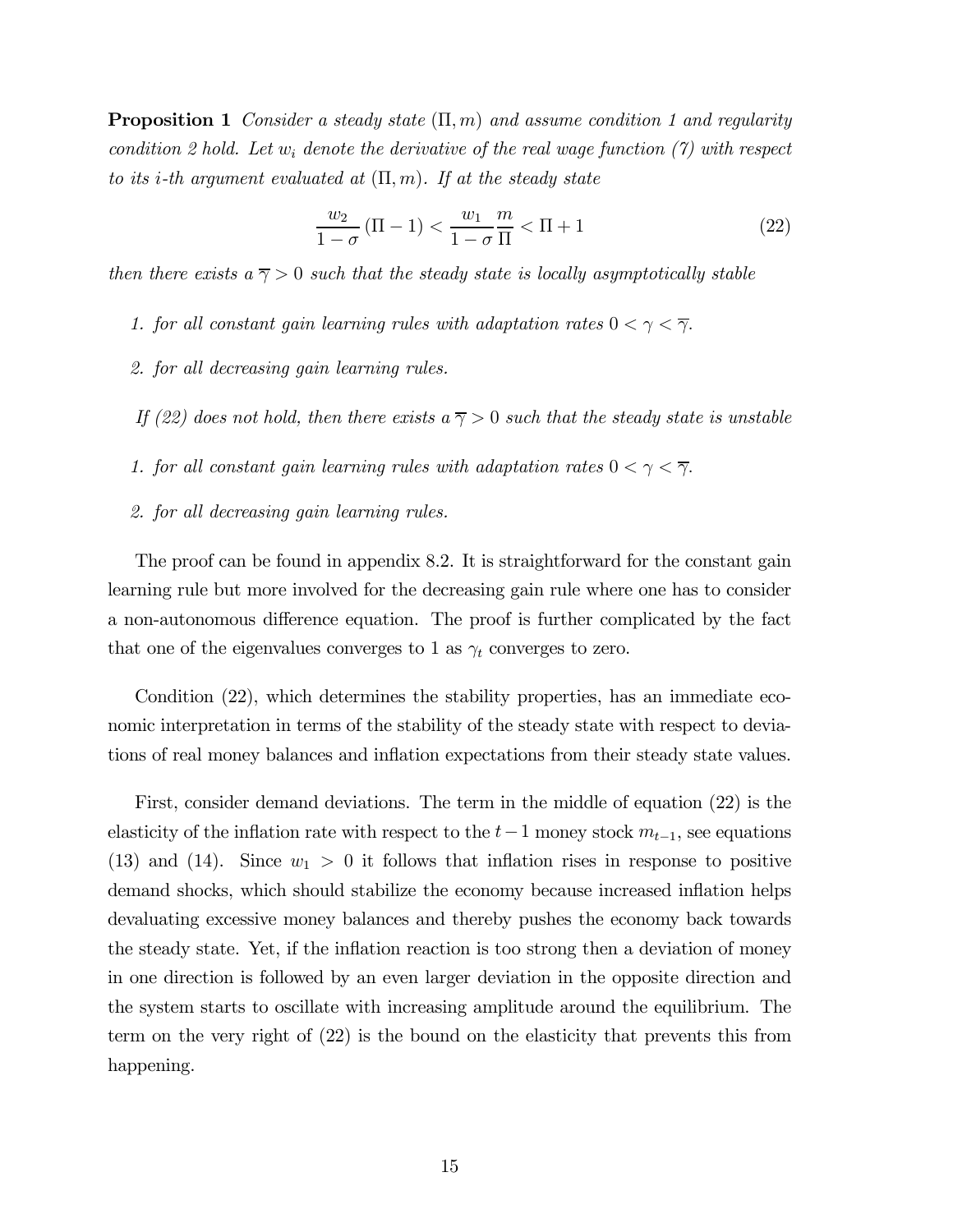Next, consider deviations of inflation expectations from steady state inflation and the following inequality

$$
w_2 < w_1 \frac{m}{\Pi^2} \tag{23}
$$

which is a sufficient condition for the inequality on the left-hand side of  $(22)$  to hold. A positive shock to agents' inflation expectations has two opposing effects on inflation which are captured by the two sides of inequality (23).

Firstly, firms anticipate lower product demand because inflation devaluates old agents' real money balances. This causes a fall in expected labor demand and expected wages and thereby puts downward pressure on inflation. This move down the labor supply function is captured by the term on the right of (23), which is the derivative of the real wage with respect to labor demand times the derivative of real money  $m_t$ (which is identical to labor demand  $n_t$ ) with respect to  $\Pi_t$ .

Secondly, higher expected inflation taxes move the labor supply schedule upwards because workers have to be compensated with a higher real wage to offer any given amount of labor. This effect puts upward pressure on inflation and is captured by the term on the left of (23).

If the first effect dominates, then real wages will decrease in response to an increase in inflation expectations. The price setting equation (14) then implies that realized inflation will be lower than expected inflation. From the learning rule it then follows that inflation expectations will return over time to the steady state value.<sup>15</sup>

### 5.2 Learning the High Inflation Steady State

This section applies proposition 1 to study the stability of the high inflation steady state under adaptive learning. The main result is

Corollary 1 For government expenditures g close enough to zero, condition (22) never holds for the high-inflation steady state.

**Proof:** By contradiction suppose that the left-hand side of  $(22)$  holds. This requires

$$
w_2 \Pi^2 - w_2 \Pi - w_1 m < 0
$$

<sup>15</sup>When equation (23) does not hold then the steady state is not necessarily unstable, see equation (22), since current expectations influence also future expectations and the expected future money stocks. This channel has been ignored in the previous argument and is captured by the additional term on the left of equation (22).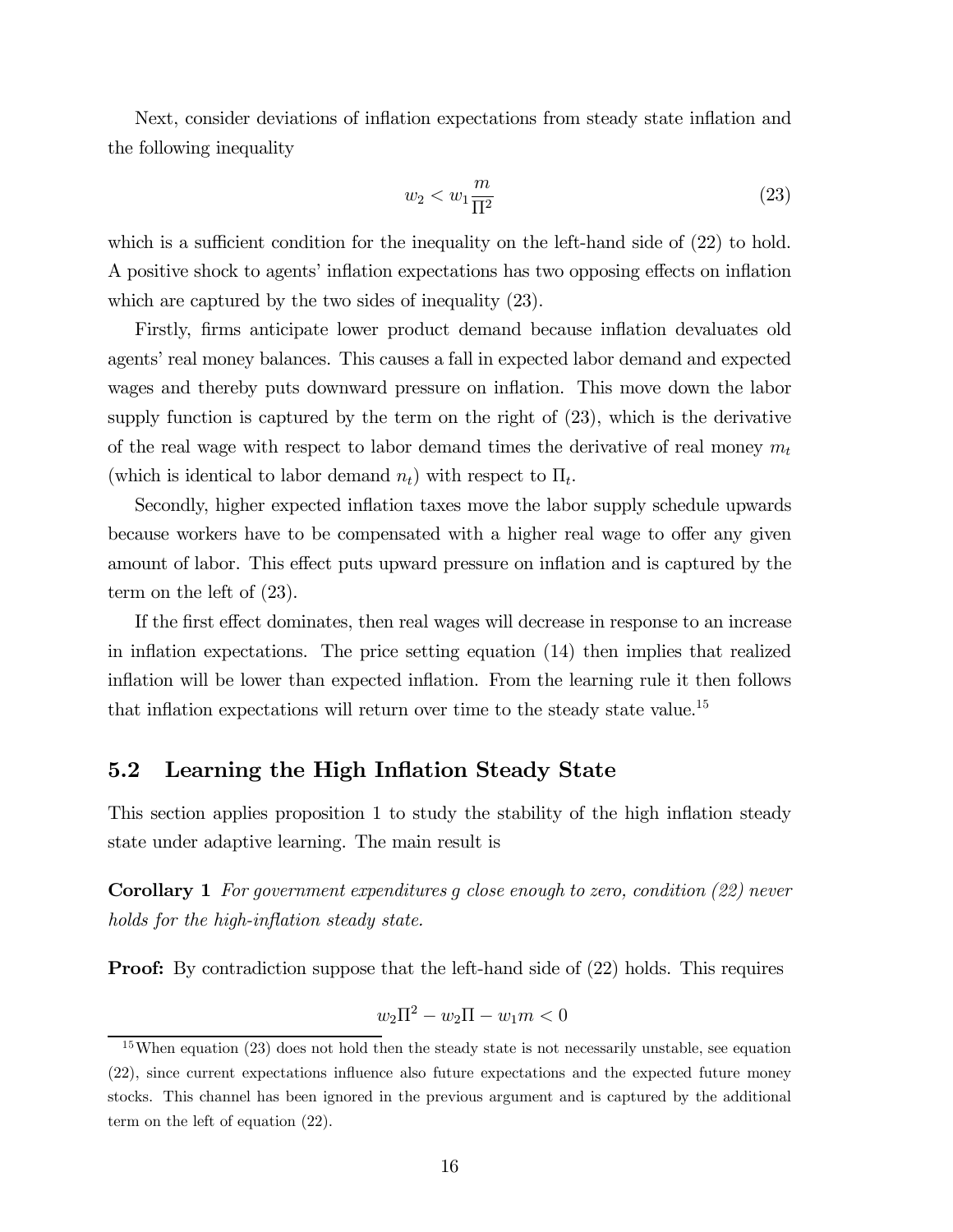With  $w_2 > 0$ , a necessary condition for this is

$$
\Pi < \frac{1}{2} + \sqrt{\frac{1}{4} + \frac{w_1}{w_2}m}
$$

As  $g \to 0$ ,  $\Pi \to \Pi^h$  and  $m \to 0$ . Since  $w_2 > 0$  and  $w_1 > 0$  at  $(\Pi, m) = (\Pi^h, 0)$ , this condition boils down to  $\Pi < 1$ , which contradicts  $\Pi^h > 1$ .

As in Marcet and Sargent (1989a), where agents could use only lagged prices to update expectations, the high inflation steady state is unstable. This holds independent of the degree of imperfect competition  $\sigma$ .

It is rather surprising that sticky prices do not affect the stability properties because even for  $\sigma \approx 0$  the learning dynamics in a flexible price model and a sticky price model differ considerably: with flexible prices inflation always adjusts to bring the money market into equilibrium; with sticky prices inflation is chosen by entrepreneurs. Their choice brings the money market into equilibrium only if their expectations are correct. Outside the rational expectations equilibrium the real wage adjusts to insure the (temporary) market equilibrium. Therefore, inflation dynamics outside equilibrium differ even though the equilibrium dynamics of the two models are (almost) identical for small  $\sigma$ .

#### 5.3 Learning the Low Inflation Steady State

Applying proposition 1 to the low inflation steady state delivers:

Corollary 2 For government expenditures g close enough to zero, the stability condition (22) holds at the low inflation steady state if and only if

$$
\varepsilon_{n,w} > \frac{1}{2} \tag{24}
$$

where  $\varepsilon_{n,w}$  is the real wage elasticity of labor supply at the steady state.

**Proof:** All the terms in (22) are continuous in g. Therefore, when (22) holds for  $g = 0$ , it will also hold for sufficiently small but positive g. At  $g = 0$ , one has  $\Pi = 1$  and  $m = n(1 - \sigma, 1) > 0$ . For these values  $\frac{1 + \Pi}{\Pi} = 2$  and  $\frac{w_2}{1 - \sigma}$  $\frac{\Pi-1}{\Pi} = 0$ . Since  $w_1 > 0$  and  $m > 0$ , the inequality in the left of (22) holds. Since  $w = 1 - \sigma$  in equilibrium, the term in the middle of (22) is equal to  $\varepsilon_{w,n} = \frac{1}{\varepsilon_{n,w}},$  which establishes the claim.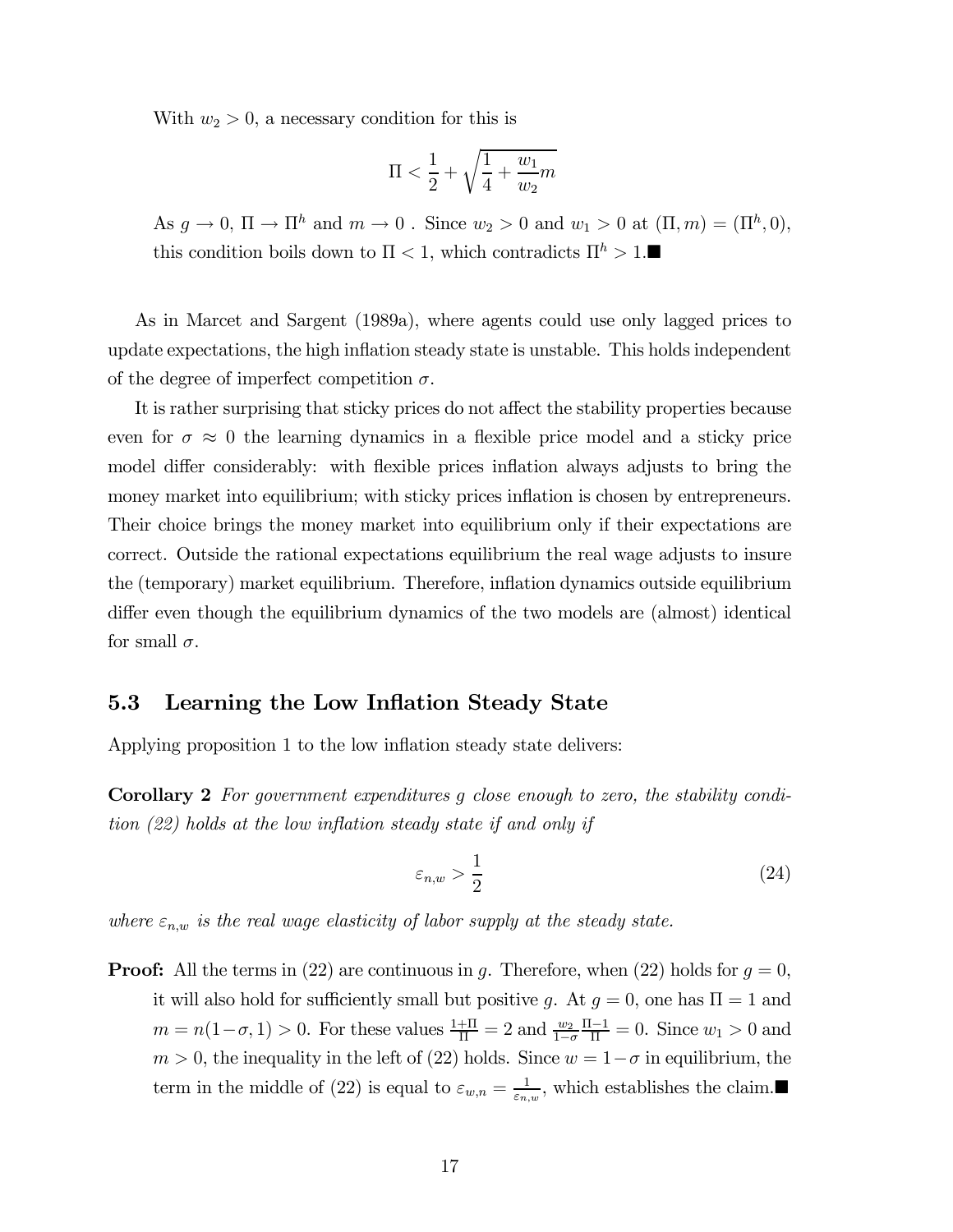For a sufficiently elastic labor supply the low inflation steady state is stable. Again this holds independent of the degree of imperfect competition. If labor supply is too inelastic  $(\varepsilon_{n,w} < \frac{1}{2})$  then inflation reacts strongly to demand deviations because firms predict a strong reaction in real wages. The strong inflation reaction leads to demand deviations of the opposite sign in the next period and generates the oscillating behavior described in section 5.1.

The result of corollary 2 differs notably from that in Marcet and Sargent (1989b) who found the low inflation steady state to be stable independent of the labor supply elasticity. One might be tempted to conclude that it is the different learning dynamics of the sticky price and flexible price economy that ultimately matter for this difference in stability: in a flexible price model real production costs remain unaffected by nominal demand conditions.

Yet, it is also possible that the role of the labor supply elasticity in the sticky price model arises only due to a singularity in the transition from a stochastic to a deterministic model: In a deterministic economy steady state money balances are constant which implies that a simple perceived law of motion of the form  $(18)$  is sufficient to acquire rational expectations. If, however, the money creation process contained a random component, then money balances would permanently fluctuate and, due to the price stickiness, inflation would react with some lag. Consequently, agents would have to condition forecasts on lagged money to learn to predict inflation rationally. This may well alter the stability property of the equilibrium.

Therefore, the next section studies an economy with stochastic demand shocks.

### 6 A stochastic model

This section considers an augmented version of the model with government seignorage shocks. The stochastic setup facilitates the stability analysis of non-stationary rational expectations equilibria and helps to put into perspective the role for the elasticity of labor supply found in the previous section.<sup>16</sup>

Suppose government seignorage is composed of a fixed and a random component

$$
g_t = g + v_t
$$

<sup>&</sup>lt;sup>16</sup>Analysis of non-stationary equilibria in deterministic models can be difficult because variables may become asymptotically collinear as they settle down to constant values.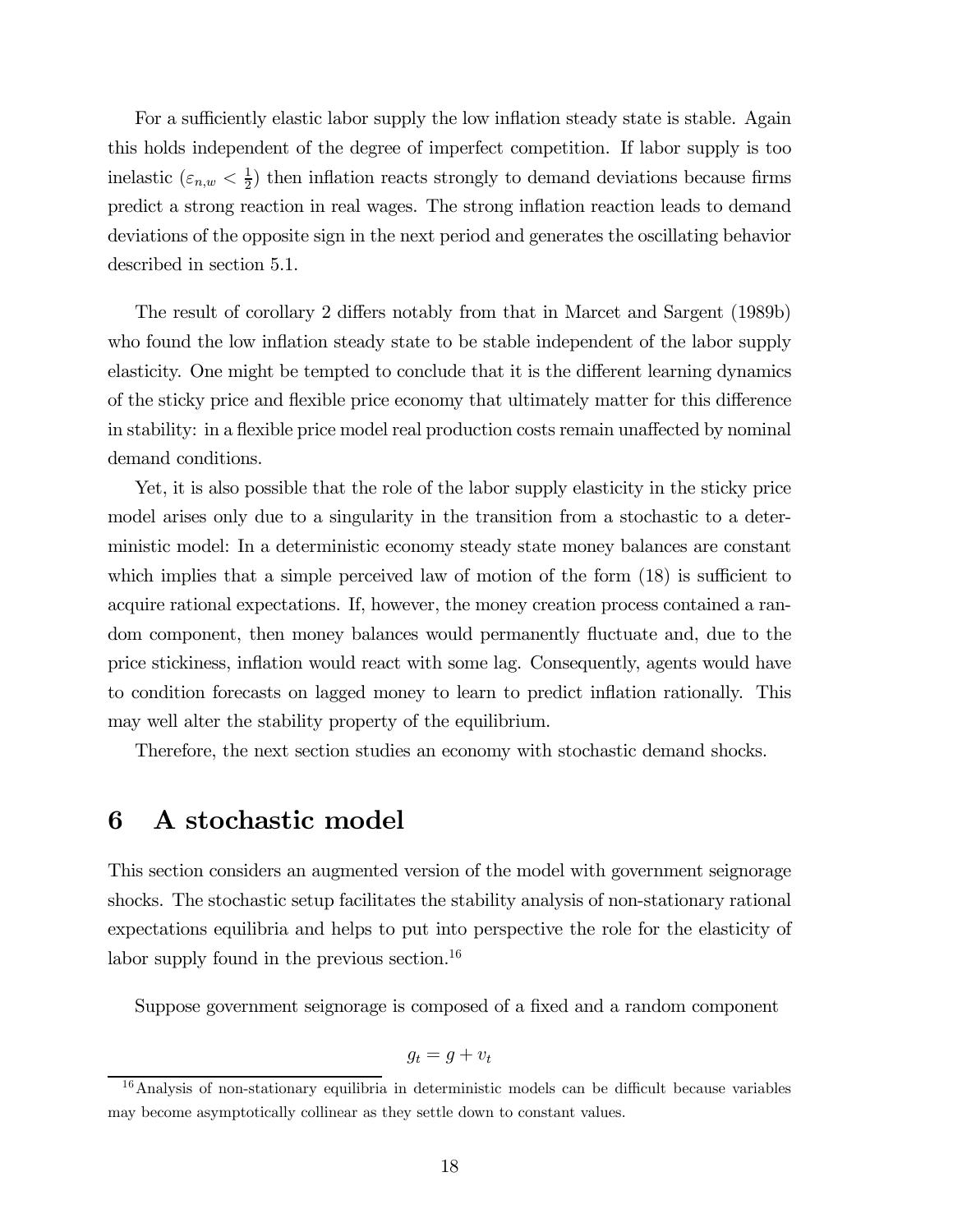where  $v_t$  is a white noise shock with zero mean and small bounded support. Real money then evolves according to the following stochastic law of motion

$$
m_t = \frac{m_{t-1}}{\Pi_t} + g + v_t \tag{25}
$$

For  $g > 0$  not too large and  $v_t \equiv 0$  there are again the two deterministic steady states  $(\Pi^n, m^n)$  with  $n = l, h$  around which equations (14) and (25) can be linearized:<sup>17</sup>

$$
\begin{pmatrix} \Pi_t \\ m_t \end{pmatrix} = \alpha^n + \beta_0^n E_{t-1} \begin{bmatrix} \Pi_t \\ m_t \end{bmatrix} + \beta_1^n E_{t-1} \begin{bmatrix} \Pi_{t+1} \\ m_{t+1} \end{bmatrix} + \delta^n \begin{pmatrix} \Pi_{t-1} \\ m_{t-1} \end{pmatrix} + \begin{pmatrix} 0 \\ v_t \end{pmatrix} \tag{26}
$$

The linearization coefficients  $(\alpha^n, \beta_0^n, \beta_1^n, \delta^n)$  for  $n = l, h$  are reported in appendix 8.3, where it is also shown that the rational expectations solutions of equation (26) have a minimum state variable representation as an AR(1) process

$$
\left(\begin{array}{c}\n\Pi_t \\
m_t\n\end{array}\right) = a + B \left(\begin{array}{c}\n\Pi_{t-1} \\
m_{t-1}\n\end{array}\right) + \left(\begin{array}{c}\n0 \\
v_t\n\end{array}\right) \tag{27}
$$

where a is a 2x1 vector and  $B = (b_{i,j})$  a 2x2 matrix with  $b_{1,2} \neq 0$ .

In a rational expectations equilibrium the coefficient on lagged money in the inflation equation of (27) is never equal to zero, which implies that agents must condition their inflation expectations on lagged money balances if they wish to forecast rationally.

Demand shocks are important for forecasting future inflation either because they are eliminated by an appropriate reaction of inflation in the subsequent period or because they persist into the future where they affect future production costs. With money balances being permanently shocked, their importance for predicting inflation does not vanish over time.

I now describe in somewhat greater detail the rational expectations equilibria (REE) for the linearized stochastic model. The claims below are made precise in appendix 8.3.2.

In the neighborhood of the deterministic low inflation steady state there exist two stochastic REE. There is a stochastic steady state denoted by  $(a^{l,1}, B^{l,1})$  and an explosive REE denoted by  $(a^{l,2}, B^{l,2})$  where the matrix  $B^{l,2}$  has an eigenvalue that is larger than one.

<sup>&</sup>lt;sup>17</sup>The linearization uses equation (13) to express the wage expectations in equation (14).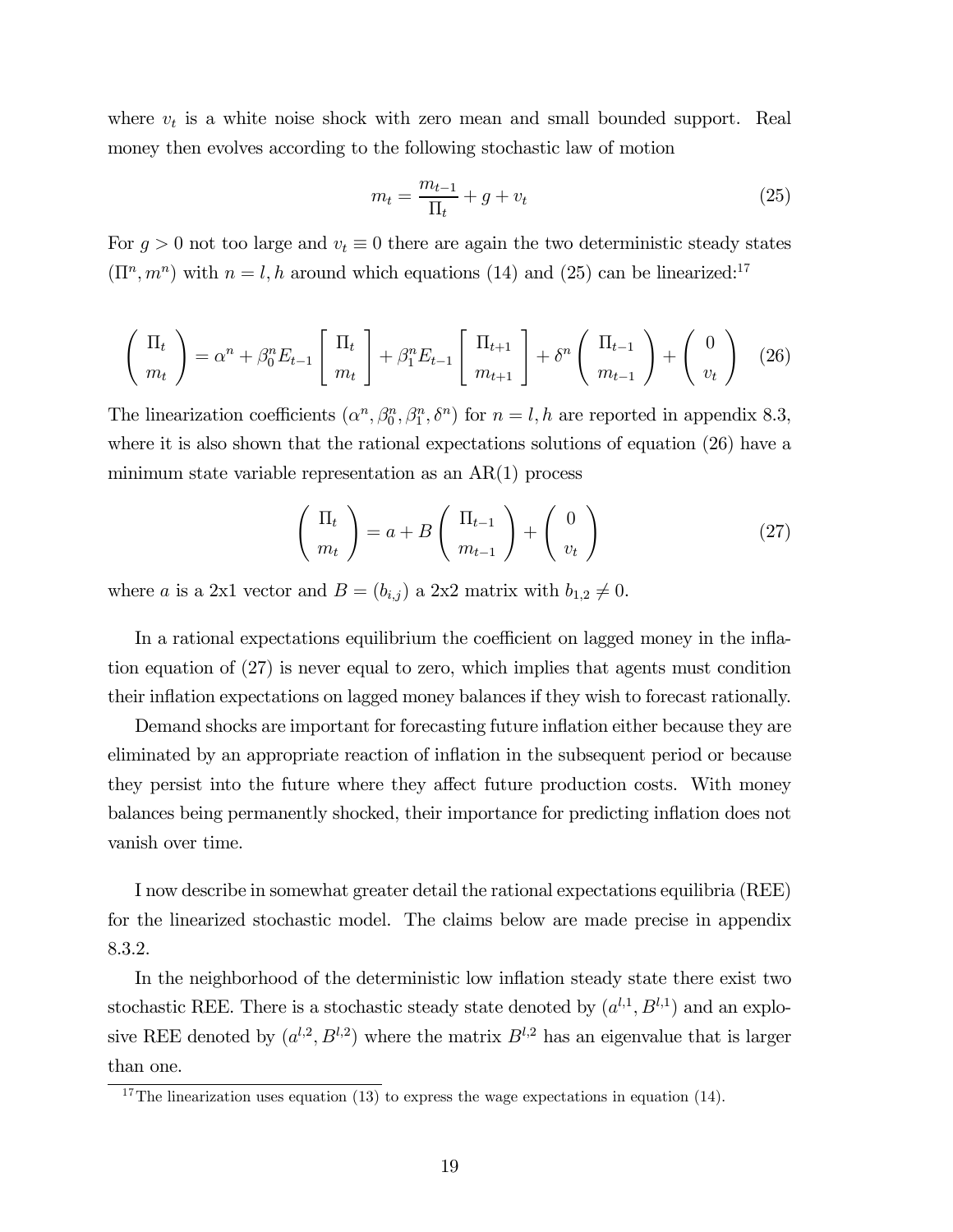In the neighborhood of the deterministic high inflation steady state there also exist two stochastic REE. There is again a stochastic steady state denoted by  $(a^{h,1}, B^{h,1})$ and an asymptotically stationary REE, denoted by  $(a^{h,2}, B^{h,2})$ . Since the eigenvalues of  $B^{h,2}$  are inside the unit circle the mean of this solution converges to the deterministic high inflation steady state.

Therefore, the situation in the stochastic model looks quite similar to that in the deterministic model. The main difference is that the equilibrium law of motion for inflation now depends on lagged money balances.

#### 6.1 Expectational Stability of REE

This section analyzes the stability of the REE when agents use least squares estimation to learn about the parameters  $(a, B)$  of the minimum state variable solution (27). Equation (27) is the simplest equation agents could estimate with the hope of acquiring rational beliefs in the long run.

The considered least squares learning dynamics can be described as follows. Let  $(a_{t-1}, B_{t-1})$  denote the least squares estimates of  $(a, B)$  based on information up to time  $t - 1$ . By the law of iterated expectations, agents' forecasts will be given by

$$
E_{t-1} \left[ \begin{array}{c} \Pi_t \\ m_t \end{array} \right] = a_{t-1} + B_{t-1} \left( \begin{array}{c} \Pi_{t-1} \\ m_{t-1} \end{array} \right) \tag{28}
$$

$$
E_{t-1}\left[\begin{array}{c}\Pi_{t+1} \\ m_{t+1}\end{array}\right] = a_{t-1} + B_{t-1}\left(a_{t-1} + B_{t-1}\left(\begin{array}{c}\Pi_{t-1} \\ m_{t-1}\end{array}\right)\right) \tag{29}
$$

Inserting these expectations into equation (26) delivers a new data point, which is the outcome of optimal price setting decisions when expectations are given by (28) and (29). Using the new data point agents calculate a new least squares estimate  $(a_t, B_t)$ and the process repeats itself.

For a wide range of economic models it has been shown that expectational stability (E-Stability) of a REE determines whether the least squares estimates  $(a_t, B_t)$  locally converge to their REE-values under least squares learning (Evans and Honkapohja  $(1994, 2001)$ .

E-Stability is defined in terms of the mapping from the Perceived Law of Motion (PLM), parameterized by  $(a, B)$  in (27), to the implied parameters  $T(a, B)$  of the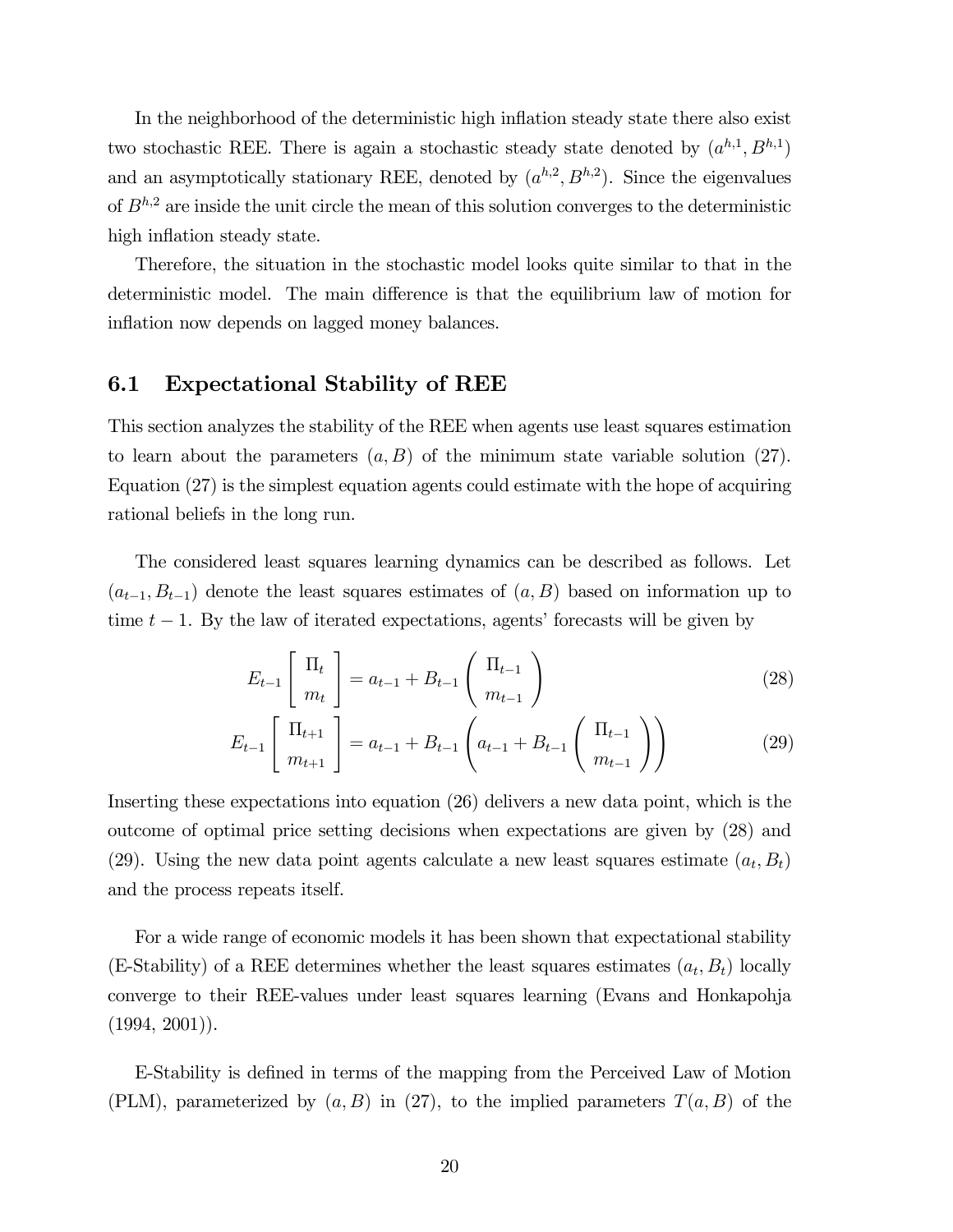Actual Law of Motion (ALM). The ALM parameters are obtained by inserting the expectations (28) and (29) into the model (26), which yields

$$
T(a, B) = ((\alpha + \beta_0 a + \beta_1 a + \beta_1 B a), (\beta_0 B + \beta_1 B^2 + \delta))
$$
 (30)

E-Stability of a REE is then determined by the local stability properties of the ordinary differential equation

$$
\frac{d}{d\tau}(a,B) = T(a,B) - (a,B) \tag{31}
$$

at the REE-values of  $(a, B)$ , where  $\tau$  denotes notional or virtual time.

The following proposition reports the E-Stability properties for the REE of the model. The proof can be found in appendix 8.3.3.

**Proposition 2** There exists a level of government expenditures  $\overline{g} > 0$  such that for all levels  $0 \leq g < \overline{g}$  the following holds.

For the linearization at the deterministic low inflation steady state

- the stochastic steady state  $(a^{l,1}, B^{l,1})$  is E-stable,
- the explosive solution  $(a^{l,2}, B^{l,2})$  is E-unstable,

For the linearization at the deterministic high inflation steady state

- the stochastic steady state  $(a^{h,1}, B^{h,1})$  is E-unstable,
- the asymptotically stationary solution  $(a^{h,2}, B^{h,2})$  is E-unstable.

The proposition shows that the stochastic low inflation steady state is the only E-stable REE. Again, this holds independent of the degree of imperfect competition. Furthermore, the low inflation stochastic steady state is now E-stable independent of the value of the labor supply elasticity. The latter feature emerges because the coefficient on lagged money in the inflation equation is given by  $\frac{1}{m^l}$  at this equilibrium, which implies a unit-elasticity of inflation with respect to demand shocks. Consequently, demand shocks are expected to be devaluated by a corresponding amount of inflation in the subsequent period and the labor supply elasticity becomes irrelevant for entrepreneur's price setting behavior.

Given this difference to the deterministic model the next subsection shows how the stability conditions for the deterministic and the stochastic model are related to each other.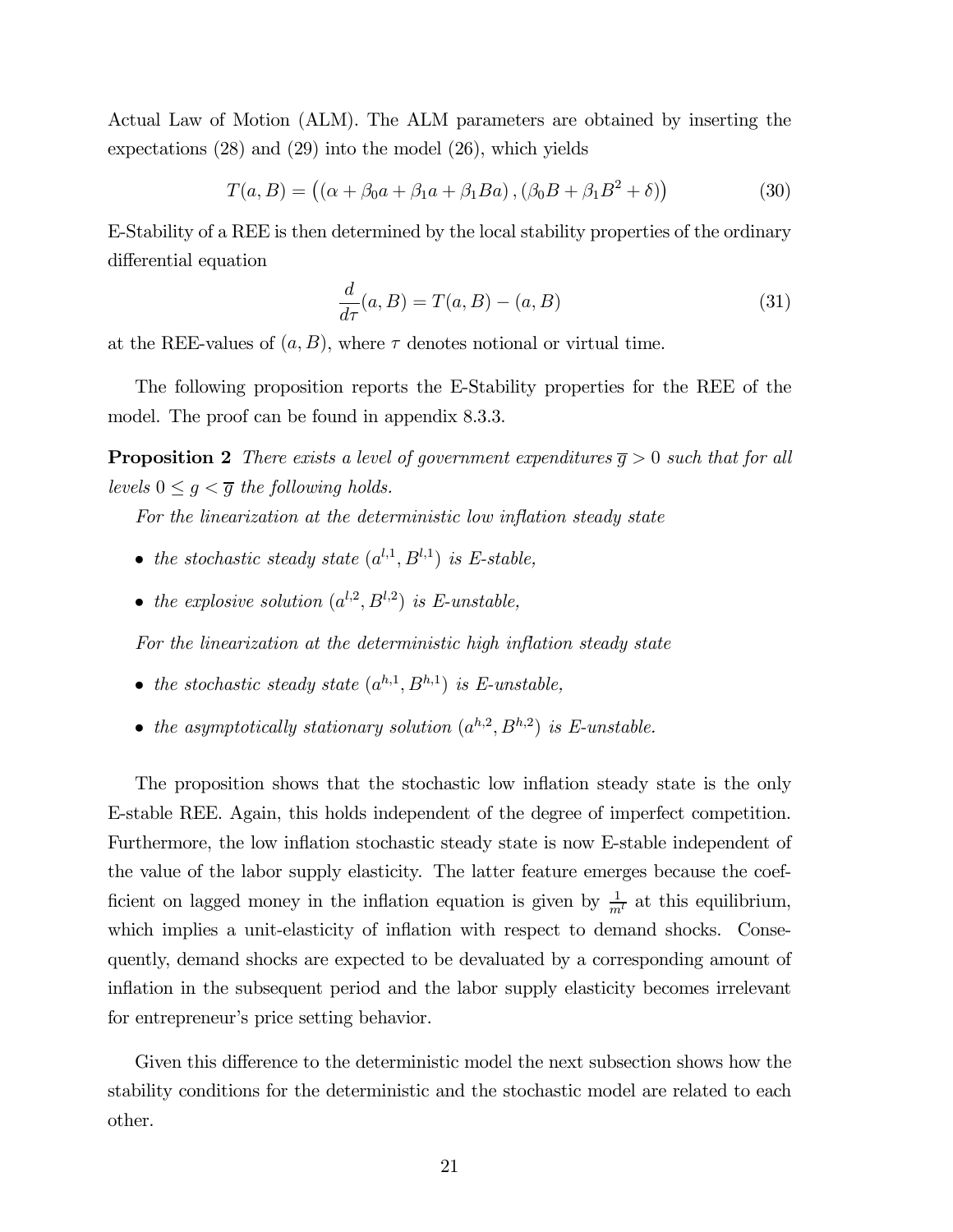#### 6.2 Relation with the Deterministic Model

Suppose for a moment agents used least squares to estimate the PLM of the deterministic model, i.e.

$$
\Pi_t = a + \varepsilon_t \tag{32}
$$

Clearly, forecasts based on this PLM will never be rational in the presence of demand shocks. However, the economy can still converge to a *restricted perceptions equilib*riumí. In such an equilibrium expectations are restricted to be of the form (32) and minimize the mean-squared forecast error for the ALM (26) generated by the expectations (32).

Appendix 8.3.4 shows that convergence to a restricted perceptions equilibrium occurs for the linearization at the deterministic low inflation steady state whenever  $\varepsilon_{n,w} > \frac{1}{2}$ , which is precisely the stability condition of corollary 2. Moreover, the resulting restricted perceptions equilibrium converges to the perfect foresight steady state as the support for the shock  $v_t$  vanishes. Furthermore, and this is corollary 2, the restricted perceptions equilibrium is the perfect foresight steady state if the support is literally zero.

Thus, the PFE analyzed in section 5 is not the limit of the minimum state variable REE for a vanishing support of the shocks. Instead it is the limit of a restricted perceptions equilibrium. The stability conditions for restricted perceptions equilibria need not be identical to those of the REE, as has been noted by Evans and Honkapohja (2001,chapter 13) in a more simple setting.

The previous findings also help to interpret the results of Van Zandt and Lettau (2002) whose stability reversals are obtained (mainly) for constant gain learning rules in a deterministic model.<sup>18</sup> A constant gain rule with a gain that is bounded from zero would never converge to a rational expectations equilibrium in a stochastic environment. This suggests that their stability conditions do not capture the stability properties of a rational expectations equilibrium in a stochastic version of their model but rather the stability properties to some other equilibrium, as is the case with the perfect foresight equilibria in this paper.

<sup>&</sup>lt;sup>18</sup>For the cases where reversals are reported for decreasing gain learning rules re-interpretation as constant gain rules is possible as also argued by these authors.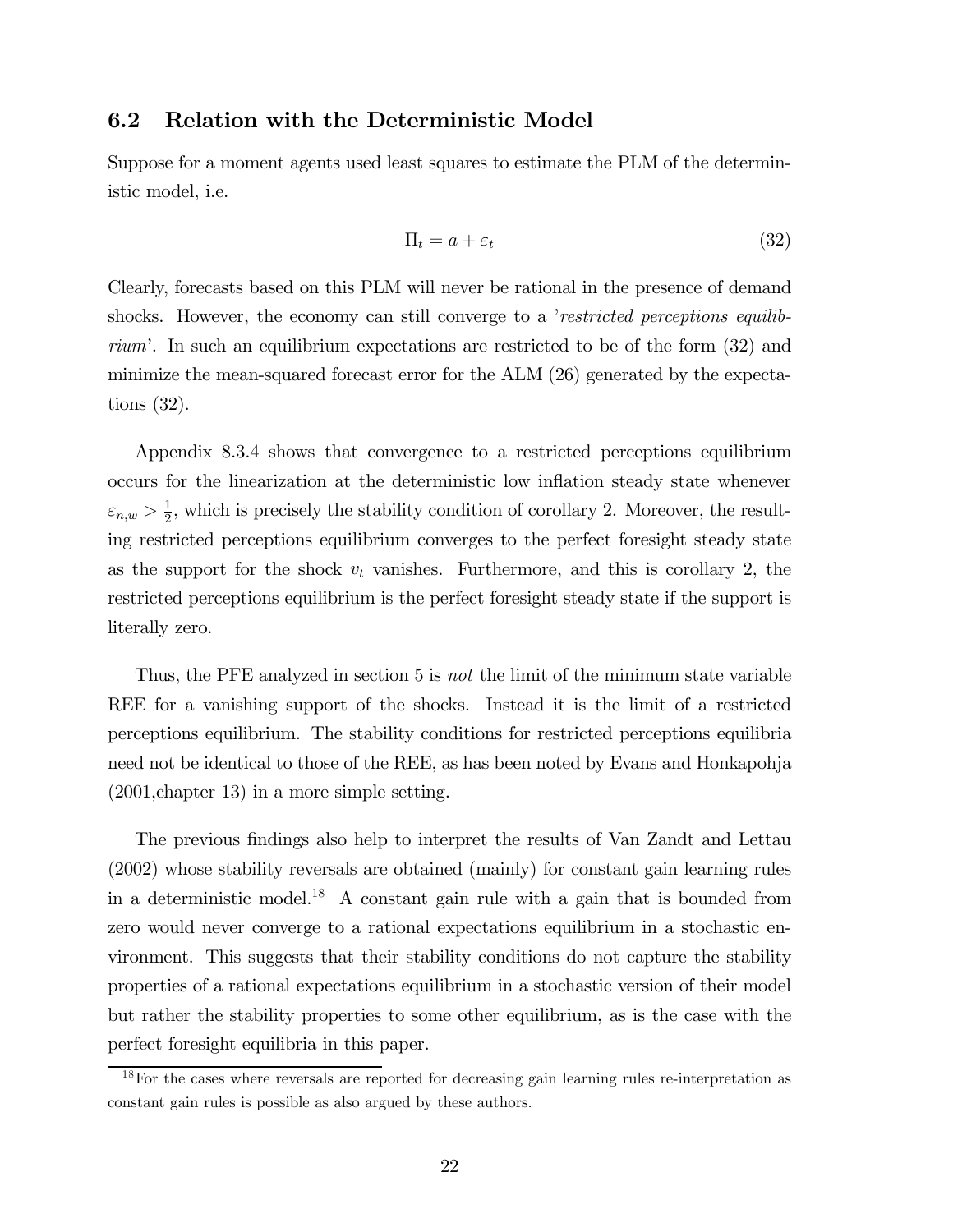### 7 Conclusions

This paper has shown that price stickiness helps to obtain a unique temporary equilibrium in models where informational consistency requires that agents can use current prices to update their expectations. Price stickiness thereby permits to study the stability of rational expectations equilibria under learning dynamics in a rigorous way.

The main result for the overlapping generations model is that, independent of the degree of imperfect competition, the determinate monetary steady state is the unique stable equilibrium. However, the paper has also shown that stability properties might differ between deterministic and stochastic models since there might be a discontinuity at the zero variance for shocks. In the present case this discontinuity emerged because the equilibrium law of motion for inflation for the deterministic economy was considerably simpler than the equilibrium law for a stochastic economy with vanishing noise.

This latter finding is interesting because it illustrates that agents who do not start out by estimating a forecasting equation whose structure is consistent with the rational expectations solution might either learn a different equilibrium, e.g. a restricted perceptions equilibrium, or affect the stability of the economy. After all, it is a rather strong assumption to postulate that agents learn about a model that is consistent with the law of motion of the economy once learning is complete.

A natural step to take is to study models where agents must learn not only about the parameterization of a given model but also about which model to use for learning. In Adam (2002) I have studied some of the implications of learning about forecast models but further research in this area would be most welcome.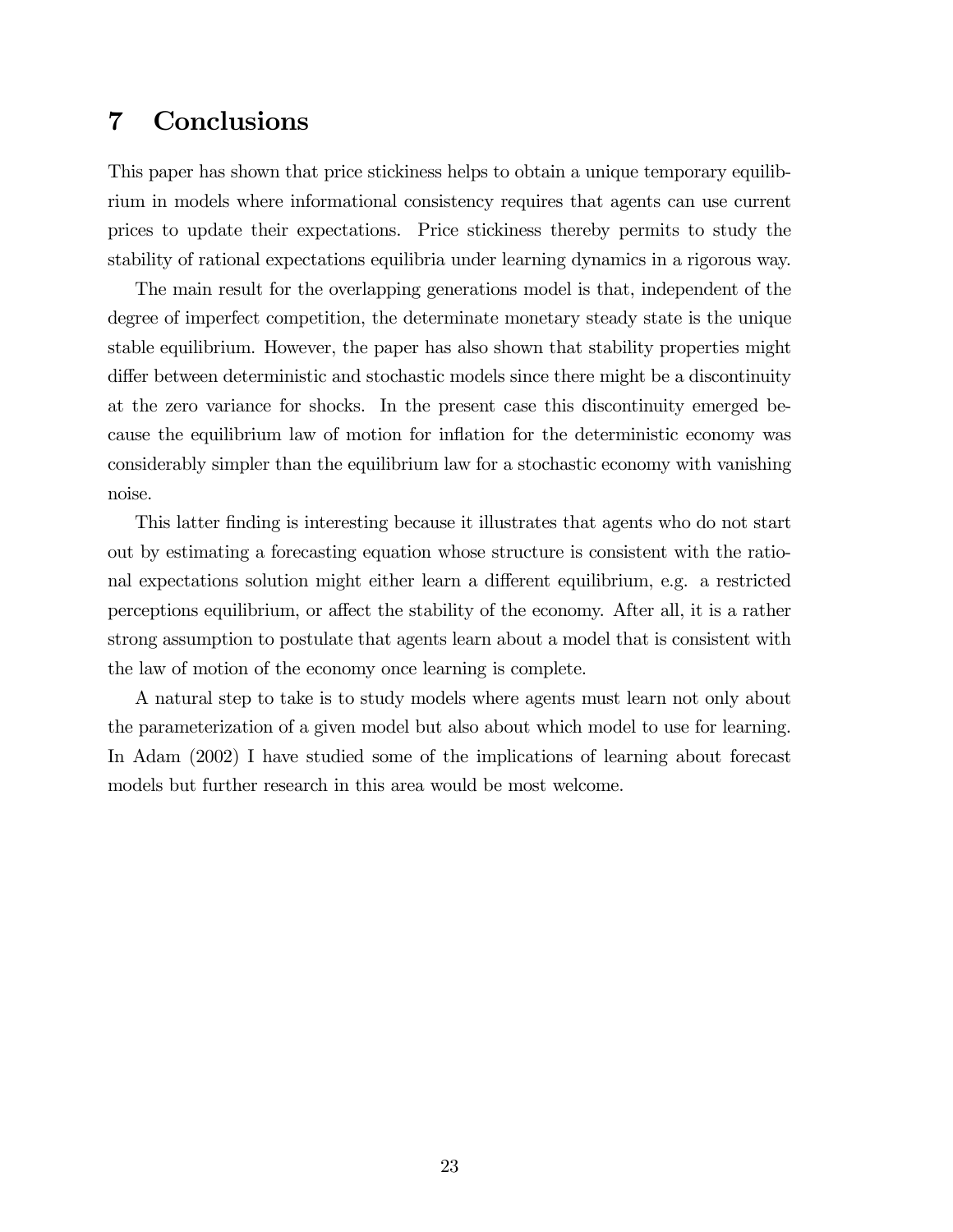### 8 Appendix

### 8.1 Regularity Condition

Condition 2 At a stationary rational expectations equilibrium  $(\Pi, m)$ 

$$
\frac{w_1}{1-\sigma} \frac{m}{\Pi^2} \neq \frac{w_2}{1-\sigma} \frac{\Pi - 1}{\Pi}
$$

$$
\frac{w_1}{1-\sigma} \frac{m}{\Pi^2} \neq \frac{\Pi + 1}{\Pi}
$$

$$
\gamma_t \neq \frac{m}{\Pi^2} \frac{w_1}{1-\sigma} - \frac{1}{\Pi} \quad \forall \ t
$$

where

$$
w_1 = \frac{\partial w}{\partial n}(m, \Pi)
$$
 and  $w_2 = \frac{\partial w}{\partial t_{-1} \Pi_{t+1}^e}(m, \Pi)$ 

### 8.2 Proof of Proposition 1

Substituting  $(14)$  into  $(17)$  and using  $(13)$  and  $(21)$  delivers:

$$
{}_{t}\Pi_{t+1}^{e} = {}_{t-1}\Pi_{t}^{e} + \gamma_{t} \left( M(t_{-1}\Pi_{t}^{e}, m_{t-1}) - {}_{t-1}\Pi_{t}^{e} \right) \quad \text{with} \tag{33}
$$

$$
M(t_{-1}\Pi_t^e, m_{t-1}) \equiv t_{-1}\Pi_t^e \frac{w\left(\frac{m_{t-1}}{t_{-1}\Pi_t^e} + g, t_{-1}\Pi_t^e\right)}{1-\sigma}
$$
(34)

The equation above describes the new inflation expectations as a function of past expectations and past real money holdings. Real money evolves according to

$$
m_t = \frac{m_{t-1}}{M\left(t_{-1}\Pi_t^e, m_{t-1}\right)} + g \tag{35}
$$

Linearizing (33) and (35) around a steady state  $(\Pi, m)$  yields

$$
\left(\begin{array}{c}\n\theta_{1,t} \\
\theta_{2,t}\n\end{array}\right) = A(\gamma_t) \left(\begin{array}{c}\n\theta_{1,t-1} \\
\theta_{2,t-1}\n\end{array}\right) + \left(\begin{array}{c}\n\gamma_t r_{1,t} \\
r_{2,t}\n\end{array}\right) \tag{36}
$$

where

$$
\theta_{1,t} = t \Pi_{t+1}^e - \Pi
$$

$$
\theta_{2,t} = m_t - m
$$

are the deviations from the equilibrium values, the  $r_{i,t}$  are second order approximation errors, and  $A(\gamma_t)$  is a 2x2 matrix given by

$$
A(\gamma_t) = \begin{pmatrix} 1 + \gamma_t (M_1(\Pi, m) - 1) & \gamma_t M_2(\Pi, m) \\ -\frac{m}{\Pi^2} M_1(\Pi, m) & \frac{1}{\Pi} - \frac{m}{\Pi^2} M_2(\Pi, m) \end{pmatrix}
$$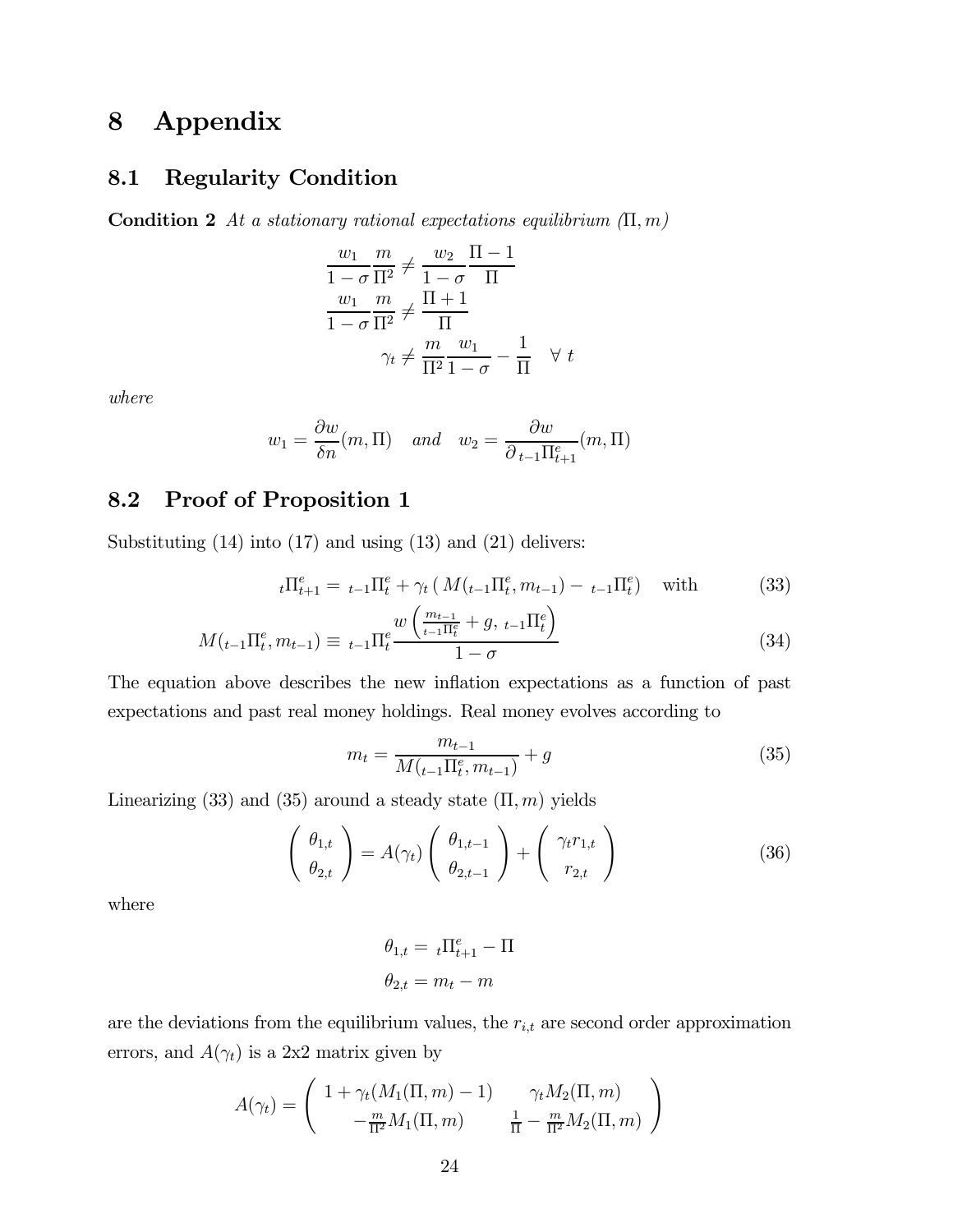where  $M_i$  is the partial derivative of M with respect to the *i*-th argument.

The eigenvalues of  $A(0)$  are given by

$$
\lambda_1 = 1
$$

$$
\lambda_2 = \frac{1}{\Pi} - \frac{m}{\Pi^2} \frac{\omega_1}{(1 - \sigma)}
$$

and the eigenvalues of  $A(\gamma_t)$  by

$$
\lambda_{1,t} = \lambda_1 + \frac{\partial \lambda_1}{\partial \gamma} \gamma_t + O(\gamma_t^2)
$$
\n(37)

$$
\lambda_{2,t} = \lambda_2 + \frac{\partial \lambda_2}{\partial \gamma} \gamma_t + O(\gamma_t^2)
$$
\n(38)

where the last terms are second order approximation errors.

If condition (22) holds, then  $|\lambda_2|$  < 1. The regularity condition 2 implies  $\partial\lambda_2$  $\partial \gamma$  $\vert < \infty$ at  $\gamma = 0$ . Thus,  $|\lambda_{2,t}| < 1$  for small enough  $\gamma_t$ . Next, consider the eigenvalue  $\lambda_{1,t}$ . Use the characteristic polynomial of  $A(\gamma)$  given by

$$
P(A(\gamma),\lambda) = (A_{11}(\gamma) - \lambda) (A_{22}(\gamma) - \lambda) - A_{12}(\gamma) A_{21}(\gamma)
$$

where the  $A_{ij}(\gamma)$  denote the matrix entries of  $A(\gamma)$ . Then apply the implicit function theorem to obtain  $\frac{\partial \lambda_1}{\partial \gamma}$  at  $\gamma = 0, \lambda = \lambda_1 = 1$ :

$$
\frac{\partial \lambda_1}{\partial \gamma} = -\frac{\partial P(A(\gamma), \lambda)/\partial \gamma}{\partial P(A(\gamma), \lambda)/\partial \lambda}
$$

$$
= \frac{\frac{1}{1-\sigma} (w_2(\Pi - 1) - w_1 \frac{m}{\Pi})}{1 - \lambda_2}
$$

Condition (22) implies that  $\frac{\partial \lambda_1}{\partial \gamma} < 0$  and thereby  $|\lambda_{1,t}| < 1$  for small enough  $\gamma_t$ . Thus, (22) implies that both eigenvalues of  $A(\gamma_t)$  are within the unit circle for  $\gamma_t$  sufficiently small. Otherwise, at least one eigenvalue lies outside the unit circle. This establishes the stability and instability claims for the constant gain learning rules.

Below I consider the case of decreasing gain learning rules. The proof for the decreasing gain rules is complicated by the fact that the difference equation (36) is non-autonomous and that one of the eigenvalues of  $A(\gamma_t)$  converges to 1 as  $\gamma_t \to 0$ . The proof uses similar techniques as Evans and Honkapohja (2000) who treat a simpler general setup. The main difference to Evans and Honkapohja is that the current setting contains a state variable  $(\theta_{2,t})$  that is not a belief and therefore does not contain a gain sequence converging to zero.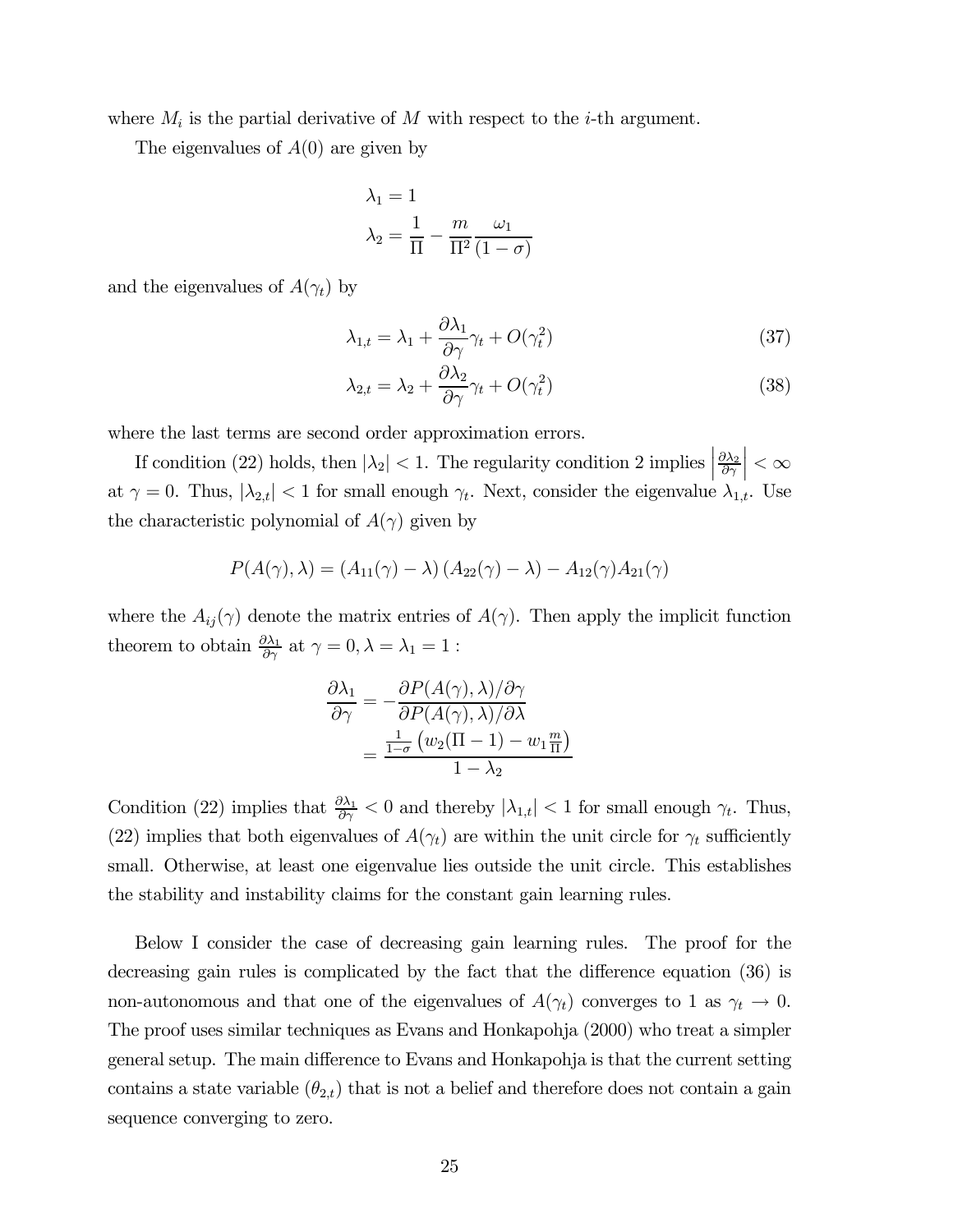The function  $M(\cdot, \cdot)$  as defined in (34) is continuously differentiable in both arguments in a neighborhood of  $\theta = (0, 0)$ . Therefore, for all  $K_1 > 0$  and  $K_2 > 0$  with  $K_1$  and  $K_2$  arbitrarily small there exists a neighborhood to  $(0,0)$  where the absolute values of the approximation errors in (36) are bounded by

$$
|r_{1,t}| \le K_1 \left( |\theta_{1,t-1}| + |\theta_{2,t-1}| \right) \tag{39a}
$$

$$
|r_{2,t}| \le K_2 \left( |\theta_{1,t-1}| + |\theta_{2,t-1}| \right) \tag{39b}
$$

Next, consider the eigenvectors  $e_1$  and  $e_2$  of  $A(0)$  corresponding to the eigenvectors  $\lambda_1$ and  $\lambda_2$ , respectively:

$$
e_1 = \begin{pmatrix} e_{11} \\ 1 \end{pmatrix} = \begin{pmatrix} \frac{1 - \frac{1}{11} + \frac{m}{112} M_2}{-\frac{m}{112} M_1} \\ 1 \end{pmatrix}
$$

$$
e_2 = \begin{pmatrix} e_{21} \\ 1 \end{pmatrix} = \begin{pmatrix} 0 \\ 1 \end{pmatrix}
$$

The eigenvectors  $e_{1,t}$  and  $e_{2,t}$  of  $A(\gamma_t)$  corresponding to the eigenvalues  $\lambda_{1,t}$  and  $\lambda_{2,t}$ , respectively, are given by

$$
e_{1,t} = \begin{pmatrix} e_{11,t} \\ 1 \end{pmatrix} = \begin{pmatrix} \frac{\lambda_{1,t} - \frac{1}{11} + \frac{m}{112} M_2}{1} \\ -\frac{m}{112} M_1 \\ 1 \end{pmatrix}
$$

$$
e_{2,t} = \begin{pmatrix} e_{21,t} \\ 1 \end{pmatrix} = \begin{pmatrix} \frac{\lambda_{2,t} - \frac{1}{11} + \frac{m}{112} M_2}{1} \\ -\frac{m}{112} M_1 \\ 1 \end{pmatrix}
$$

Now consider the vector base consisting of the eigenvectors  $(e_{1,t}, e_{2,t})$  of  $A(\gamma_t)$ . Let the vector  $(\theta_1, \theta_2)$  have representation  $(\rho_1, \rho_2)_{\gamma_t}$  with this new base, i.e.

$$
\left(\begin{array}{c}\n\theta_1 \\
\theta_2\n\end{array}\right) = (e_{1,t}, e_{2,t}) \left(\begin{array}{c}\n\rho_1 \\
\rho_2\n\end{array}\right)_{\gamma_t}
$$
\n(40)

where the subscript  $\gamma_t$  indicates the base to which the coordinates refer. Then from (36)

$$
\left(\begin{array}{c}\n\rho_{1,t} \\
\rho_{2,t}\n\end{array}\right)_{\gamma_t} = \left(\begin{array}{cc}\n\lambda_{1,t} & 0 \\
0 & \lambda_{2,t}\n\end{array}\right) \left(\begin{array}{c}\n\rho_{1,t-1} \\
\rho_{2,t-1}\n\end{array}\right)_{\gamma_t} + \left(\begin{array}{c}\ns_{1,t} \\
s_{2,t}\n\end{array}\right)_{\gamma_t}
$$
\n(41)

where the approximation errors are given by

$$
\begin{pmatrix} s_{1,t} \\ s_{2,t} \end{pmatrix}_{\gamma_t} = \begin{pmatrix} \frac{1}{e_{11,t} - e_{21,t}} (\gamma_t r_{1,t} - e_{21,t} r_{2,t}) \\ \frac{1}{e_{11,t} - e_{21,t}} (-\gamma_t r_{1,t} + e_{11,t} r_{2,t}) \end{pmatrix}_{\gamma_t}
$$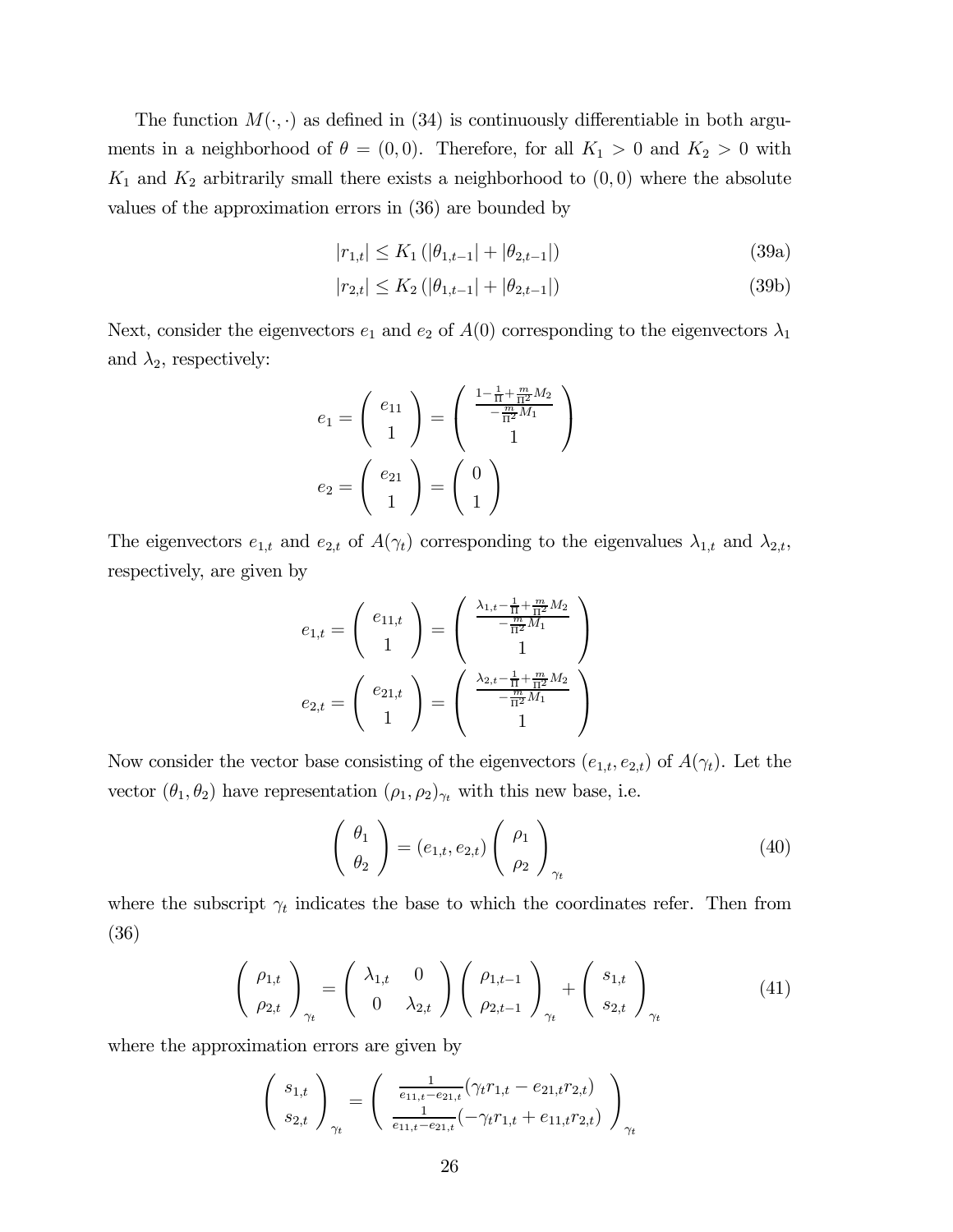Using (39a), (39b), and (40) the approximation errors can be bounded as follows:

$$
|s_{1,t}| \leq \frac{1}{|e_{11,t} - e_{21,t}|} (\gamma_t |r_{1,t}| + |e_{21,t}| |r_{2,t}|)
$$
  
\n
$$
\leq \frac{1}{|e_{11,t} - e_{21,t}|} (\gamma_t K_1 + |e_{21,t}| K_2) ((|\theta_{1,t-1}| + |\theta_{2,t-1}|))
$$
  
\n
$$
= \frac{1}{|e_{11,t} - e_{21,t}|} (\gamma_t K_1 + |e_{21,t}| K_2) (|\rho_{1,t-1}e_{11,t} + \rho_{2,t-1}e_{21,t}| + |\rho_{1,t-1} + \rho_{2,t-1}|)
$$
  
\n
$$
\leq \frac{1}{|e_{11,t} - e_{21,t}|} (\gamma_t K_1 + |e_{21,t}| K_2) (|\rho_{1,t-1}| (|e_{11,t}| + 1) + |\rho_{2,t-1}| (|e_{21,t}| + 1))
$$

Since  $\lim_{t\to\infty} |e_{11,t} - e_{21,t}| > 0$ ,  $|e_{21,t}| \sim O(\gamma_t)$ , and since  $K_1$  and  $K_2$  can be made arbitrarily small it follows that

$$
|s_{1,t}| \le \gamma_t K_1'(|\rho_{1,t-1}| + |\rho_{2,t-1}|) \tag{42}
$$

for some  $K_1' > 0$  that can also be made arbitrarily small by considering a sufficiently small neighborhood around the steady state. Similarly,

$$
|s_{2,t}| \leq \frac{1}{|e_{11,t} - e_{21,t}|} (\gamma_t |r_{1,t}| + |e_{11,t}| |r_{2,t}|)
$$
  
\n
$$
\leq \frac{1}{|e_{11,t} - e_{21,t}|} (\gamma_t K_1 + |e_{11,t}| K_2) (|\rho_{1,t-1}| (|e_{11,t}| + 1) + |\rho_{2,t-1}| (|e_{21,t}| + 1))
$$
  
\n
$$
\leq K_2'(|\rho_{1,t-1}| + |\rho_{2,t-1}|)
$$
\n(43)

for some  $K_2' > 0$  arbitrarily small.

An inconvenient feature of (41) is that the coordinates are expressed in terms of a different vector base for each  $\gamma_t$ . Therefore, I rewrite (41) with coordinates from the vector base  $(e_1, e_2)$ . This base is almost identical to the base  $(e_{1,t}, e_{2,t})$  for small  $\gamma_t$ .

Let  $(\rho_1, \rho_2)_{\gamma_t}$  have representation  $(\alpha_1, \alpha_2)_0$  with base  $(e_1, e_1)$ , i.e.

$$
\begin{pmatrix}\n\alpha_1 \\
\alpha_2\n\end{pmatrix}_0 = \begin{pmatrix}\na_{11,t} & a_{12,t} \\
a_{21,t} & a_{22,t}\n\end{pmatrix} \begin{pmatrix}\n\rho_1 \\
\rho_2\n\end{pmatrix}_{\gamma_t}
$$
\n
$$
= (e_{1}, e_2)^{-1} (e_{1,t}, e_{2,t}) \begin{pmatrix}\n\rho_1 \\
\rho_2\n\end{pmatrix}_{\gamma_t}
$$
\n
$$
= \begin{pmatrix}\n\frac{e_{11,t}}{e_{11}} & \frac{e_{21,t}}{e_{11}} \\
1 - \frac{e_{11,t}}{e_{11}} & 1 - \frac{e_{21,t}}{e_{11}}\n\end{pmatrix} \begin{pmatrix}\n\rho_1 \\
\rho_2\n\end{pmatrix}_{\gamma_t}
$$
\n(44)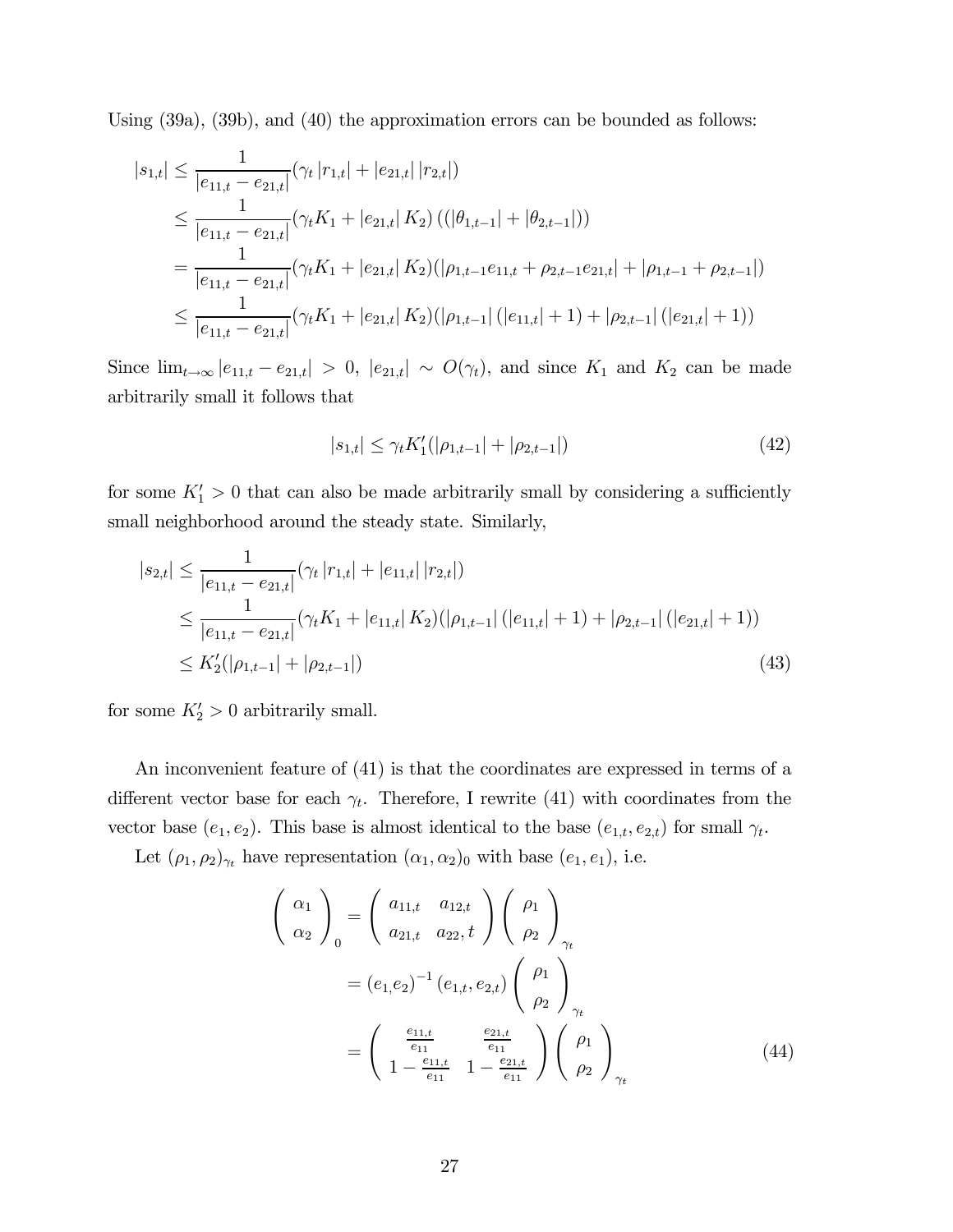or conversely

$$
\begin{pmatrix}\n\rho_1 \\
\rho_2\n\end{pmatrix}_{\gamma_t} = \begin{pmatrix}\nb_{11,t} & b_{12,t} \\
b_{21,t} & b_{22,t}\n\end{pmatrix} \begin{pmatrix}\n\alpha_1 \\
\alpha_2\n\end{pmatrix}_{0}
$$
\n
$$
= \begin{pmatrix}\n\frac{e_{11} - e_{21,t}}{e_{11,t} - e_{21,t}} & -\frac{e_{21,t}}{e_{11,t} - e_{21,t}} \\
\frac{e_{11,t} - e_{11}}{e_{11,t} - e_{21,t}} & \frac{e_{11,t}}{e_{11,t} - e_{21,t}}\n\end{pmatrix} \begin{pmatrix}\n\alpha_1 \\
\alpha_2\n\end{pmatrix}_{0}
$$
\n(45)

One can express the bound on the approximation error in (42) in new coordinates

$$
|s_{1,t}| \leq \gamma_t K_1'(|b_{11,t}\alpha_{1,t-1} + b_{12,t}\alpha_{2,t-1}| + |b_{21,t}\alpha_{1,t-1} + b_{22,t}\alpha_{2,t-1}|)
$$
  
\n
$$
\leq \gamma_t K_1' ((|b_{11,t}| + |b_{21,t}|) |\alpha_{1,t-1}| + (|b_{12,t}| + |b_{22,t}|) |\alpha_{2,t-1}|)
$$
  
\n
$$
\leq \gamma_t K_1'' (|\alpha_{1,t-1}| + |\alpha_{2,t-1}|)
$$
\n(46)

for  $K_1'' > 0$  and arbitrarily small for a sufficiently small neighborhood. Similarly for the bound in (43)

$$
|s_{2,t}| \le K_2''(|\alpha_{1,t-1}| + |\alpha_{2,t-1}|) \tag{47}
$$

with  $K_2'' > 0$ , arbitrarily small. From (41), (44), and (45)

$$
\alpha_{1,t} = a_{11,t}\rho_{1,t} + a_{12,t}\rho_{2,t}
$$
  
\n
$$
= a_{11,t} \left( \lambda_{1,t}\rho_{1,t-1} + s_{1,t} \right) + a_{12,t} \left( \left( \lambda_{2}\rho_{2,t-1} + s_{2,t} \right)
$$
  
\n
$$
= a_{11,t} \left( \lambda_{1,t} \left( b_{11,t}\alpha_{1,t-1} + b_{12,t}\alpha_{2,t-1} \right) + s_{1,t} \right)
$$
  
\n
$$
+ a_{12,t} \left( \lambda_{2,t} \left( b_{21,t}\alpha_{1,t-1} + b_{22,t}\alpha_{2,t-1} \right) + s_{2,t} \right)
$$
  
\n
$$
= (a_{11,t}\lambda_{1,t}b_{11,t} + a_{12,t}\lambda_{2,t}b_{21,t}) \alpha_{1,t-1}
$$
  
\n
$$
+ (a_{11,t}\lambda_{1,t}b_{12,t} + a_{12,t}\lambda_{2,t}b_{22,t}) \alpha_{2,t-1} + a_{11,t}s_{1,t} + a_{12,t}s_{2,t} \qquad (48)
$$

and similarly

$$
\alpha_{2,t} = (a_{21,t}\lambda_{1,t}b_{11,t} + a_{22,t}\lambda_{2,t}b_{21,t})\,\alpha_{1,t-1} \n+ (a_{21,t}\lambda_{1,t}b_{12,t} + a_{22,t}\lambda_{2,t}b_{22,t})\,\alpha_{2,t-1} + a_{21,t}s_{1,t} + a_{22,t}s_{2,t}
$$
\n
$$
(49)
$$

Using (46), (47), and (48) one can construct upper and lower bounds for  $|\alpha_{1,t}|$ :

$$
|\alpha_{1,t}| \leq |(a_{11,t}\lambda_{1,t}b_{11,t} + a_{12,t}\lambda_{2,t}b_{21,t})| |\alpha_{1,t-1}|
$$
  
+ |(a\_{11,t}\lambda\_{1,t}b\_{12,t} + a\_{12,t}\lambda\_{2,t}b\_{22,t})| |\alpha\_{2,t-1}| + |a\_{11,t}| |s\_{1,t}| + |a\_{12,t}| |s\_{2,t}|  

$$
\leq (|(a_{11,t}\lambda_{1,t}b_{11,t} + a_{12,t}\lambda_{2,t}b_{21,t})| + \gamma_t |a_{11,t}| K''_1 + |a_{12,t}| K''_2) |\alpha_{1,t-1}|
$$
  
+ (|(a\_{11,t}\lambda\_{1,t}b\_{12,t} + a\_{12,t}\lambda\_{2,t}b\_{22,t})| + \gamma\_t |a\_{11,t}| K''\_1 + |a\_{12,t}| K''\_2) |\alpha\_{2,t-1}|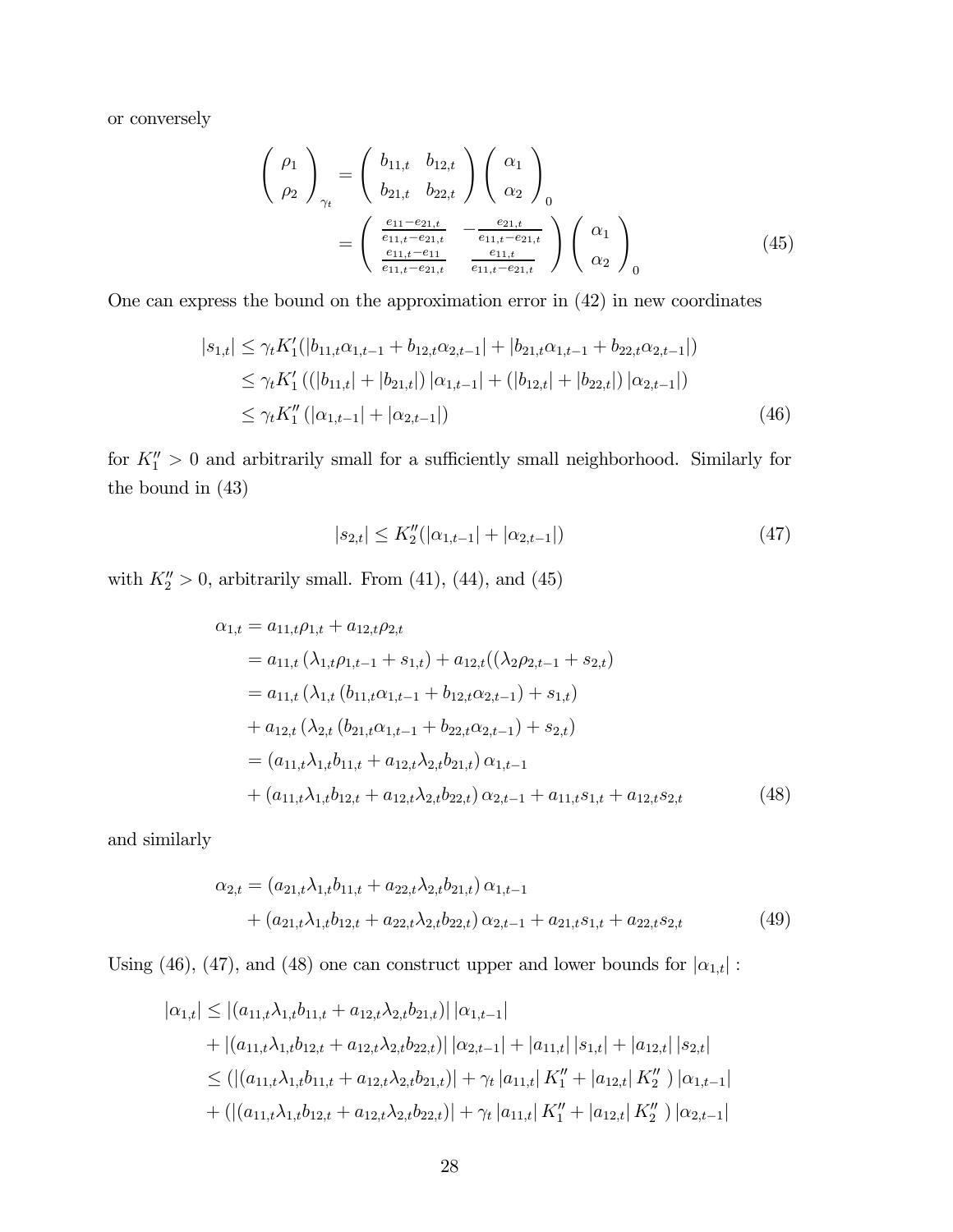Note that the terms  $a_{12,t}$ ,  $b_{12,t}$ , and  $b_{21,t}$  are of order  $O(\gamma_t)$ . Moreover, using a Taylor series expansion

$$
a_{11,t}\lambda_{1,t}b_{11,t} = \left(1 + C\frac{\partial\lambda_1}{\partial\gamma}\gamma_t + O(\gamma_t^2)\right)\left(1 + \frac{\partial\lambda_1}{\partial\gamma}\gamma_t + O(\gamma_t^2)\right)\left(1 - C\frac{\partial\lambda_1}{\partial\gamma}\gamma_t + O(\gamma_t^2)\right)
$$
  
=  $1 + \frac{\partial\lambda_1}{\partial\gamma}\gamma_t + O(\gamma_t^2)$ 

Therefore

$$
|\alpha_{1,t}| \le (1 + \gamma_t V_{11}) |\alpha_{1,t-1}| + \gamma_t V_{12} |\alpha_{2,t-1}|
$$

where  $V_{12} > 0$  and  $V_{11}$  of the same sign as  $\frac{\partial \lambda_1}{\partial \gamma}$ . Also  $V_{11}$  and can be made arbitrarily close to  $\frac{\partial \lambda_1}{\partial \gamma}$  by choosing a sufficiently small neighborhood.

A lower bound for  $|\alpha_{1,t}|$  is given by

$$
|\alpha_{1,t}| \ge |(a_{11,t}\lambda_{1,t}b_{11,t} + a_{12,t}\lambda_{2,t}b_{21,t})| |\alpha_{1,t-1}|
$$
  
\n
$$
- |(a_{11,t}\lambda_{1,t}b_{12,t} + a_{12,t}\lambda_{2,t}b_{22,t})| |\alpha_{2,t-1}| - |a_{11,t}| |s_{1,t}| - |a_{12,t}| |s_{2,t}|
$$
  
\n
$$
\ge (|(a_{11,t}\lambda_{1,t}b_{11,t} + a_{12,t}\lambda_{2,t}b_{21,t})| - \gamma_t |a_{11,t}| K''_1 - |a_{12,t}| K''_2) |\alpha_{1,t-1}|
$$
  
\n
$$
- (|(a_{11,t}\lambda_{1,t}b_{12,t} + a_{12,t}\lambda_{2,t}b_{22,t})| + \gamma_t |a_{11,t}| K''_1 + |a_{12,t}| K''_2) |\alpha_{2,t-1}|
$$
  
\n
$$
\ge (1 + \gamma_t W_{11}) |\alpha_{1,t-1}| - \gamma_t W_{12} |\alpha_{2,t-1}|
$$

with  $W_{12} > 0$  and  $W_{11}$  of the same sign and arbitrarily close to  $\frac{\partial \lambda_1}{\partial \gamma}$ , by the same arguments as above.

Next use (46), (47), and (49) to get bounds for  $|\alpha_{2,t}|$ :

$$
|\alpha_{2,t}| \leq (|(a_{21,t}\lambda_{1,t}b_{11,t} + a_{22,t}\lambda_{2,t}b_{21,t})| + \gamma_t |a_{21,t}| K_1'' + |a_{22,t}| K_2'' ) |\alpha_{1,t-1}|
$$
  
+ 
$$
(|(a_{21}\lambda_{1,t}b_{12,t} + a_{22,t}\lambda_{2,t}b_{22,t})| + \gamma_t |a_{21,t}| K_1'' + |a_{22,t}| K_2'' ) |\alpha_{2,t-1}|
$$

Since  $a_{21,t}$ ,  $b_{12,t}$ , and  $b_{21,t}$  are of order  $O(\gamma_t)$ 

$$
|\alpha_{2,t}| \leq V_{21} |\alpha_{1,t-1}| + V_{22} |\alpha_{2,t-1}|
$$

with  $V_{21} > 0$ ,  $V_{22} > 0$ . Moreover, by choosing a sufficiently small neighborhood and a t large enough one can choose  $V_{21}$  arbitrarily close to zero. Also, since

$$
\lim a_{22,t} = \lim b_{22,t} = 1
$$

one can choose  $V_{22}$  < 1 when  $|\lambda_2|$  < 1 and  $V_{22}$  > 1 when  $|\lambda_2|$  > 1 for all t sufficiently large and all sufficiently small neighborhoods.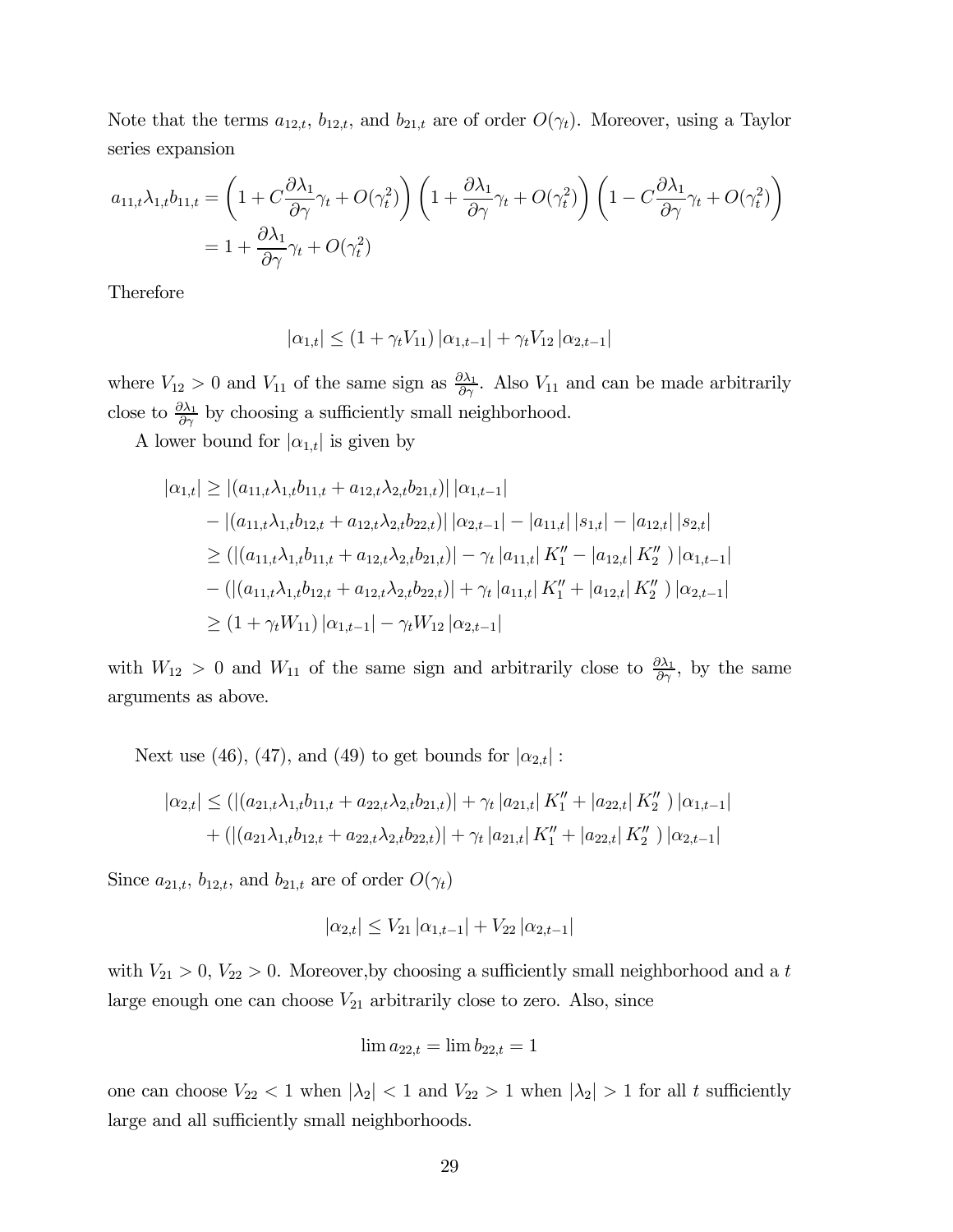A lower bound for  $|\alpha_{2,t}|$  is given by

$$
|\alpha_{2,t}| \ge -\left( \left| (a_{21,t}\lambda_{1,t}b_{11,t} + a_{22,t}\lambda_{2,t}b_{21,t}) \right| + \gamma_t |a_{21,t}| K_1'' + |a_{22,t}| K_2'' \right) |\alpha_{1,t-1}|
$$
  
+ 
$$
\left( \left| (a_{21,t}\lambda_{1,t}b_{12,t} + a_{22,t}\lambda_{2,t}b_{22,t}) \right| - \gamma_t |a_{21,t}| K_1'' - |a_{22,t}| K_2'' \right) |\alpha_{2,t-1}|
$$
  

$$
\ge -W_{21} |\alpha_{1,t-1}| + W_{22} |\alpha_{1,t-1}|
$$

with  $W_{21} > 0$ ,  $W_{22} > 0$ . By the same arguments as above, for t sufficiently large and a sufficiently small neighborhood  $W_{22} < 1$  if  $|\lambda_2| < 1$  and  $W_{22} > 1$  if  $|\lambda_2| > 1$ .

Collecting the previous bounds we have

$$
W_t\left(\begin{array}{c}|\alpha_{1,t-1}|\\|\alpha_{2,t-1}|\end{array}\right) \leq \left(\begin{array}{c}|\alpha_{1,t}|\\|\alpha_{2,t}|\end{array}\right) \leq V_t\left(\begin{array}{c}|\alpha_{1,t-1}|\\|\alpha_{2,t-1}|\end{array}\right)
$$
\n
$$
where \quad W_t = \left(\begin{array}{ccc}1 + \gamma_t W_{11} & -\gamma_t W_{12}\\-W_{21} & W_{22}\end{array}\right)
$$
\n
$$
V_t = \left(\begin{array}{ccc}1 + \gamma_t V_{11} & \gamma_t V_{12}\\V_{21} & V_{22}\end{array}\right)
$$
\n(50)

where the inequalities should be interpreted component-wise. Now take a time  $t^*$  and a neighborhood U such that one can choose  $W_{22} < 1$  ( $W_{22} > 1$ ), and  $V_{22} < 1$  ( $V_{22} > 1$ ) if  $|\lambda_2| < 1$  ( $|\lambda_2| > 1$ ).

I now assume (22) holds and will prove the stability part for decreasing gain learning rules. First, construct a matrix norm  $\lVert \cdot \rVert_h$  and a compatible vector norm  $\lVert \cdot \rVert_h$  such that

$$
|Sx|_h \le ||S||_h |x|_h \tag{51}
$$

for all  $2 \times 2$  matrices S and  $2 \times 1$  vectors x. Define the matrix norm as follows

$$
||S||_h = ||D_h SD_h^{-1}||_{\text{max}} \text{ with}
$$

$$
D_h = \begin{pmatrix} h^2 & 0 \\ 0 & h \end{pmatrix}
$$

where  $\left\| \cdot \right\|_{\max}$  is the maximum absolute norm defined by  $\|M\|_{\max} = \max_{i,j} |M_{i,j}|$ . A compatible vector norm is given by (see Horn and Johnson (1985), p.297 )

$$
|x|_h = \|(x,x)\|_h
$$

where  $(x, x)$  is the matrix whose columns consist of the vectors x.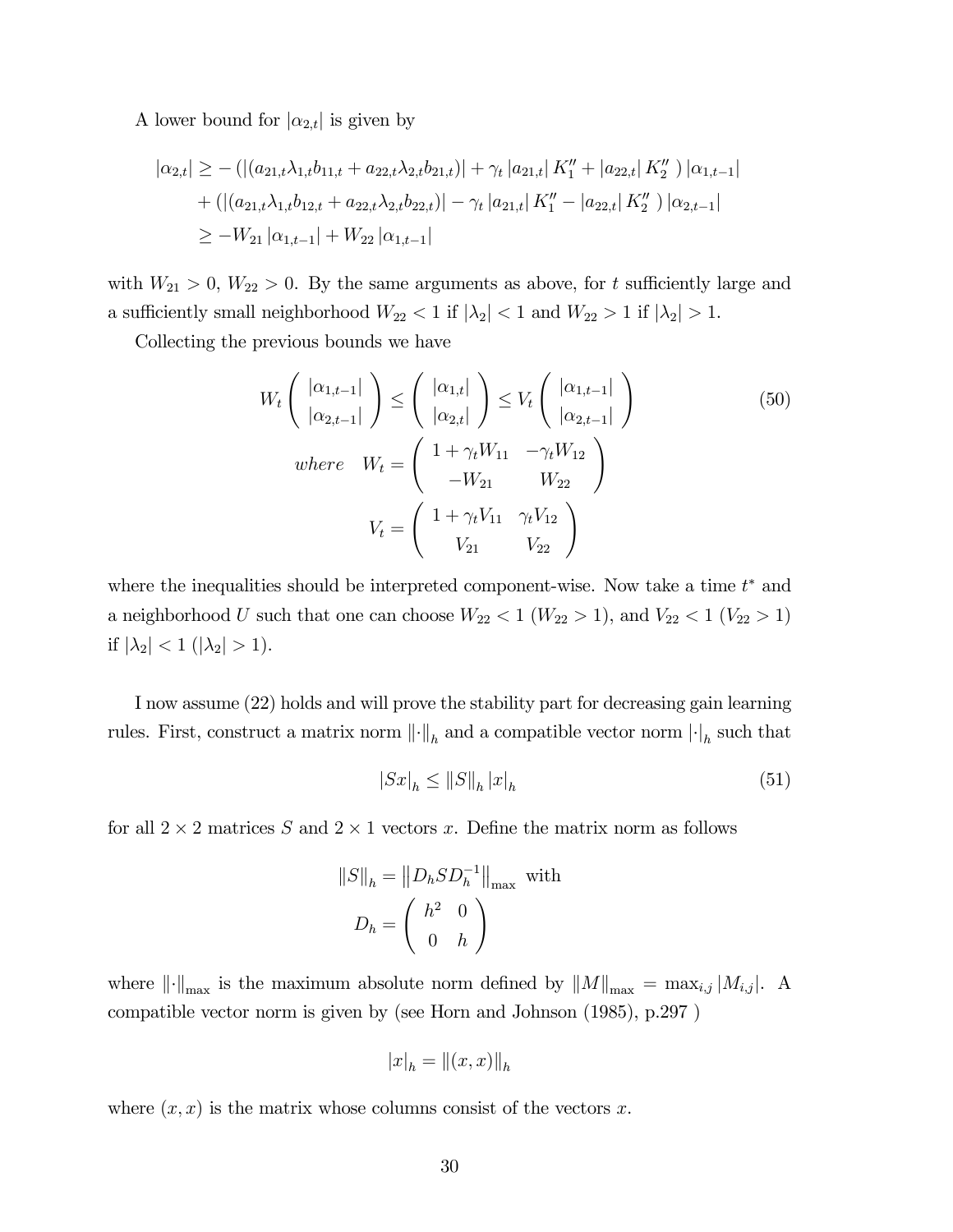With these definitions we have

$$
||V_t||_h = \left\| \begin{pmatrix} 1 + \gamma_t V_{11} & \gamma_t h V_{12} \\ h^{-1} V_{21} & V_{22} \end{pmatrix} \right\|_{\max}
$$

Now choose  $h$  large enough such that

$$
h^{-1}V_{21} < V_{22}
$$

and a time  $t^{**} \geq t^*$  large enough such that for all  $t \geq t^{**}$ 

$$
\gamma_t h V_{12} < V_{22} < 1 + \gamma_t V_{11}
$$

Then for  $t \geq t^{**}$ 

$$
||V_t||_h = 1 + \gamma_t V_{11}
$$

and by  $(51)$ 

$$
\left\| V_t \cdot \left( \left. \frac{|\alpha_{1,t-1}|}{|\alpha_{2,t-1}|} \right) \right\|_{h} \le (1 + \gamma_t V_{11}) \left| \left( \left. \frac{|\alpha_{1,t-1}|}{|\alpha_{2,t-1}|} \right) \right|_{h} \right| \tag{52}
$$

Since the vector norm  $\lvert \cdot \rvert_h$  is absolute, i.e.

$$
|x|_h=|\,|x|\,\mid_h
$$

it follows (from Horn and Johnson (1985), p.285) that it is monotone. From (50) and (52) we therefore have that

$$
\left| \left( \begin{array}{c} |\alpha_{1,t}| \\ |\alpha_{2,t}| \end{array} \right) \right|_{h} - \gamma_t V_{11} \left| \left( \begin{array}{c} |\alpha_{1,t-1}| \\ |\alpha_{2,t-1}| \end{array} \right) \right|_{h} \le \left| \left( \begin{array}{c} |\alpha_{1,t-1}| \\ |\alpha_{2,t-1}| \end{array} \right) \right|_{h} \tag{53}
$$

Since  $V_{11}$  < 0 when (22) holds,  $|\alpha_t|$  is a strictly decreasing positive sequence. This implies that it has a limit  $\alpha^* \geq 0$ . I now show that  $\alpha^* = 0$ . Summing the left- and right-hand side of equation (53) for  $t$  to  $t + s$  yields

$$
\left| \left( \begin{array}{c} |\alpha_{1,t+s}| \\ |\alpha_{2,t+s}| \end{array} \right) \right|_h - V_{11} \sum_{i=0}^s \gamma_{t+i} \left| \left( \begin{array}{c} |\alpha_{1,t-1+i}| \\ |\alpha_{2,t-1+i}| \end{array} \right) \right|_h \leq \left| \left( \begin{array}{c} |\alpha_{1,t-1}| \\ |\alpha_{2,t-1}| \end{array} \right) \right|_h
$$

Now assume  $\alpha^* > 0$ . Then we can divide the previous expression by the norm of  $|\alpha_{t+s-1}|_h$  which together with the fact that  $|\alpha_t|_h$  is decreasing yields

$$
\frac{\left| \left( \begin{array}{c} |\alpha_{1,t+s}| \\ |\alpha_{2,t+s}| \end{array} \right) \right|_h}{\left| \left( \begin{array}{c} |\alpha_{1,t-1+s}| \\ |\alpha_{2,t-1+s}| \end{array} \right) \right|_h} - V_{11} \sum_{i=0}^s \gamma_{t+i} \leq \frac{\left| \left( \begin{array}{c} |\alpha_{1,t-1}| \\ |\alpha_{2,t-1}| \end{array} \right) \right|_h}{\left| \left( \begin{array}{c} |\alpha_{1,t-1+s}| \\ |\alpha_{2,t-1+s}| \end{array} \right) \right|_h}
$$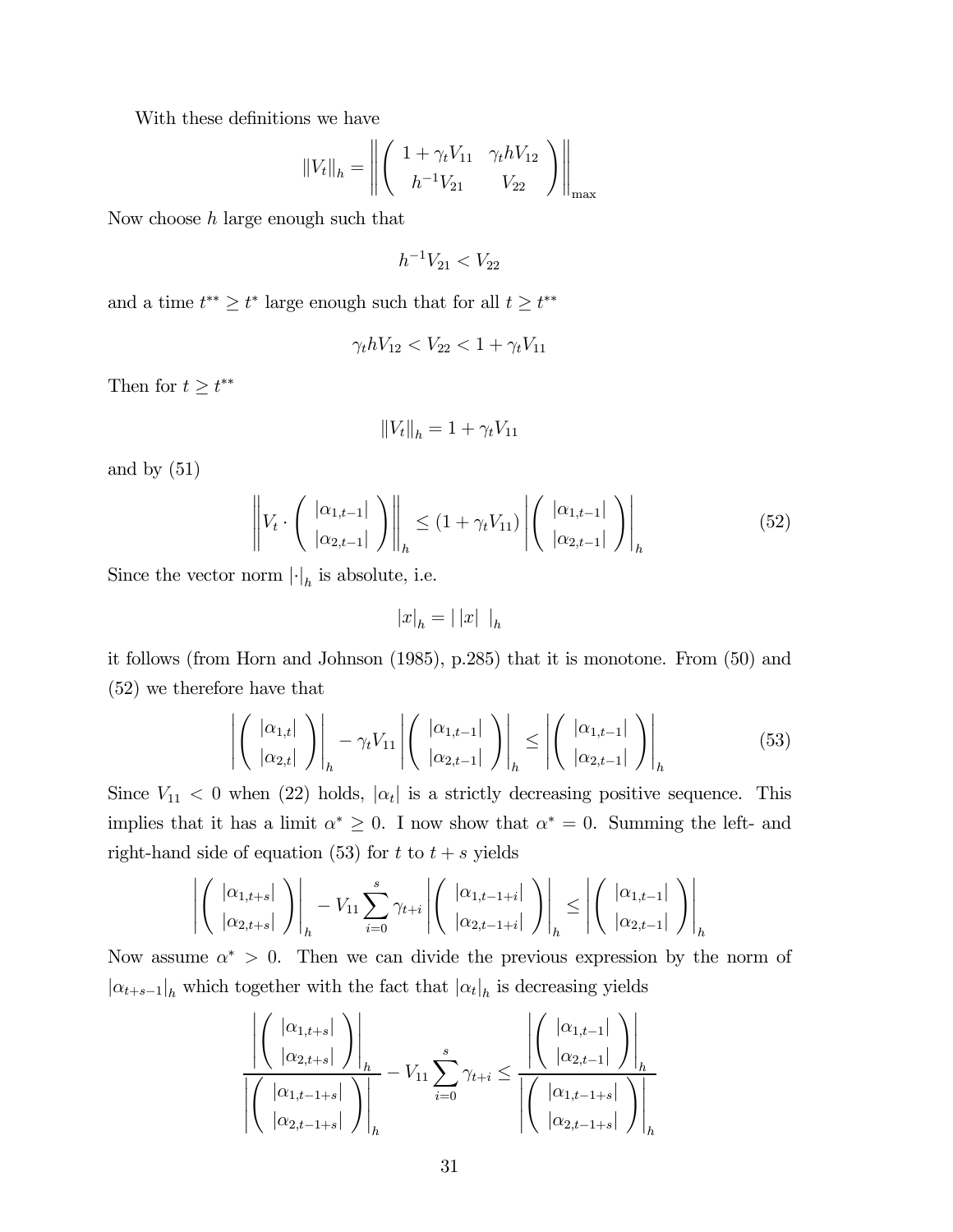Since  $\sum_t \gamma_t = \infty$  the left-hand side will increase without bound as s increases. But then  $|a_{t-1+s}|_h$  must converge to zero, a contradiction. Therefore,  $\lim_{t\to\infty} |\alpha_t|_h = \alpha^* = 0$ .

This establishes that there exists a neighborhood U of  $\alpha = (0, 0)$  such that if  $\alpha_t \in U$ at a time  $t \geq t^{**}$ , then  $\alpha_t \to (0,0)$ . By continuity of  $M_i(\cdot, \cdot)$  and the fact that (36) has a fixed point at  $(0,0)$  for all  $\gamma_t$ ,  $\alpha_t$  remains in U for  $t \leq t^{**}$  if the initial values  $\alpha_0$ are chosen from another sufficiently small neighborhood  $U' \subset U$ . This establishes the asymptotic stability result for decreasing gain learning rules.

I now proceed with the instability part of the proposition. When (22) does not hold then  $\frac{\partial \lambda_1}{\partial \gamma} > 0$ , or  $|\lambda_2| > 1$ , or both.

First suppose  $|\lambda_2| > 1$ . Then  $W_{22} > 1$  for  $t \geq t^*$ . Consider the cone  $C_\beta =$  $\{(\alpha_1, \alpha_2) | |\alpha_2| \ge \beta |\alpha_1|\}.$  I will show that there exists a finite time  $t^{**} \ge t^*$  and a neighborhood  $U' \subset U$  such that if  $\alpha_t \in C_\beta \cap U'$  at a time  $t \geq t^{**}$ , it follows that  $\alpha_{t+1} \in C_{\beta}$ . In other words,  $\alpha_t$  must leave U' before it can leave  $C_{\beta}$ .

From (50) we have that for  $\alpha_t \in C_\beta$  and  $\beta$  large enough

$$
|\alpha_{2,t+1}| - |\alpha_{2,t}| \ge \left(-\frac{W_{21}}{\beta} + W_{22} - 1\right)|\alpha_{2,t}| = Z|\alpha_{2,t}| \tag{54}
$$

For  $\beta$  large enough  $Z > 0$ . Also from (50)

$$
|\alpha_{1,t+1}| - |\alpha_{1,t}| \leq \gamma_{t+1} (V_{12} |\alpha_{1,t}| + V_{22} |\alpha_{2,t}|)
$$
  

$$
\leq \gamma_{t+1} (\frac{V_{12}}{\beta} + V_{22}) |\alpha_{2,t}|
$$

Choosing  $t^{**}$  large enough such that for all  $t \geq t^{**}$ 

$$
\beta\gamma_{t+1}\left(\frac{V_{12}}{\beta} + V_{22}\right) < Z
$$

we have

$$
\beta(|\alpha_{1,t+1}| - |\alpha_{1,t}|) \leq |\alpha_{2,t+1}| - |\alpha_{2,t}|
$$

From  $\alpha_t \in C_\beta$  we have

 $\beta |\alpha_{1,t}| \leq |\alpha_{2,t}|$ 

Adding up the last two equations implies  $\alpha_{t+1} \in C_{\beta}$ .

Now note that from (54) it follows that for  $t \geq t^{**}$  and any  $\alpha_t \in C_\beta \cap U'$  with  $\alpha_{2,t} \neq 0$  the sequence  $\{\alpha_{t+i}\}_{i=1}^{\infty}$  will leave U' in finite time.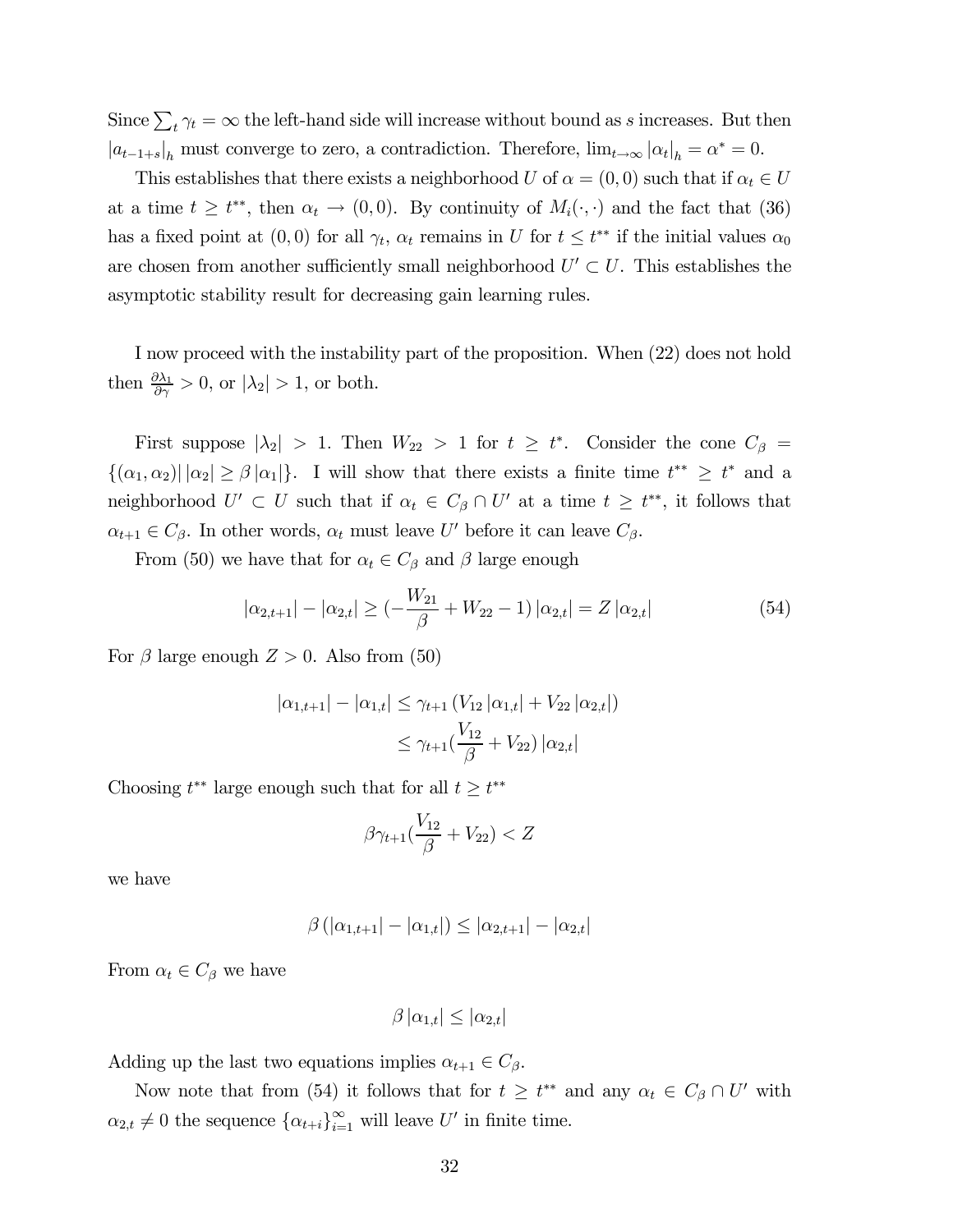It remains to show that for any small neighborhood  $U'' \subset U'$  there is a point  $\alpha_0 \in U''$ that is mapped in a fixed number of steps  $t^{**}$  into a non-zero point  $\alpha_{t^{**}} \in C_\beta \cap U'$ . The mapping  $M(\Pi, m)$  as defined in (34) is continuously differentiable for  $\Pi > 0$ . Furthermore,  $M(\Pi, m) > 0$  for  $\Pi > 0$ . Since in any stationary rational expectations equilibrium  $(\Pi, m)$  with  $g \ge 0$  we have  $\Pi \ge 1$ , (36) is continuously differentiable in a neighborhood of  $\alpha = (0, 0)$ . By the regularity assumptions, the matrices  $A(\gamma_t)$  are nonsingular. The mapping (36), therefore, fulfills the assumptions of the inverse function theorem (see e.g. Hirsch and Smale (1974), p.337). Moreover, they have a fixed point at  $(0,0)$  for all t. Therefore, the t<sup>\*\*</sup>-iterative map also fulfills the assumptions of the inverse function theorem and has a fixed point at  $(0, 0)$ . Now fix an arbitrary  $U'' \subset U'$ and choose a  $\alpha_{t^{**}} \in C_\beta \cap U''$  with  $|\alpha_{1,t^*}|$  and  $|\alpha_{2,t^*}|$  sufficiently small. Then by the continuous differentiability of the  $t^{**}$ -iterative map and the fixed point property, the pre-image  $(\theta_0, \rho_0)$  must be in U''. But I have shown that from  $t^{**}$  onwards one obtains a divergent trajectory.

Next, suppose  $\frac{\partial \lambda_1}{\partial \gamma} > 1$  and without loss of generality  $|\lambda_2| < 1$ . Then  $W_{11} > 0$  and  $V_{22} < 1$  for  $t \geq t^*$ . Define the cone  $C_{\beta}' = \{(\alpha_1, \alpha_2) | |\alpha_1| \geq \beta |\alpha_2|\}$ . With  $\alpha_t \in C_{\beta} \cap U$ equation (50) implies for  $t \geq t^*$ 

$$
|\alpha_{1,t+1}| - |\alpha_{1,t}| \ge (\gamma_{t+1} W_{11} |\alpha_{1,t}| - \gamma_{t+1} W_{12} |\alpha_{2,t}|)
$$
  

$$
\ge \gamma_{t+1} \left( W_{11} - \frac{W_{12}}{\beta} \right) |\alpha_{1,t}|
$$
(55)

Similarly, (50) implies

$$
\beta(|\alpha_{2,t+1}| - |\alpha_{2,t}|) \leq \beta(V_{21}|\alpha_{1,t}| + (V_{22} - 1)) |\alpha_{2,t}|
$$
  
\n
$$
\leq (\beta V_{21} + (V_{22} - 1)) |\alpha_{1,t}|
$$
\n(56)

Now choose a  $\beta$  such that

$$
\left(W_{11} - \frac{W_{12}}{\beta}\right) > 0\tag{57}
$$

This implies that  $|\alpha_{1,t}|$  is increasing in  $C'_{\beta} \cap U$ .

Restricting consideration to a sufficiently small neighborhood  $U' \subset U$  one can choose  $V_{21}$  arbitrarily close to zero and  $V_{22}$  arbitrarily close to  $|\lambda_2|$  < 1. With a sufficiently small  $U'$  it holds that

$$
(\beta V_{21} + (V_{22} - 1)) < 0
$$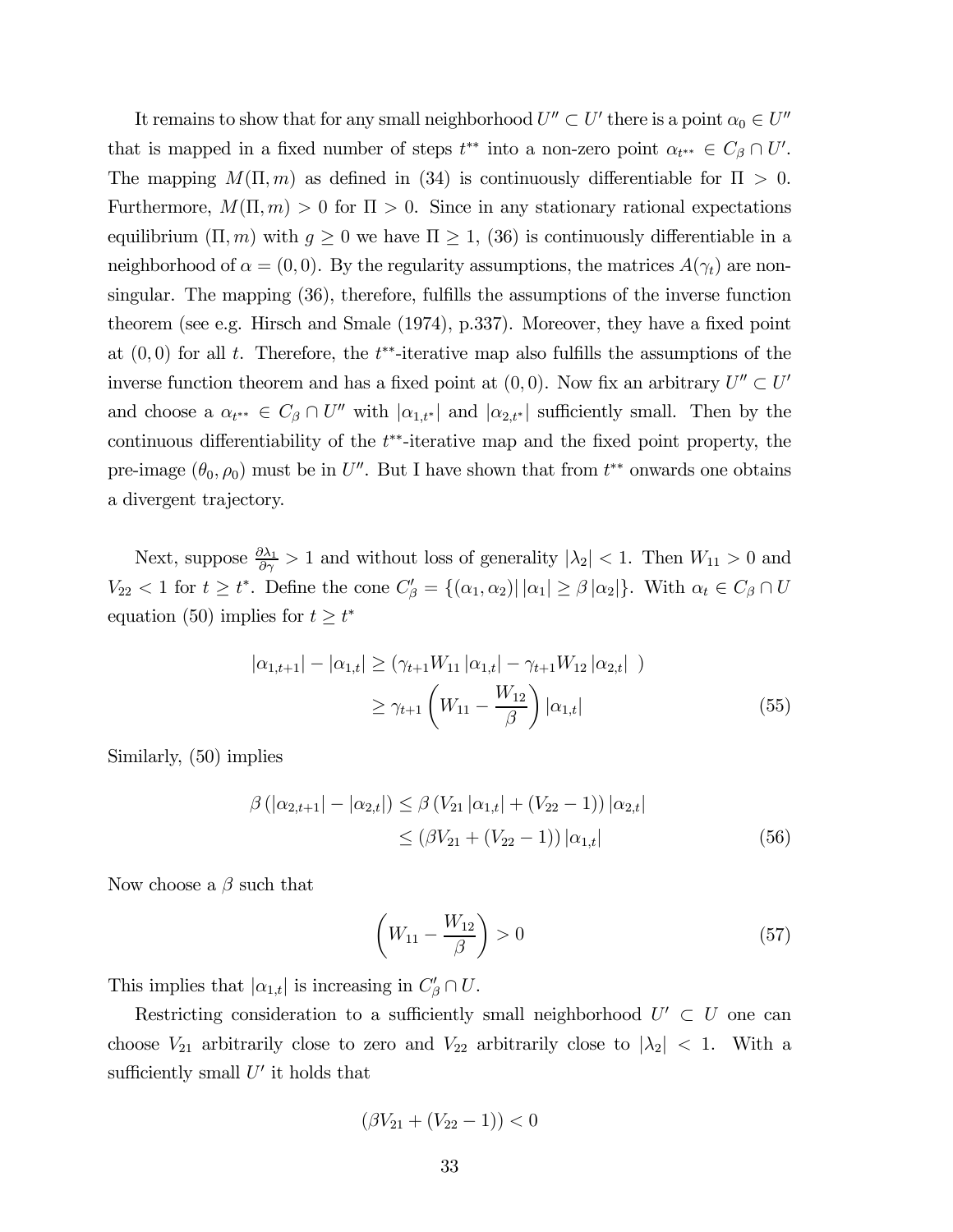and  $|\alpha_{2,t}|$  is decreasing in  $C'_\beta \cap U'$ . This implies that  $\alpha_{t+1} \in C'_\beta$  whenever  $\alpha_t \in C'_\beta \cap U'$ for  $t \geq t^*$ . As before,  $\alpha_t$  must leave U' before it can leave  $C'_{\beta}$ . At the same time (55),(57), and the fact that  $\sum \gamma_t = \infty$  imply that  $\alpha_t$  will leave U' in finite time. Then choosing an  $\alpha_{t^*} \in C'_{\beta} \cap U''$  sufficiently close to zero will insure that the pre-image  $\alpha_0$ of  $\alpha_{t^*}$  will be from any arbitrarily small neighborhood  $U'' \subset U'$ . But from  $t^{**}$  onwards one gets a divergent trajectory.

### 8.3 Appendix to Section 6

#### 8.3.1 Linearization Coefficients

For  $g = 0$ , the coefficient matrices around the low inflation equilibrium  $(\Pi^l, m^l)$  are given by

$$
\alpha^l = \begin{pmatrix} -\frac{w_2^l}{1-\sigma} \\ m^l (1 + \frac{w_2^l}{1-\sigma}) \end{pmatrix}
$$
 (58a)

$$
\beta_0^l = \begin{pmatrix} 1 - \frac{m^l w_1^l}{1 - \sigma} & 0\\ -m^l + \left(m^l\right)^2 \frac{w_1^l}{1 - \sigma} & 0 \end{pmatrix}
$$
 (58b)

$$
\beta_1^l = \begin{pmatrix} \frac{w_2^l}{1-\sigma} & 0\\ -m^l \frac{w_2^l}{1-\sigma} & 0 \end{pmatrix}
$$
 (58c)

$$
\delta^{l} = \begin{pmatrix} 0 & \frac{w_1^{l}}{1-\sigma} \\ 0 & 1 - m^{l} \frac{w_1^{l}}{1-\sigma} \end{pmatrix}
$$
 (58d)

where

$$
w_1^l = \frac{\partial w}{\partial n_t}(m^l, \Pi^l)
$$
 and  $w_2^l = \frac{\partial w}{\partial E_{t-1}[\Pi_t]}(m^l, \Pi^l)$ 

Similarly, the coefficients for the high inflation equilibrium  $(\Pi^h, m^h)$  at  $g = 0$  are given by

$$
\alpha^h = \begin{pmatrix} -\left(\Pi^h\right)^2 \frac{w_2^h}{1-\sigma} \\ 0 \end{pmatrix} \tag{59a}
$$

$$
\beta_0^h = \left(\begin{array}{cc} 1 & 0 \\ 0 & 0 \end{array}\right) \tag{59b}
$$

$$
\beta_1^h = \begin{pmatrix} \Pi^h \frac{w_2^h}{1-\sigma} & 0\\ 0 & 0 \end{pmatrix}
$$
 (59c)

$$
\delta^h = \begin{pmatrix} 0 & \frac{w_1^h}{1-\sigma} \\ 0 & \frac{1}{\Pi^h} \end{pmatrix}
$$
 (59d)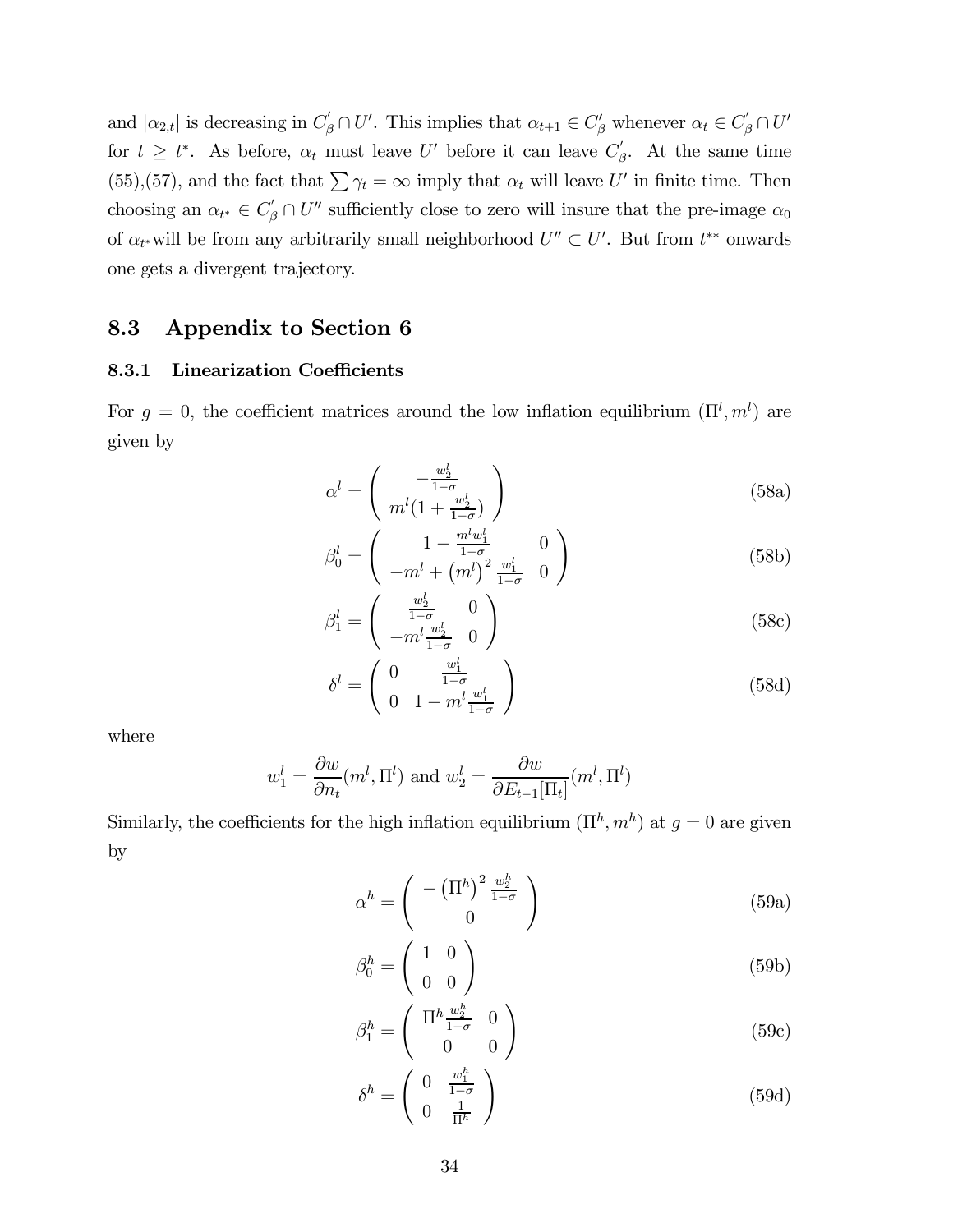where  $w_1^h$  and  $w_2^h$  are now evaluated at  $(m^h, \Pi^h)$ .

#### 8.3.2 Minimum State Variable Solutions

Consider a stochastic linear expectational difference equation of the form

$$
x_{t} = k + B_{0}E_{t-1}[x_{t}] + B_{1}E_{t-1}[x_{t+1}] + Dx_{t-1} + u_{t}
$$
\n(60)

with  $x_t, u_t, k \in \mathbb{R}^n$ ,  $B_0, B_1, D \in \mathbb{R}^{n \times n}$ , and  $B_1 \neq 0$ ,  $D \neq 0$ . The minimum state variable solutions of (60) take the form

$$
x_t = a + Bx_{t-1} + u_t
$$

provided there exists a real solution to the matrix quadratic equation

$$
B_1 B^2 - (B_0 - I)B + D = 0 \tag{61}
$$

see chapter 10 in Evans and Honkapohja  $(2001)$ . Then a is given by

$$
(I - B_0 - B_1(1 + B))a - k = 0
$$
\n(62)

The minimum state variable rational expectations solutions can be calculated by solving the matrix equations (61) for  $B$  and then using (62) to calculate  $a$  where  $k, B_1, B_2$ , and D are given by the linearization coefficients in appendix 8.3.1. Some lengthy algebra shows that around the low inflation steady state  $(\Pi^l, m^l)$  there are two AR(1) rational expectations solutions given by

$$
\begin{pmatrix}\n\Pi_t \\
m_t\n\end{pmatrix} = a^{l,1} + B^{l,1} \begin{pmatrix}\n\Pi_{t-1} \\
m_{t-1}\n\end{pmatrix} + \begin{pmatrix}\n0 \\
v_t\n\end{pmatrix}
$$
\n
$$
= \begin{pmatrix}\n0 \\
m^l\n\end{pmatrix} + \begin{pmatrix}\n0 & \frac{1}{m^l} \\
0 & 0\n\end{pmatrix} \begin{pmatrix}\n\Pi_{t-1} \\
m_{t-1}\n\end{pmatrix} + \begin{pmatrix}\n0 \\
v_t\n\end{pmatrix}
$$

and

$$
\begin{aligned}\n\left(\begin{array}{c}\n\Pi_t \\
m_t\n\end{array}\right) &= a^{l,2} + B^{l,2} \left(\begin{array}{c}\n\Pi_{t-1} \\
m_{t-1}\n\end{array}\right) + \left(\begin{array}{c}\n0 \\
v_t\n\end{array}\right) \\
&= \left(\begin{array}{c}\n1 + m^l \frac{w_1^l}{w_2^l} \\
-(m^l)^2 \frac{w_1^l}{w_2^l}\n\end{array}\right) + \left(\begin{array}{c}\n0 & -\frac{w_1^l}{w_2^l} \\
0 & 1 + m^l \frac{w_1^l}{w_2^l}\n\end{array}\right) \left(\begin{array}{c}\n\Pi_{t-1} \\
m_{t-1}\n\end{array}\right) + \left(\begin{array}{c}\n0 \\
v_t\n\end{array}\right)\n\end{aligned}
$$

With the eigenvalues of  $B^{l,1}$  being equal to zero, this solution is stationary. However, since  $m^l \frac{w_1^l}{w_2^l} > 0$  the solution  $(a^{l,2}, B^{l,2})$  has an eigenvalue large than one, which implies that it is explosive.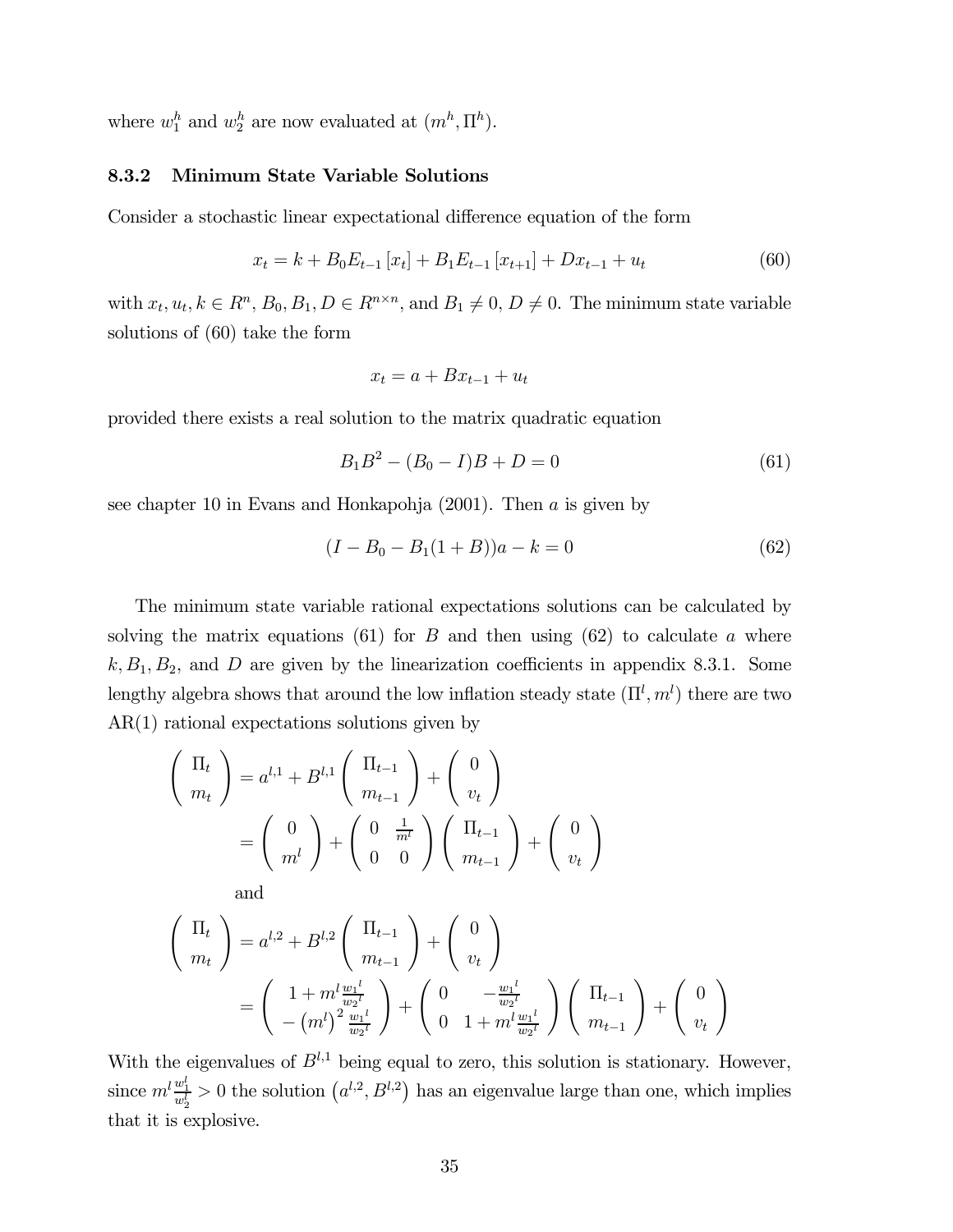Around the high inflation steady state  $(\Pi^h, m^h)$  there is a single AR(1) rational expectations solution given by

$$
\begin{pmatrix} \Pi_t \\ m_t \end{pmatrix} = a^{h,2} + B^{h,2} \begin{pmatrix} \Pi_t \\ m_t \end{pmatrix} + \begin{pmatrix} 0 \\ v_t \end{pmatrix}
$$

$$
= \begin{pmatrix} \Pi^h \\ 0 \end{pmatrix} + \begin{pmatrix} 0 & -\frac{w_1^h}{w_2^h} \\ 0 & \frac{1}{\Pi^h} \end{pmatrix} \begin{pmatrix} \Pi_{t-1} \\ m_{t-1} \end{pmatrix} + \begin{pmatrix} 0 \\ v_t \end{pmatrix}
$$

Since  $\Pi^h > 1$  the eigenvalues of  $B^{h,2}$  are inside the unit circle, which implies that the solution is asymptotically stationary. For  $g >$  the linearization coefficients around  $(\Pi^h(g), m^h(g))$  are given by

$$
\alpha^h = \begin{pmatrix} -\left(\Pi^h\right)^2 \frac{w_2^h}{1-\sigma} \\ m^h + \frac{m^h w_2}{(1-\sigma)} \end{pmatrix} \tag{63a}
$$

$$
\beta_0^h = \begin{pmatrix} 1 - \frac{m^h w_1^h}{\Pi^h (1 - \sigma)} & 0\\ -\frac{m^h}{(\Pi^h)^2} + \frac{(m^h)^2 w_1^h}{(\Pi^h)^3 (1 - \sigma)} & 0 \end{pmatrix}
$$
(63b)

$$
\beta_1^h = \begin{pmatrix} \prod_{\substack{h \to b_1 \\ -m^h w_2^h}} \frac{w_2^h}{\prod_{\substack{h \to c_1 \\ -1}} (1-\sigma)} & 0 \end{pmatrix} \tag{63c}
$$

$$
\delta^{h} = \begin{pmatrix} 0 & \frac{w_1^{h}}{1-\sigma} \\ 0 & \frac{1}{\Pi^{h}} - \frac{m^{h}w_1}{(\Pi^{h})^2(1-\sigma)} \end{pmatrix}
$$
(63d)

and there exists another rational expectations solution, which ceases to exist at  $g = 0$ :

$$
\begin{pmatrix} \Pi_t \\ m_t \end{pmatrix} = a^{h,1} + B^{h,1} \begin{pmatrix} \Pi_t \\ m_t \end{pmatrix} + \begin{pmatrix} 0 \\ v_t \end{pmatrix}
$$

$$
= \begin{pmatrix} 0 \\ m^h \end{pmatrix} + \begin{pmatrix} 0 & \frac{\Pi^h}{m^h} \\ 0 & 0 \end{pmatrix} \begin{pmatrix} \Pi_{t-1} \\ m_{t-1} \end{pmatrix} + \begin{pmatrix} 0 \\ v_t \end{pmatrix}
$$

Since both eigenvalues of  $B^{h,1}$  are equal to zero this solution is stationary.

#### 8.3.3 Proof of Proposition 2

The differential equation (31) is stable (unstable) at some REE  $(a^*, B^*)$  if all eigenvalues (some eigenvalue) of

$$
\frac{\partial vec(T(a,B))}{\partial vec(a,B)}
$$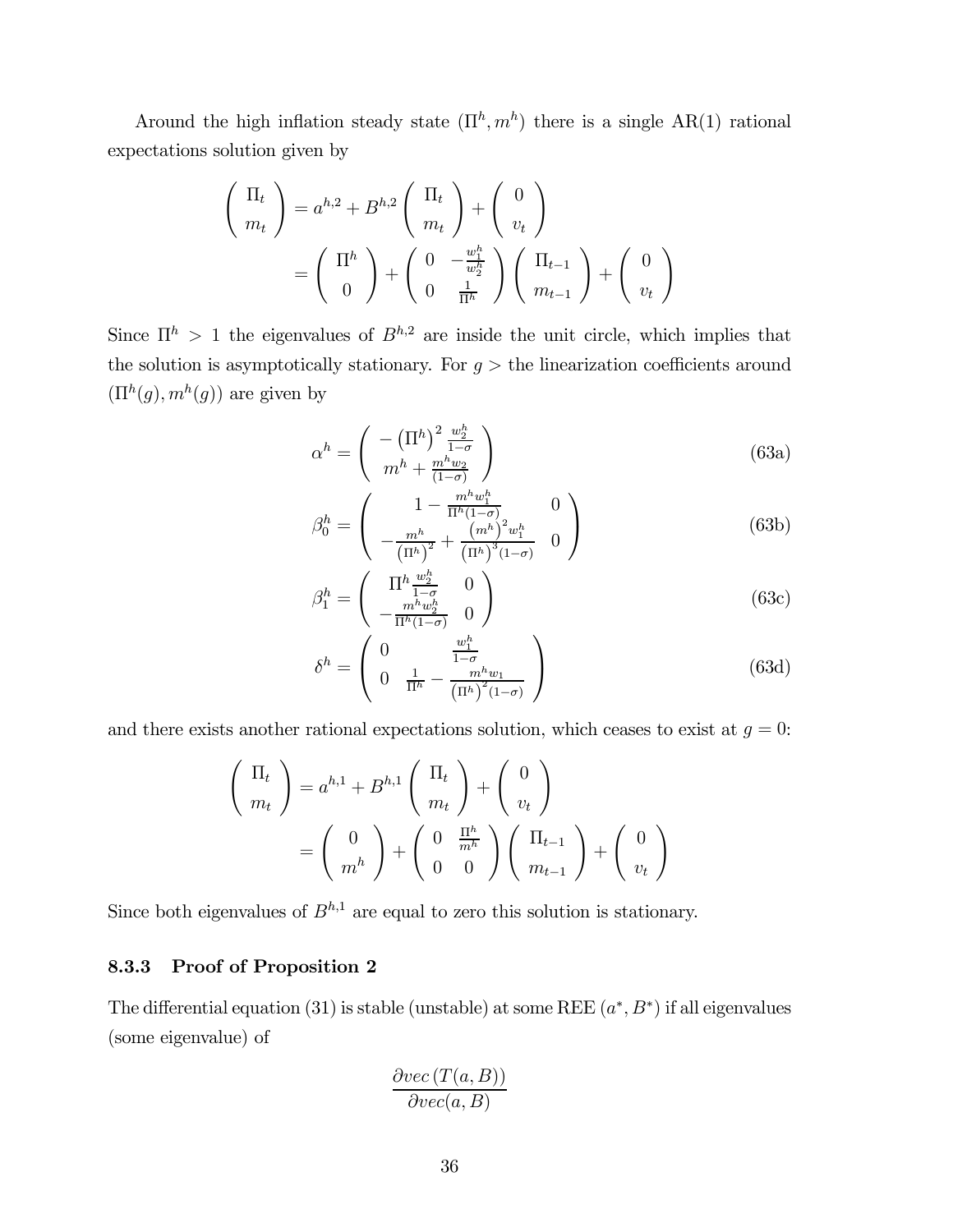at  $(a, B) = (a^*, B^*)$  are smaller than one (is larger than one), where  $vec(\cdot)$  denotes the (columnwise) vectorization operator. Let

$$
T(a, B) = (Ta(a, B), TB(a, B))
$$

where  $T^a$  denotes the implied ALM for a, and  $T^B$  the ALM for B. Since  $T^B(a, B)$  is independent of a, see (30), one has to consider only the eigenvalues of  $\frac{\partial vecT^B(B)}{\partial vecB}$  and  $\frac{\partial T^a(a,B)}{\partial a}$ . The following table lists the eigenvalues of these two matrices for the respective rational expectations solutions at  $g = 0$ <sup>19</sup>

| RE-Solution                     | EV's of $\frac{\partial vecT^{B}(B)}{\partial vecB}$                                                            | EV's of $\frac{\partial T^a(a,B)}{\partial a}$                      |
|---------------------------------|-----------------------------------------------------------------------------------------------------------------|---------------------------------------------------------------------|
| $ a^{l,1},B^{l,1} $             | $\lambda_1 = \lambda_2 = 0, \lambda_3 = \lambda_4 = 1 - \frac{w_2^2}{1-\sigma} - m^l \frac{w_1^l}{1-\sigma}$    | $\lambda_5 = 0, \lambda_6 = 1 - m^l \frac{w_1^l}{1 - \sigma}$       |
| $ a^{l,2},B^{l,2} $             | $\lambda_1 = \lambda_2 = 0, \lambda_3 = 1, \lambda_4 = 1 + \frac{w_2^2}{1-\sigma} + m^l \frac{w_1^2}{1-\sigma}$ | $\lambda_5=0, \lambda_6=1+w_2^l$                                    |
| $a^{h,1}, B^{h,1}$              | $\lambda_1=\lambda_2=0, \lambda_3=\lambda_4=1$                                                                  | $\lambda_5 = 0, \lambda_6 = 1 + (\Pi^h - 1) \frac{w_2^h}{1-\sigma}$ |
| $\left  a^{h,2},B^{h,2}\right $ | $\lambda_1 = \lambda_2 = 0, \lambda_3 = 1, \lambda_4 = 1 + \frac{w_2^n}{1-\sigma}$                              | $\lambda_5=0, \lambda_6=1+\Pi^h\frac{w_2^n}{1-\sigma}$              |

Since  $w_1^n > 0$ ,  $w_2^n > 0$  for  $n = l, h$  and  $\prod^h > 1$ , it follows that the rational expectations solution  $(a^{l,1}, B^{l,1})$  is E-stable and the solutions  $(a^{l,2}, B^{l,2}), (a^{h,1}, B^{h,1})$  and  $(a^{h,2}, B^{h,2})$ are E-unstable.

#### 8.3.4 The Restricted Perceptions Equilibrium

Suppose agents forecast using the PLM (32), which implies  $E_{t-1}(\Pi_t) = E_{t-1}(\Pi_{t+1}) =$  $a_{t-1}$ , where  $a_{t-1}$  is the  $t-1$  estimate of a. For given  $a_{t-1} = a$  the implied ALM (26) is stationary for the linearization coefficients (58) at the low inflation steady state if and only if  $\left|1 - m^l \frac{w_1^l}{1 - \sigma}\right|$  $|$  < 1. Since  $m^{l} > 0$ ,  $w_1^{l} > 0$ , and  $\sigma \in (0, 1)$  this is the case if and only if  $\varepsilon_{n,w} > \frac{1}{2}$ . Provided the elasticity condition holds the mapping from the PLM to the ALM,  $T(a)$ , is given by the projection of the ALM (26) with expectations given by a onto the PLM (32), i.e.  $T(a) = E(\Pi(a))$ . From (26) it follows that  $T(a) = 1$ . Therefore the stochastic differential equation determining E-stability of the restricted perceptions equilibrium

$$
\frac{da}{d\tau} = T(a) - a = 1 - a
$$

has a unique fixed point at  $a = 1$  (the low steady state inflation rate) which is always Estable (provided  $\varepsilon_{n,w} > \frac{1}{2}$ ). It follows that the ALM (26) with  $E_{t-1}(\Pi_t) = E_{t-1}(\Pi_{t+1}) =$ 1 fluctuates around the perfect foresight steady state with deviations from it converging to zero as the support of the shock  $v_t$  vanishes.

<sup>&</sup>lt;sup>19</sup>For the solution  $(a^{h,1}, B^{h,1})$  it lists the limits of the eigenvalues for  $g \to 0$ .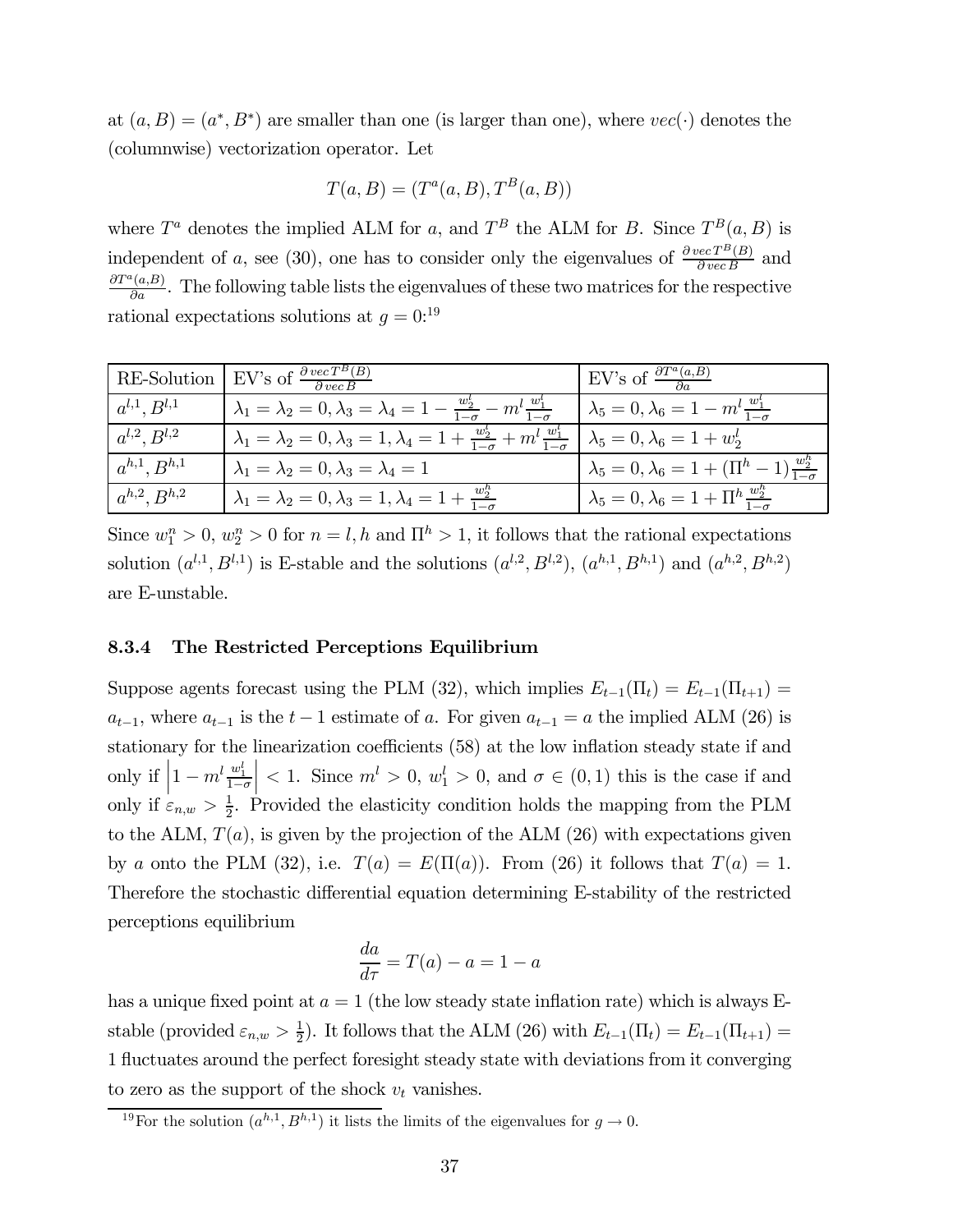### References

- Adam, Klaus, "Adaptive Learning and Cyclical Behavior of Output and Inflation,î University of Frankfurt Mimeo, www.wiwi.unifrankfurt.de/professoren/wieland/adam, 2002.
- Arifovic, Jasmina, "Genetic Algorithms and Inflationary Economies," Journal of Monetary Economics, 1995, 36, 219–243.
- Bullard, James B. and Kaushik Mitra, "Learning About Monetary Policy Rules," Journal of Monetary Economics (forthcoming), 2002.
- Cagan, P., The Monetary Dynamics of Hyper-Inflation, in Milton Friedman (ed.), "Studies in the Quantity Theory of Money", University of Chicago Press, 1956.
- Dixit, Avinash K. and Joseph E. Stiglitz, "Monopolistic Competition and Optimum Product Diversity," American Economic Review, 1977, 67, 297–308.
- **Duffy, John**, "On Learning and the Nonuniqueness of Equilibrium in an Overlapping Generations Model with Fiat Money," Journal of Economic Theory, 1994, 64,  $541 - 553.$
- Evans, George W. and Seppo Honkapohja, "Convergence of Least Squares Learning to a Non-Stationary Equilibrium," Economics Letters, 1994,  $46$ , 131–136.
- and  $\_\_\$ , "Economic Dynamics with Learning: New Stability Results," Review of Economic Studies, 1998, 65, 23–44.
- **and** , "Convergence for Difference Equations with Vanishing Time Dependence, With Applications to Adaptive Learning," *Economic Theory*, 2000, 15,  $717 - 725.$
- and <sub>1</sub>, Learning and Expectations in Macroeconomics, Princeton: Princeton University Press, 2001.
- ,  $\_\_$ , and Ramon Marimon, "Convergence in Monetary Inflation Models with Heterogeneous Learning Rules," Macroeconomic Dynamics, 2001, 5, 1–31.
- Galí, Jordi and Mark Gertler, "Inflation Dynamics: A Structural Econometric Analysis," Journal of Monetary Economics, 1999, 44, 195–222.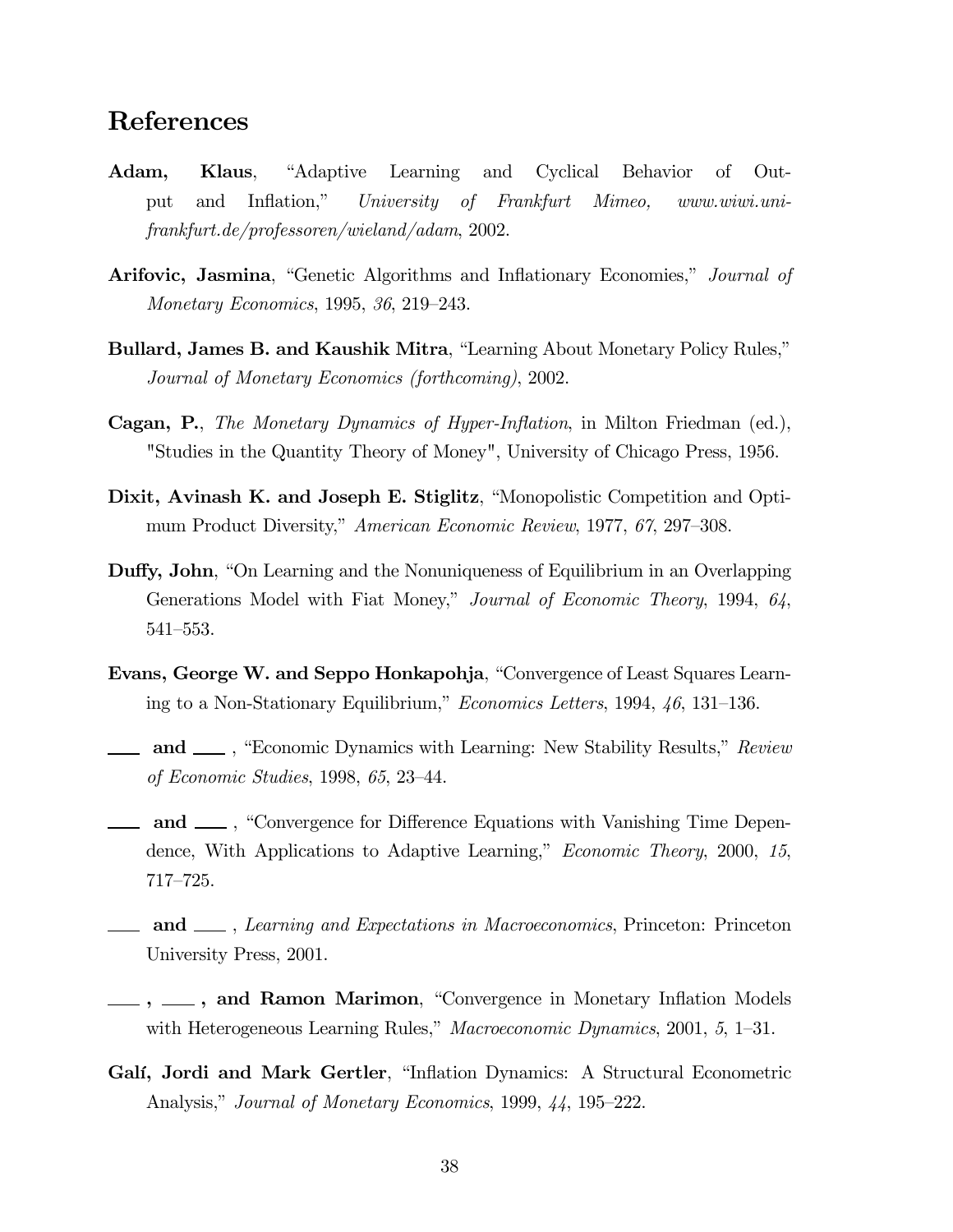- Grandmont, Jean-Michel, "On Endogenous Competitive Business Cycles," *Econo*metrica, 1985, 53, 995–1046.
- Hirsch, Morris and Stephen Smale, Differential Equations, Dynamical Systems, and Linear Algebra, New York: Academic Press, 1974.
- Horn, Roger and Charles Johnson, *Matrix Analysis*, Cambridge: Cambridge University Press, 1985.
- Marcet, Albert and Thomas J. Sargent, "Convergence of Least Squares Learning" Mechanisms in Self Referential Linear Stochastic Models," Journal of Economic Theory, 1989,  $48$ , 337–368.
- and Thomas Sargent, "Least Squares Learning and the Dynamics of Hyperinflation," in W. Barnett, J. Geweke, and K. Shell, eds., *Economic Complexity:* Chaos, Sunspots, Bubbles, and Nonlinearity, Cambridge University Press 1989, pp. 119–137.
- Marimon, Ramon and Shyam Sunder, "Indeterminacy of Equilibria in a Hyperinflationary World: Experimental Evidence," *Econometrica*, 1993,  $61(5)$ , 1073–1107.
- Sargent, Thomas J. and Neill Wallace, "Inflation and the Government Budget Constraint," in Assaf Razin and Efraim Sadka, eds., *Economic Policy in Theory* and Practice, Macmillan 1987.
- Van-Zandt, Timothy and Martin Lettau, "Robustness of Adaptive Expectations" as an Equilibrium Selection Device," Macroeconomic Dynamics (forthcoming), 2002.
- Woodford, Michael, "Learning to Believe in Sunspots," *Econometrica*, 1990, 58, 277ó307.